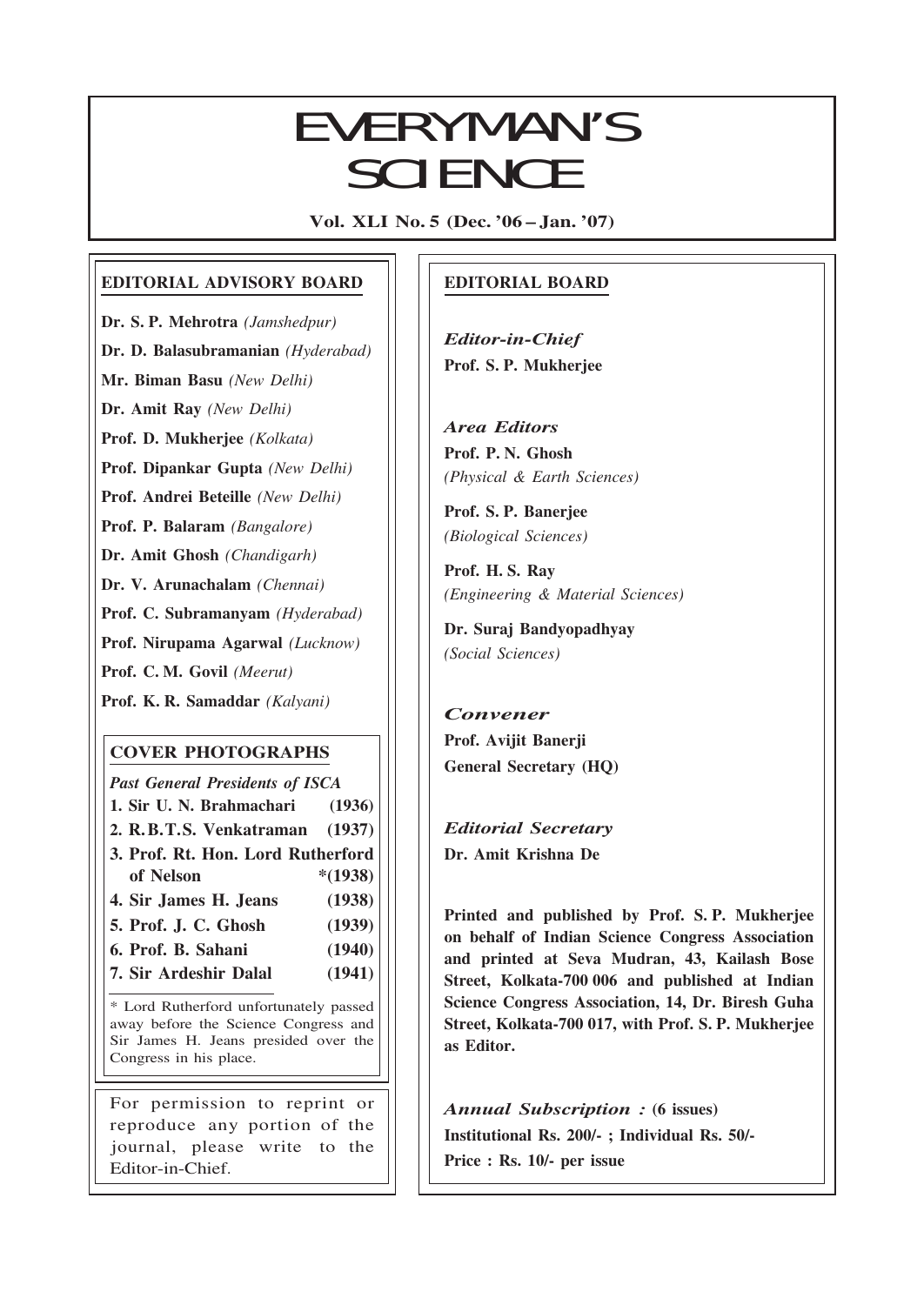# CONTENTS

Everyman's Science VOL. XLI NO. 5, Dec. '06 —Jan. '07

| <b>EDITORIAL:</b>                                                                                  | 295 |
|----------------------------------------------------------------------------------------------------|-----|
| <b>ARTICLES:</b>                                                                                   |     |
| Presidential Address: The deccan Traps: An Episode of the Tertiary Era<br>B. Sahni                 | 298 |
| Nanoscience and Nanotechnology-The Present and Prospects<br>Shruti Sharma                          | 315 |
| <b>Resource Biology and Geneconomics</b>                                                           |     |
| G. Tripathi                                                                                        | 322 |
| <b>Integrated Water Systems Management In South Asia</b>                                           |     |
| -Outline for a Regional Research Agenda                                                            |     |
| Jayanta Bandyopadhyay                                                                              | 328 |
| <b>Fluorosis</b> - A Crippling Disease                                                             |     |
| Madhu Tripathi                                                                                     | 340 |
| Spontaneous Heating/Fire in Indian Coal Mines : Trends & Challenges<br>R.V.K. Singh and V.K. Singh | 345 |
| SOMETHING TO THINK ABOUT                                                                           |     |
| Life Without Sun and Oxygen                                                                        |     |
| H.S. Ray                                                                                           | 351 |
| <b>SHORT COMMUNICATION</b>                                                                         |     |
| <b>Heavy Water and Heaving Cells</b>                                                               |     |
| D. Balasubramanian                                                                                 | 352 |
| <b>SPONGE IRON MAKING AND UTILISATION</b>                                                          |     |
| K.K. Prasad and B.B. Agrawal                                                                       | 355 |
| <b>KNOW THY INSTITUTIONS</b>                                                                       | 360 |
| 94TH INDIAN SCIENCE CONGRESS                                                                       | 363 |
| <b>CONFERENCES / MEETINGS / SYMPOSIA / SEMINARS</b>                                                | 366 |
| <b>S &amp; T ACROSS THE WORLD</b>                                                                  | 367 |
| <b>ANSWERS TO "DO YOU KNOW"?</b>                                                                   | 368 |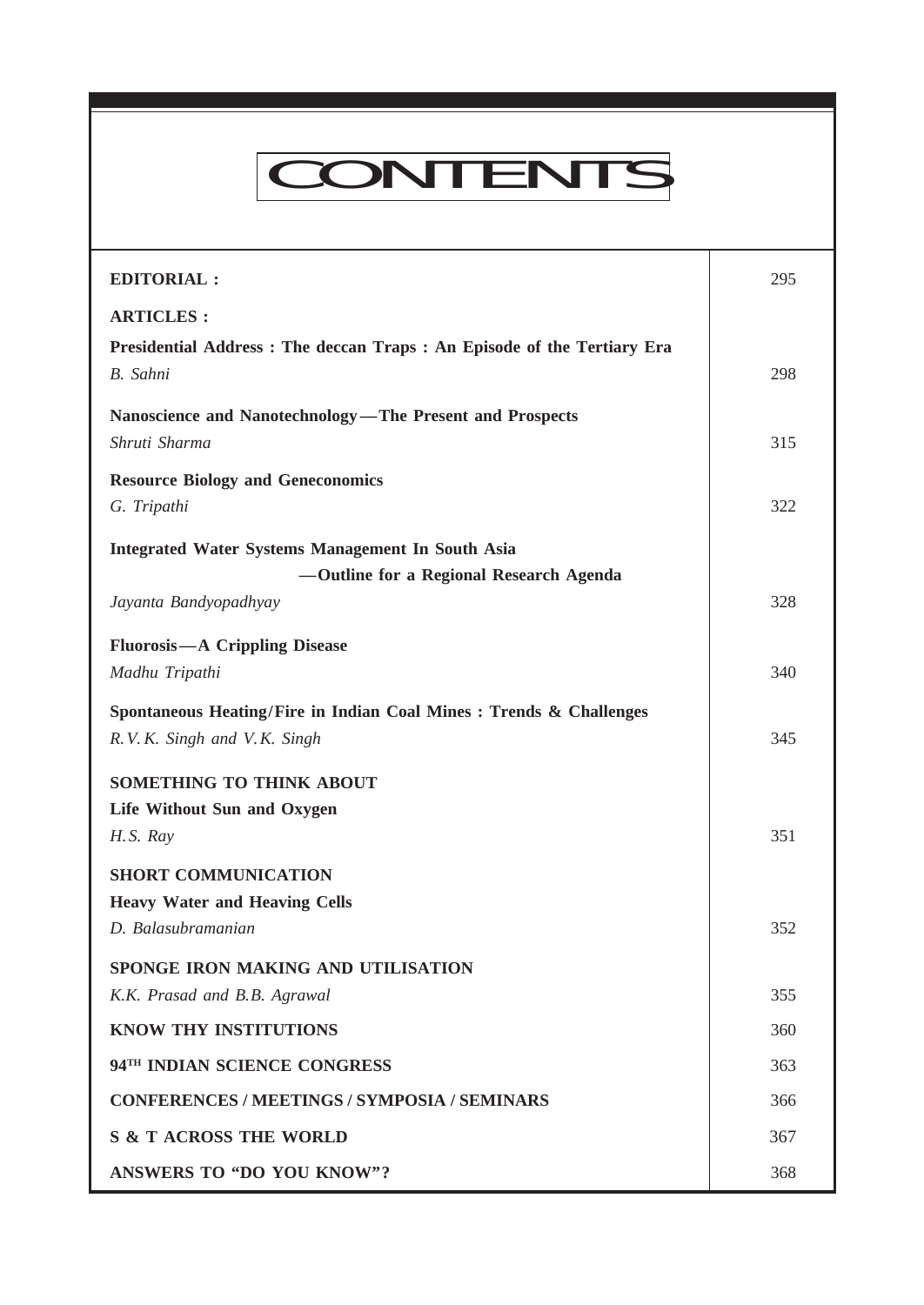## EDITORIAL

## IS THE OIL CRISIS A BLESSING IN DISGUISE?

"The Stone Age came to an end not because of lack of stones and the Oil Age will come to an end not because of lack of oil."

Recently when Shane Warne announced his retirement, compliments poured in from everywhere about his career. One of the best came from Sachin Tendulkar who said that Warne kept him awake and on toes. Similarly, challenge posed by the socalled oil crisis is keeping a whole lot of people on their toes–geologists, explorers, scientists and technologists concerned with oil, oil companies, economists and governments. If really there is a crisis, then it may be a blessing in disguise.

It is said that the Chinese write the word "crisis" using two characters one of which means "danger" and the other "opportunity". Thus fear about oil supply opens up search for alternatives. Some experts believe that there may not be any crisis at all and the oil scene is a cyclic phenomenon– supply perception oscillating between fears of doom and anticipation of boom. The subject has been well discussed in a recent special issue of Newsweek (December 2006) and much of the present article is inspired by it. The write-ups in the magazines quote several experts who claim that there will be enough oil at least till the end of this century and there is no cause for panic. It also presents a view held by a minority that oil may be actually almost a renewable source of energy. One can be sceptical about such a suggestion, but one should also note that many of today's almost universally accepted theories were, after all, nucleated by a minority at one time.

The biggest exports of oil today are from Russia, followed by Saudi Arabia. These as well as several other oil producing countries are now minting money because of the current price rise. The price boom has helped almost triple their revenues over the last four or five years (OPEC countries from about \$ 200 fillion to about \$ 600 billion ; Iran \$ 19 to 60 billion, Venezuela \$ 21 to about 50 billion). Today the world economy consumes about 30 billion barrels of oil per year and it is expected to grow at around 2 per cent. The price rise makes everybody uncomfortable—the countries that consume as well as those who produce.

Oil producing countries are in a tricky position. Very high oil prices are likely to change the political and economic tie-ups and, in extreme situations, can lead to serious conflicts–even worse. If there is widespread drive for technological innovations to reduce dependence on oil, then the energy scene itself can change its character. Those who amass wealth by selling oil will certainly not like that.

What happens to the oil wealth ? Shaik Ahmed Zaki Yamani, the former Saudi Oil Minister said in the seventies "We in the middle east are wealthy but we are not rich". The countries lacked development in terms of health, education and infrastructure–the oil revenues stayed invested in financial institutions in the U. S. and European countries who actually were the beneficiaries. The scene, of course, has changed and countries in the Mid-East are ploughing much of the wealth in their own development and also investing in China and India. There is construction boom for buildings, hotels, roads, facilities for health care, education and sports. Yet, they lack of developments in science and technology, and therefore, western countries remain dominant partners. They need to keep the prices in check to ensure dependence of the world economy on oil supply. Shaik Yamani had also observed that the Stone Age came to an end not for lack of stones and the Oil Age may end but not for lack of oil. Dependence on oil will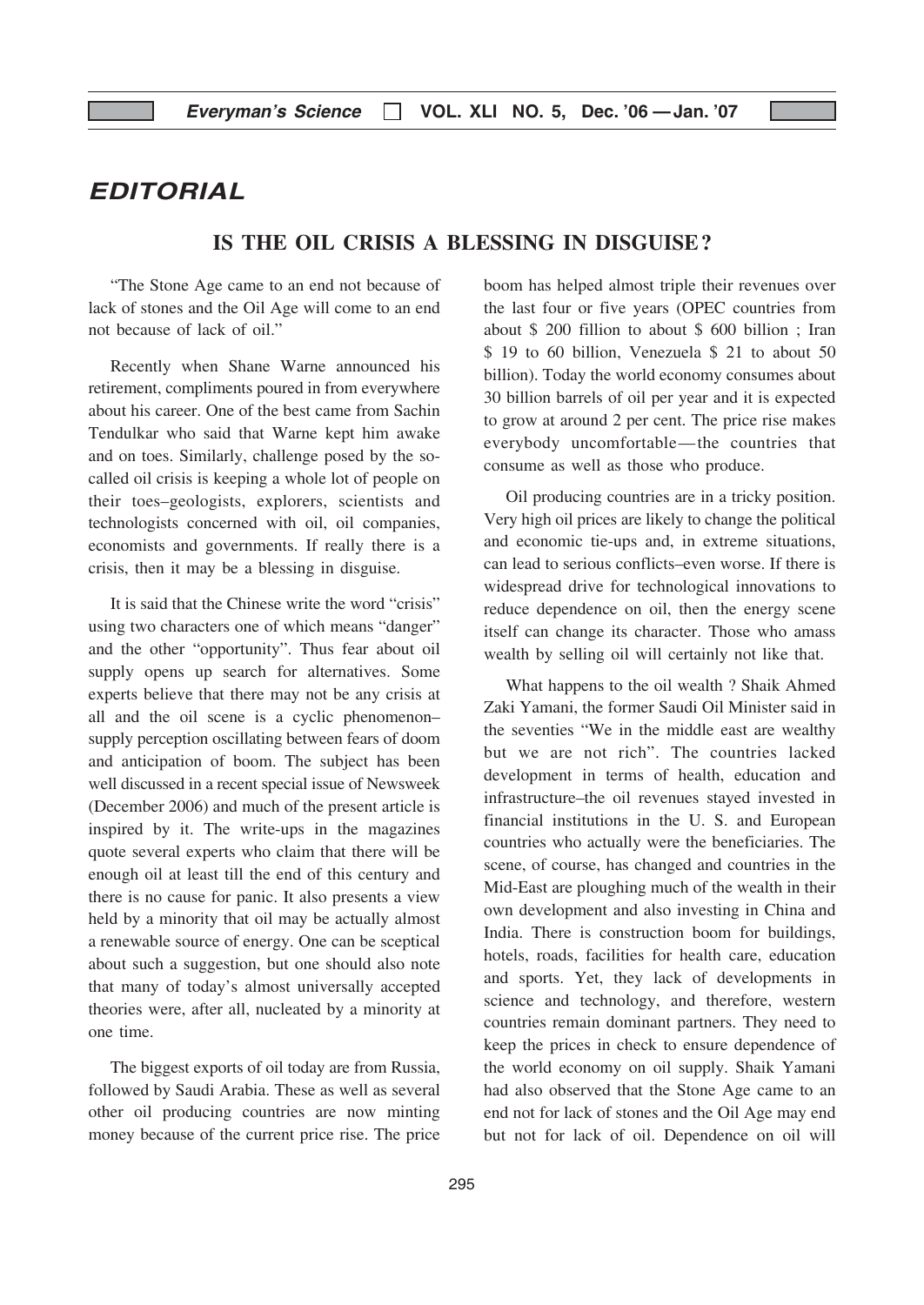surely decrease if prices exceed reasonable limits. There is evidence that major economies are becoming less oil intensive. Many had believed that economies will collapse if the price exceeded \$40 a barrel but nothing happened when the price exceeded \$ 70. India imports more than two thirds of its total requirement and yet, inspite of hike in oil price, the economy continues to thrive. It is said that the price rise is more in response to demands made by countries, like China and India with high growth rates and because of supply constraints. It is a case of "demand shock" rather than "supply shock" as was the case in the seventies.

It is not often realized that demand for oil is not restricted to the energy sector. Hundreds of chemicals and various kinds of plastics came from the oil industry and scientists have started developing substitutes.

#### THE SUPPLY SCENE

There are 250 medium and large oild fields that produce nearly 85 per cent of global oil supplies. Since field by field data are not available, it is not possible to accurately make supply forecasts. It should also be noted with the present level of technology, it is not possible to recover more than 35 per cent of oil available in any field. Thus, when supply is exhausted some 65 per cent still remains unrecovered. In the future, newer technologies will be surely developed to resurrect abandoned/ exhausted wells. Moreover, only 30 per cent of the sedimentary rock basins that may hold oil has been adequately explored. With continuing exploration, estimates get upgraded from time to time and prophecies to doom have been routinely proved false.

There are attempts now to make oil from unconventional sources such as tar sands, shale oil, biofuels and liquefied gas and coal. Qatar is developing massive gas reserves to produce liquefied gas LNG that is going to the U. S., France, South Korea and other countries. China and India will surely use this in massive amounts soon. During the second World War, Germany fuelled its war machine mostly by using oil produced from coal. Successful pilot plants were operated in India in the fifties and the sixties in IIT Kharagpur and Central Fuel Research Institute, Dhanbad, but they were discontinued because oil was available in abundance and the price was very low. The interest in liquefied coal is sure to be revived in many countries if oil prices rise too much.

#### ABOUT NEW FINDS

A commonly held view is that there may not be major findings of new sources in the near future. The average size of new findings is said to be declining steadily. The large findings in Northern Alaska, Western Siberia and North Sea happened nearly 40 years ago and then there was one in Mexico thirty years ago. Yet this is also true that there have been many more explorations in the U. S. and Canada, which do not produce much oil, than in the Middle East (apparently there is no need). Nobody, however, can rule out major discoveries. The Bay of Bengal is a potential candidate now that more advanced technologies for undersea explorations have become available.

To summarise, the oil market will remain cyclical, characterized by boom and bust periods for decades irrespective of the uncertainites. The world is not running out of oil and today even the most advanced technology can not tell how much crude oil the earth holds. It may be a bottomless well. The oil price, however, will remain somewhat unpredictable.

## POSSIBLE EFFECTS OF PRICE FLUCTUATION

One can speculate about the scenario if oil price rise becomes too high and if prices fall dramatically. If there is an upward trend then the following corrective actions will follow. Energy supply mix will begin to change with solar and wind energy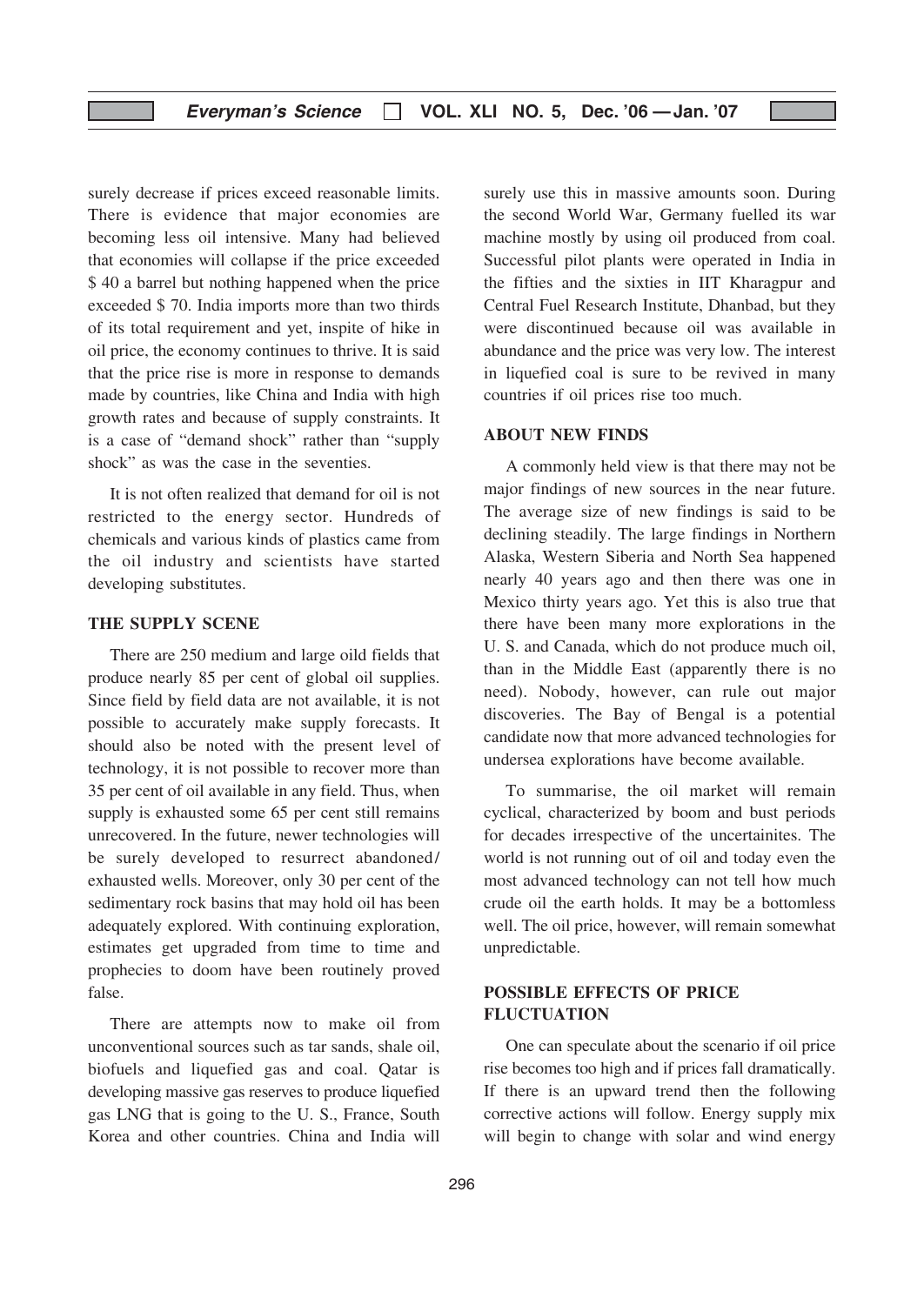drawing increasing investments. R & D efforts in the areas of bio-fuels and bio-plastics will be strengthened. Automobiles will be modified to consume less oil and the goal will be to produce units which will go 200 km. per litre if not more. In windy regions there will be house top wind mills. In isolated areas, roof tops of buildings will be covered by solar panels. Transport by canals and rivers will be more common. Newer technologies will be developed for extreme explorations going upto 12 km. depth in land (at present the limit is 4-5 km.) and thousands of meters in sea bed and, at the same time, recovering from the 65 per cent of oil remaining in previously abandoned wells. Organic farming will get a boost because it does away with petroleum derived pesticides. Other energy sources e.g. hydrogen fuel cells with hydrogen derived from water and / or natural gas, will become serious competitors. There will be commercial ventures to produce cellulosic ethanol from biomass like perennial grasses, wood chips, etc. which will have  $85$  per cent less  $CO<sub>2</sub>$ emission. Hybrid cars run by petrol and batteries will become more common on the road and, in general, many other oil conserving devices will become common. As mentioned earlier, liquefied natural gas and liquefied coal will begin to meet large extents of global energy needs. Nuclear power will be more important and global efforts will be directed towards fusion energy. The higher the price rise, the greater will be the developments in energy conservation technologies and strategies.

The scenario, of course, will be different if there is a fall in price. Airlines will thrive. The automobile sector will expand. Technology will no doubt continue to advance and hybrid cars will be plentiful. They may use biofuels, liquefied gas and coal also for lowering pollution levels. Plastics from oil will continue to rule the world.

## IS OIL A RENEWABLE SOURCE ?

It is well accepted that petroleum is a product of geothermal decay of marine organisms over millennia. Accordingly, remmants of living organisms are found in oil deposits. However, some deposits have been found with little trace of molecules that could come only from living matter. That is, some deposits, at least, may be nonbiological in origin. A Russian theory, not widely accepted, holds that oil is actually a product of chemical reactions sped up by intense pressures and temperatures deep inside the earth. This implies that oil may not have trickled down from rotting marine animals to go down to sedimentary rocks for storage but, instead, it may be continuously thrown up from the depths of earth.

There is, of course, no solid proof for the alternative theory of oil deposits and laboratory experiments will be difficult. Yet some scientists have initiated experiments, some of which have produced simple molecules such as methane in experiments mimicking geothermal conditions necessary. If there is any truth in this theory, then there is indeed cause for rejoicing.

Hem Sankar Ray

Learning to write is learning to think.

— Carlos Baker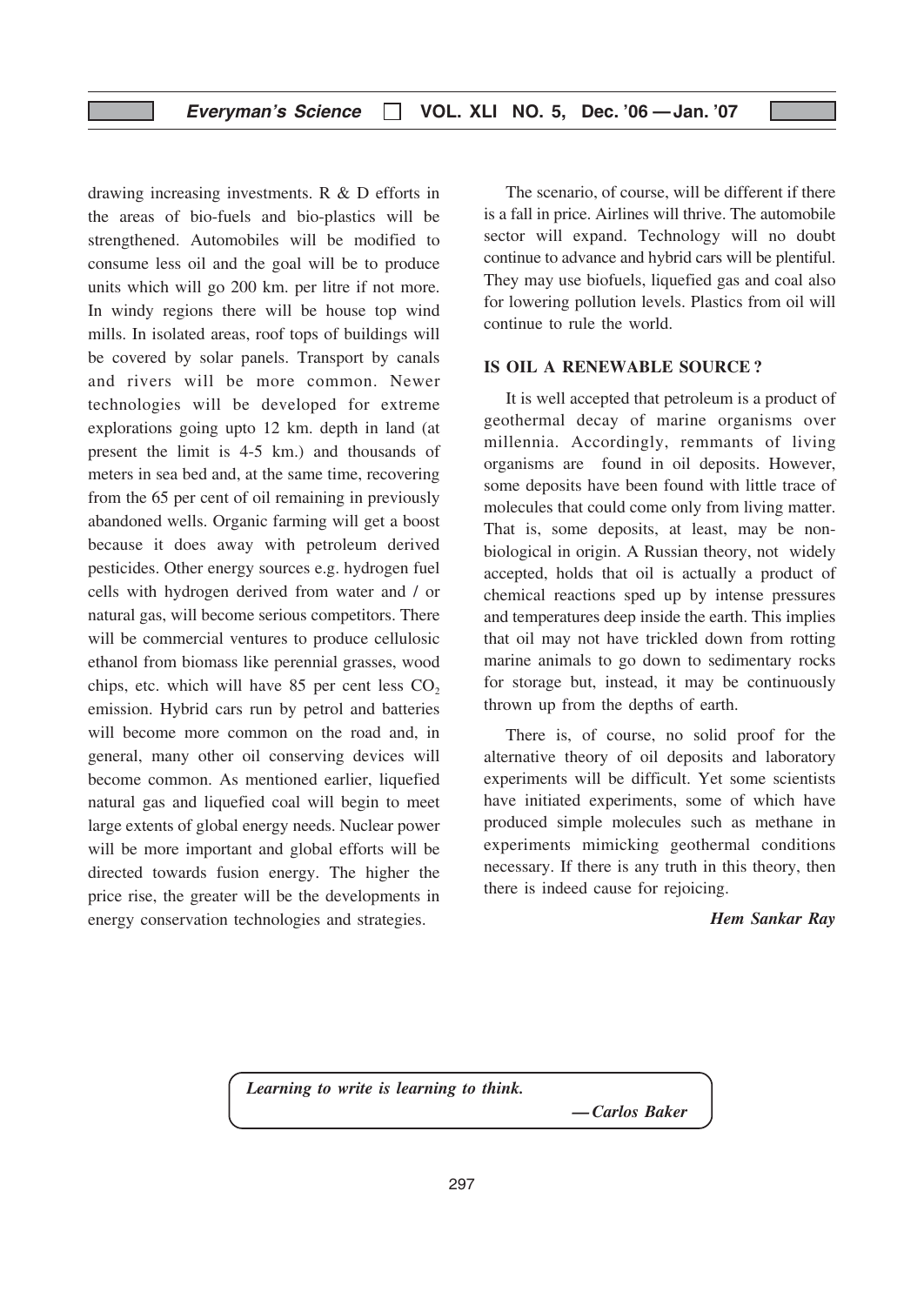## PRESIDENTIAL ADDRESS

# THE DECCAN TRAPS : AN EPISODE OF THE TERTIARY ERA

## **PROFESSOR B. SAHNI,\* M. A., SC. D., D. SC., F. R. S.**

When a man of Science accepts the position of honour in which I find myself this evening it is usually understood that he undertakes, among other things, to engage a large public audience, having the most varied pursuits in life, on some topic of general scientific interest. At the same time he is expected to have at least something to say that he can claim as his own and, what is more, to say it in plain language. Such a man, I assure you, is a man to be sympathized with, for he is shouldering a heavy task.

#### A WORLD OF FRAGMENTS

The student of Science lives in a world of fragments. Nothing in that vast array of visible things that we call Nature appears to our restricted vision as a complete picture. True Artist that He is, the Creator never reveals the whole of His design at once. Like the child with a jigsaw puzzle we try to piece together the fragments of the picture.

We have our moods, too, like the child. Sometimes we gaze wistfuly at fragments of the universe far beyond our reach. Sometimes we are bent upon a quest of the minute ; a sort of splitting process that is awe-inspiring in its endlessness, for as we probe deeper and deeper it unfolds to our wondering eyes systems within systems, worlds within worlds. Sometimes, again we are engaged in the reverse process ; of building up fragments into what we like to think is a plausible whole. Not that

we ever get at the real and complete whole ; nor ever shall. For none of us has even a fraction of all the pieces, and each has his own way of putting together what little he has.

To the Onlooker, who alone holds the key, the seriousness with which we go about our little attempts must seem pitiable. For after all there can be only one real solution, one Truth. Some of us may boast that we have got at that one Truth ; we only delude ourselves. None the less, curiosity lures us on, for there are few pursuits so absorbing as this study of fragments that we call Science.

Yes, this is real Science, the Science of the original scientists, the seekers after Truth.

At times, in our search for the Truth, we come upon things we can make use of in a worldly way. And we know that some of these things we can use, as we like, for good or for evil. But if we are mere seekers after Truth, we care no more about them but turn them over to others ; and out of this comes much that is good and noble and beautiful. But sometimes, alas, as we see today, Greed comes to conflict with Truth, and lust for dominion harnesses Science to ignoble ends. For all that Science may have done to civilize him, man, it seems, can still be no less of a brute than he was. In the lurid light of happenings we see that civilization is not the same thing as culture.

But this is a sad digression which I had not intended for this occasion. My object this evening is to spend a brief hour with you in the contemplation of Nature.

General President. Twenty-Seventh Indian Science Congress held during 31st January to 5th February, 1940 at Madras.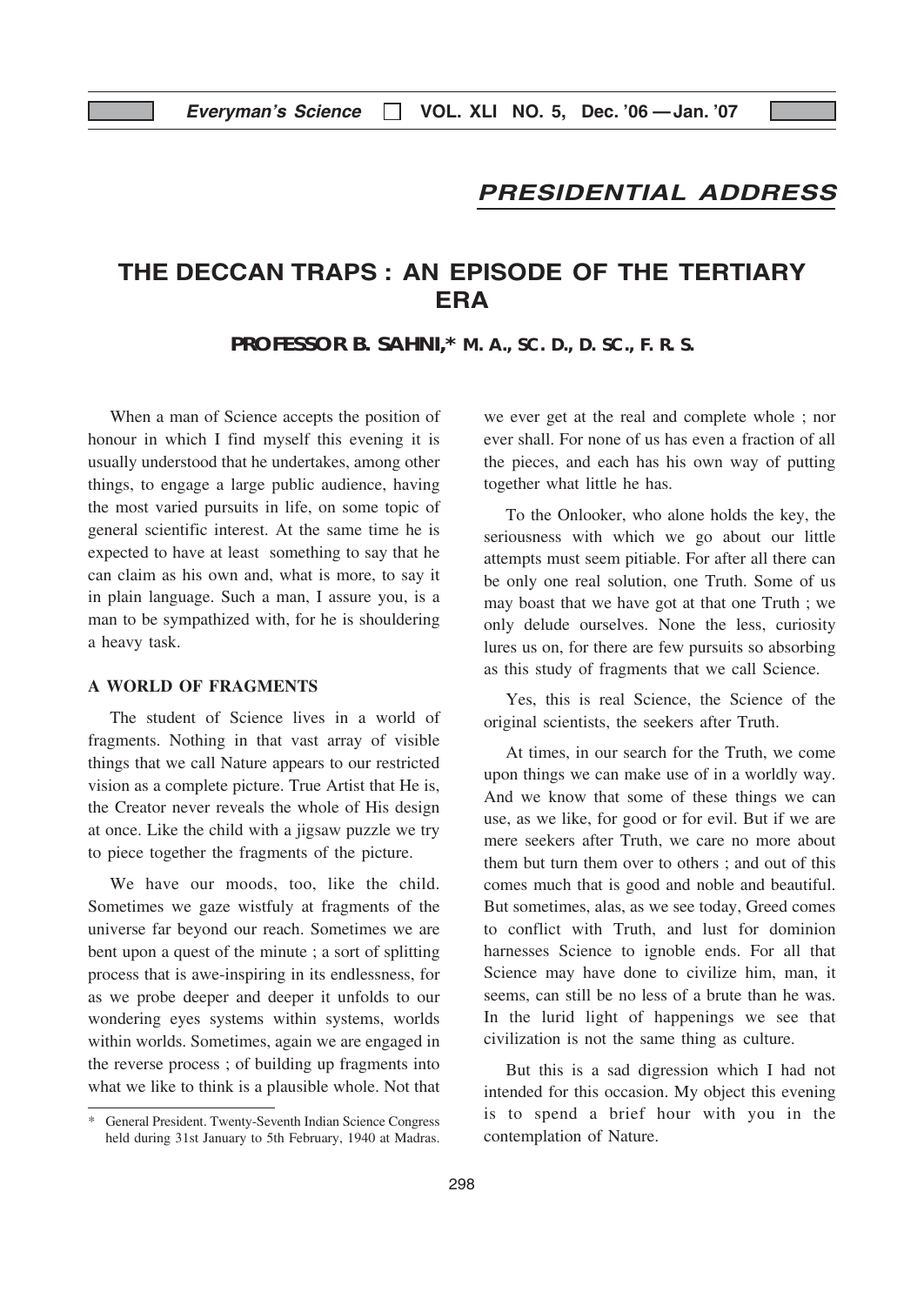## THE EOCENE AGE : A "DAWN OF THE NEW"

Less than six months ago the British Association for the Advancement of Science met under the presidentship of a renowned scientist. In his address at Dundee Sir Albert Seward gave a vivid account of the way in which, by a study of fragments, such as samples of rocks and of the remains of plants prserved in them as fossils, he was able to visualize a scene in the west of Scotland at the dawn of the Tertiary era (The Western Isles through the Mists of Ages, pp. 1–19, Aug. 30, 1939). As a pupil feel tempted to follow his example, and to attempt a reconstruction of an Indian scene at about the same period of the earth's history.

But I would ask you to bear with me if I seem at times to be telling a fairy tale. For at this distance of time we can only see a dim outline of the world as it was, and the exact language of Science is ill suited to the description of visions.

Competent authorities place the dawn of the Tertiary era between sixty and seventy million years ago (see Table of strata). It is the birth of a new era in a very real sense. Stupendous forces, surging in the womb of the earth, had already caused gigantic rifts in the crust, and these rifts are gaping out into oceans. From smaller fis-sures in the crust, molten rock is now pouring forth in repeated floods of lava which will cover millions of square miles of land and sea. Vast areas are being converted into desert by showers of volcanic plateaus as a dominant feature. The face of the earth is rapidly changing. She puts on a more modern grab of vegetation ; the land, lakes and rivers become peopled by creatures more familar to us. Still there is no sign of man. But the stage is being set for his arrival. For this critical period foreshadows the birth, out of the sea, of the mightiest mountains of the world ; and the heaving bosom of the earth, somewhere to the north of India, is to be the cradle of man.

Such was the Eocene age : it was literally a "dawn of the new".

Table of Strata : Showing the position of the Eocene period in the geological time scale. A thickness of one centimetre represents a span of 200,000,000 years. (After Seward, based on data from Holmes.)



#### Early History of the Deccan

To arrive at our early Tertiary scene in India we can either work backwards from the present, or approach it from a still earlier past and try to visualize the setting in which that scene was laid. I prefer the latter course, although for a few moments it will take us far behind the period with which we are specially concerned. For we shall have to go back to a time when neither the Atlantic nor the Indian Oceans were yet born.

Opinion is by no means agreed upon the broad distribution of land and sea prior to the Tertiary era. But according to a theory now generally associated with the name of Professor Wegener, who died a hero's death in Greenland a few years ago in the pursuit of Science, all the land area of the globe were once directly united together into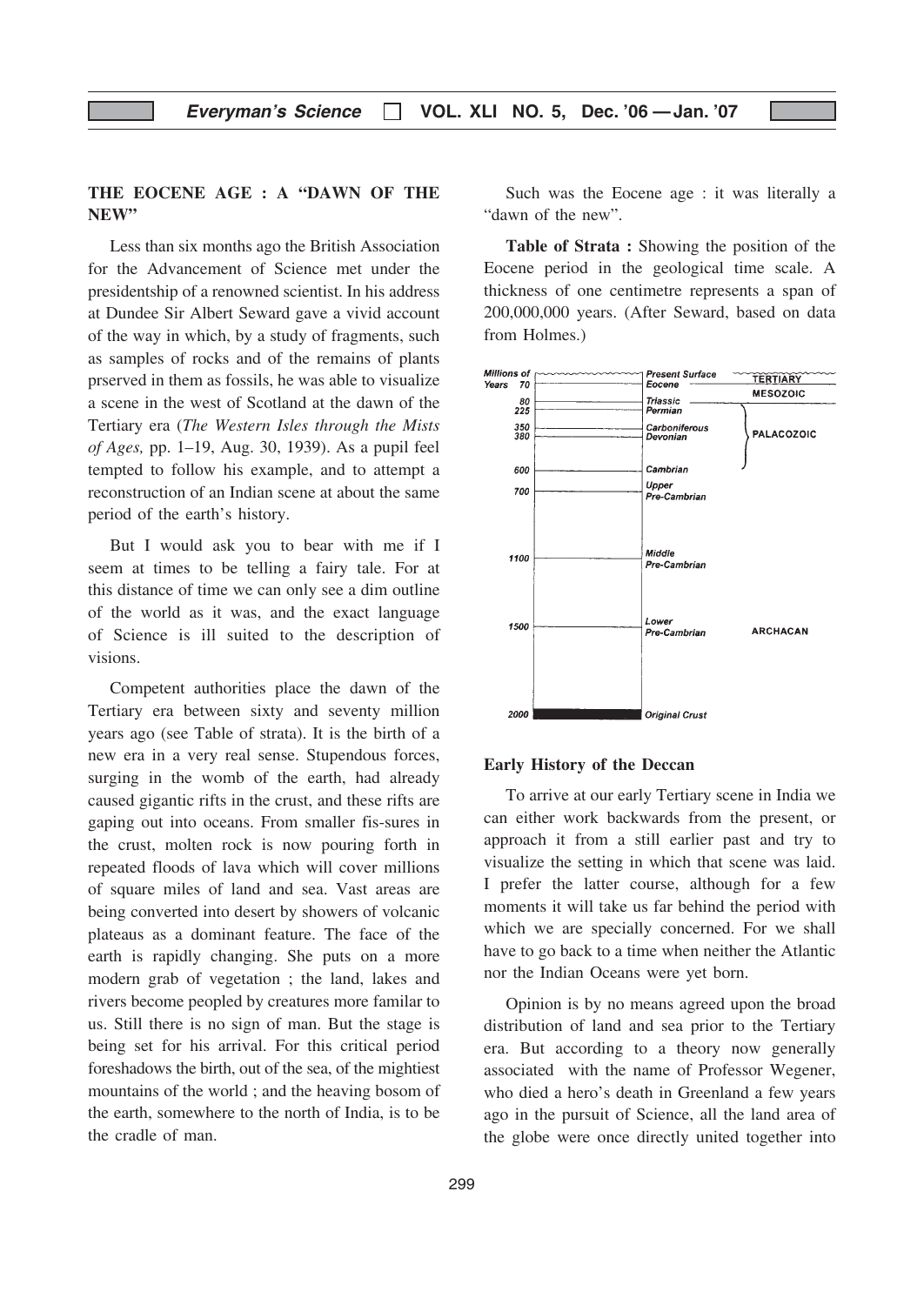## Everyman's Science  $\Box$  VOL. XLI NO. 5, Dec. '06 - Jan. '07

one world continent. The two Americas lay much further to the east, while Europe and Africa lay further west, than at present. Greenland, Iceland and the British Isles were all much closer together and were wedged in between Canada and Scandinavia. South America fitted into the great angle in the west coast of the African continent. Australia and Antarctica lay close up against the south-eastern coast of Africa, with the southern tip of India in contact with Madagascar and wedged in between the African and Australian blocks. As this remote period the South Pole was somewhere in Cape Colony.

At intervals during a period of millions of years disruptive forces of unthinkable magnitude have caused ever widening fissures in the crust. The Great Rift valley of Africa is believed to be one of the youngest of these fissures, still in the making. The Red Sea rift has now become two hundred miles wide ; the Atlantic rift is already an ocean. And thus, like iceberg breaking off by the formation of crevasses from the snout of a glacier, or from the edge of an ice-sheet that has spread out to sea, the continental blocks are supposed to have drifted away into their present positions. But these continental movements have not been all movements of separation. They have also brought into contact with each other land blocks formerly sundered by the ocean.<sup>1</sup>

Here in Madras we stand at the eastern edge of one of these blocks which, according to Wegener, has drifted–and perhaps is still drifting–north eastwards from its former position in the southern hemisphere. To the north of it formerly lay the great Tethys Sea which once separated it from the main Asiatic mass. The Asiatic block, in turn, has moved south-west, towards India. As the two great land masses approached each other, narrowing down the width of the intervening sea, parts of the ocean

floor were caught up as between the jaws of a gigantic vice, and they have been squeezed, crumpled and uplifted into the chain of the Himalayas.

#### A PRIMEVAL LANDSCAPE

By far the greater part of the Indian Peninsula is made up of rocks that have solidified from a molten state. But the igneous activity which these rocks indicate took place in distinct periods separated from each other by a span of time of which no adequate estimate is yet possible.

The eastern and southern portion of the peninsula (shown red in geological maps) forms one of the most ancient land surfaces of the globe. Parts of it are believed to belong to the primeval crust of our planet as it first cooled and condensed from a gaseous or liquid mass.

From time to time other molten rocks from the interior have burst through this crust and solidified in the cracks, forming thick sheets or walls cutting across the older rocks. The early convulsions of the earth, while she was young, are still recorded in the complex folds into which these archaic rocks have been thrown. Over large areas the original rocks have been fractured by earth movements or so badly crushed and altered that we can no longer tell their mode of origin.

This was the kind of primitive surface on which, long afterwards, life first originated (in water) and on which the stratified crust of the earth was laid down. With the passage of time the greater part of this crust has worn away, and the old surface has again been laid bare. But portions of the strata still remain, protected in deep trough-like hollows in the old river basins, the Mahanadi, the Godavari and the Narmada, and in a string of outlying patches along the east coast, from Trichinopoly as far as Cuttack. These deposits were laid down chiefly in lakes and rivers, but partly also in shallow seas that flooded the land from the north and east.

<sup>1</sup> A working model of Wegener's draft theory was projected on the screen. "A World of Fragments."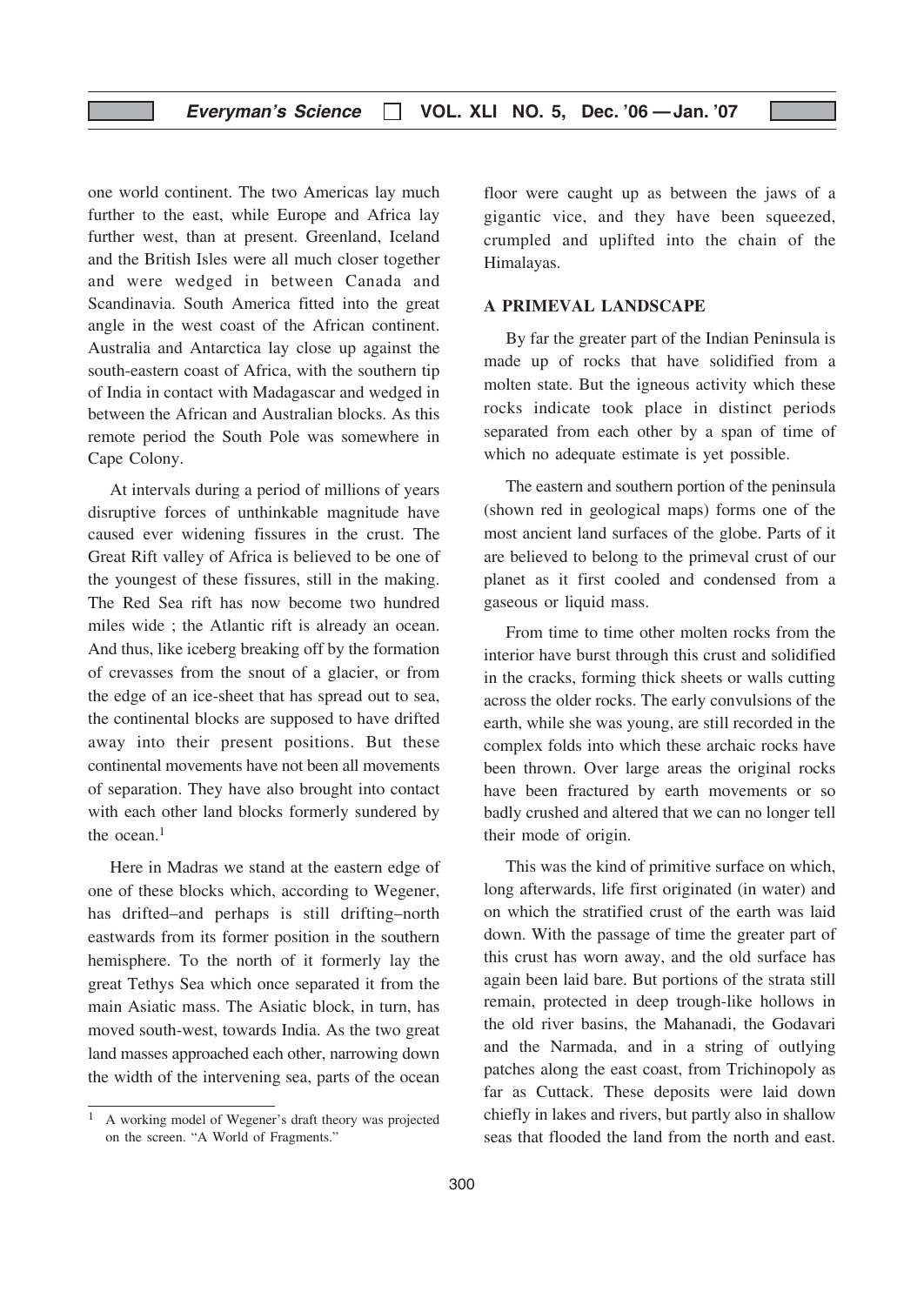The wealth of evidence these strata contain tells of great changes of climate and of a long succession of floras and faunas that lived on the vast southern continent of which India once formed an integral part.

Except for these temporary incursions of the sea the plateau of the Deccan has remained a land area, so far as we know, ever since the original crust was formed.

We have seen that the eastern and southern parts of the peninsula are composed mostly of rocks of great antiquity. Similar rocks, in fact, form the foundations of all the continental blocks, the eroded tops of the ancient mountains often projecting through rocks of more recent date. The Nilgiris, and the Palni and Annamali Hills are composed of large dome-like masses of semi-molten rock which have heaved up the overlying crust and have later been exposed by the denuding action of rain and rivers. These primeval hills usually have rounded, undulating outlines. Occasionally an isolated dome rises suddenly out of the alluvial plain. There it stands, like a petrified sentinel of the hoary past, with his face obliterated and his feet buried in the dust of ages.

Through untold aeons of Time, Nature has carved this ancient surface into fantastic shapes. Great masses of rock sometimes lie uneasily perched one on top of another in threatening piles, like dilapidated towers. Vast areas are strewn with enormous weathered blocked lying in utter confusion, as if a great city, where only giants must have lived, had been laid in ruins. Occasionally a huge sphere of granite lies precariously poised on the rounded back of a hill as if one could, with a mere push, send it hurtling down the hillside. A later day has seen the handiwork of man superimposed upon Nature's in sculptured epics like those at Mahabalipuram–unsurpassed in the grandeur of their conception or in the depth of devotion that inspired them.

#### THE DECCAN TRAP COUNTRY

Very different is the landscape in the central and western parts of the Deccan, coloured green, by convention, in all geological maps. This is much younger ground, for as we step over from the red part of the map to the green we traverse, at a single bound, a vast span of geological time ; in many places the newer rocks rest directly upon the eroded surface of the old foundations. Abruptly we are transported into a new era of the earth's history. In fact we have arrived at the dawn of the Tertiary. After a long period of quiescence the volcanic energy pent up in the interior of the earth is now bursting forth in floods of lava on a scale never witnessed before or since.

Delegates to this Congress who have travelled here from the north by way of Bombay or Nagpur must have noticed the long, low, flat-topped hills which dominate the scenery over the greater part of country drained by the Narmada and Tapti and by the upper reaches of the Godavari and Krishna rivers (Figs. 1, 2). The same type of scenery



Fig. 1. Flat-topped Deccan Trap hills near Sausar, C. P. (after Fermor). Several of the fossils here described were picked up by the author in the ploughed fields in January, 1926.



Fig. 2. Deccan landscape near Nawargaon, Wardha district, C. P. Here Mr. V. B. Shukla of Nagpur has found many fragments of petrified woods of palms and dicotyledons.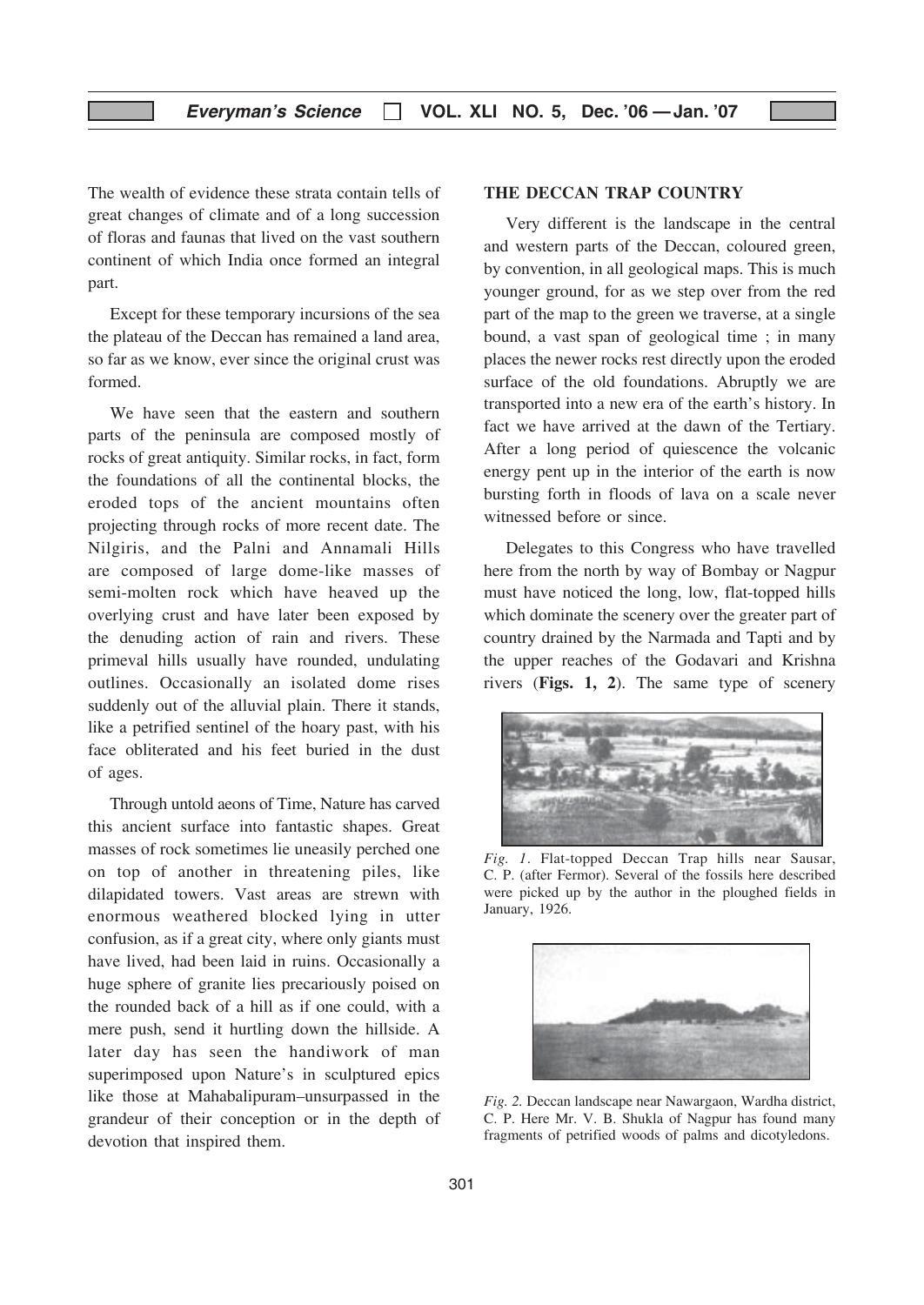extends into Kathiawar and Cutch, and for at least two hundred miles north of the Narmada. Crossing the Western Ghats from Bombay to Poona the railway climbs up through gorges cut through a series of terraces at different levels, like the remnants of a gigantic staircase. These terraces are the exposed surfaces of successive sheets of lava which were poured out at intervals, during a period that must have extended through any thousands of years, and which on the west coast were piled up to a thickness of six to ten thousand feet.



## THE DECCAN BEFORE THE ERUPTIVE PERIOD

With the fragmentary data at hand let us try to picture the Geography of the Deccan during the Cretaceous epoch which preceded this era of fire and devastation. The south-east coast is flooded by a shallow sea, teeming with life, from Trichinopoly as far as Pondicherry. The same sea stretches north-eastwards into what is now the province of Assam, for similar types of fossil shells have been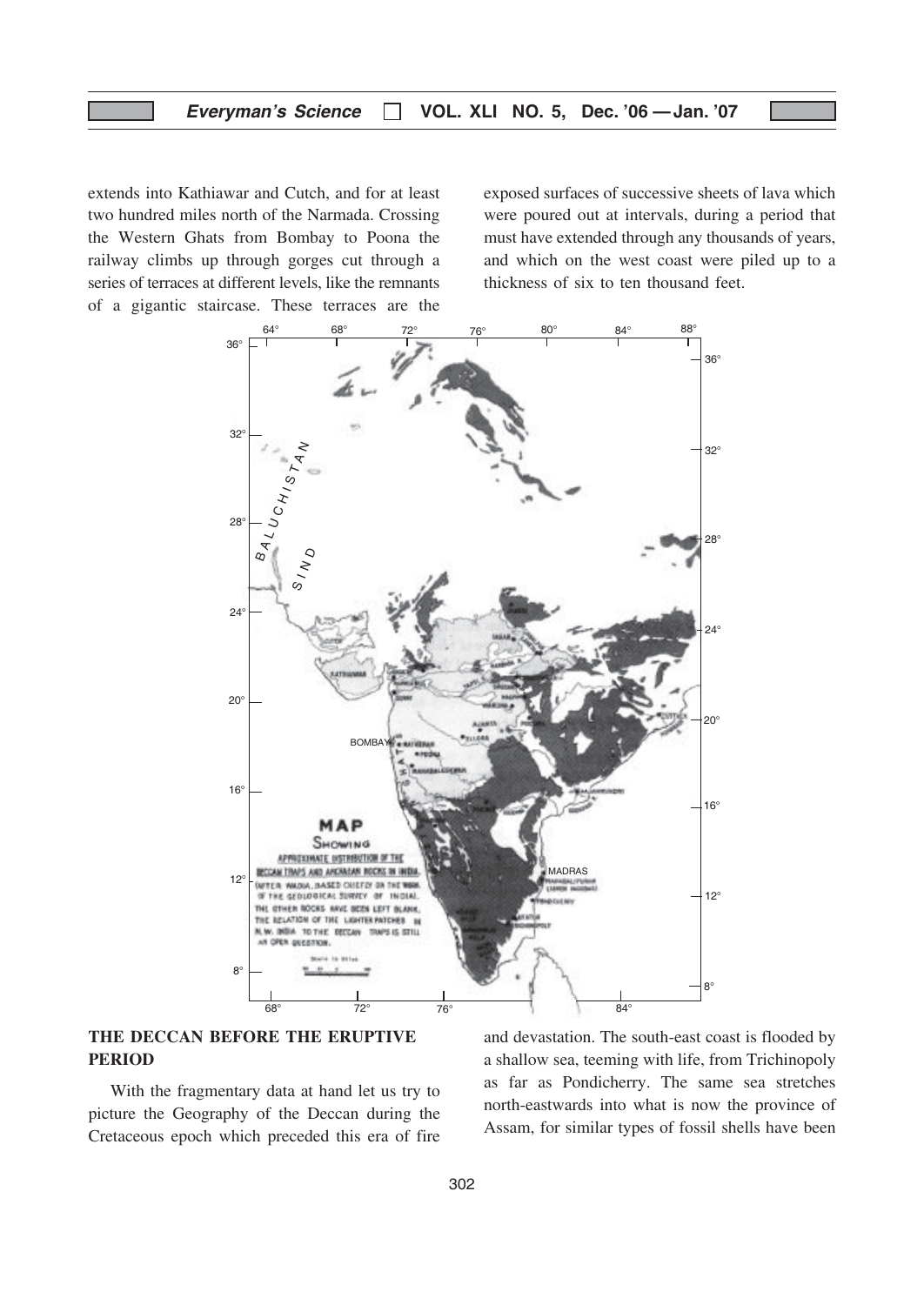found in the two regions. Near Utatur we may pick up fossil timber, riddled with holes made by extinct types of wood-boring molluses. The shells of the creatures still lie in their burrows, petrified within the wood ; the logs must have drifted down an eastflowing river into an estuary or lagoon a hundred and fifty miles south of Madras.

The northern sea has also overflowed the land, in the region of the lower Narmada. But the fauna here is very different, because the barrier of the plateau cuts it off from the southern sea. The northern fauna is more allied to the European– in fact, the same ocean stretches on one side into Europe and on the other as far as Tibet and China.

But of our western coast at this period there is no evidence ; either India has not yet split away from Africa ; or, what seems more likely, it has brought away with it a large tract of land which lies to the west. By the sinking of this tract the gulf between India and Africa will widen out into the Arabian Sea, isolating our triangular island of the Deccan which, like a gigantic raft that has been cut adrift, will continue on its long journey to the north-east.

Amongst the denizens of the land, dinosaurs abound in the forests of the Central Provinces. Many of them belong to types peculiar to India but, strangely enough, they have their nearest relatives among the dinosaurs of Madagascar and South America ; there must still be some land connexion left that allowed these reptiles to intermigrate. But they are rapidly running out their race. The last of the Deccan dinosaurs lie buried in the Lameta beds near Jabalpur and at the village of Pisdura near Warora, to the south-east of Wardha.

## THE DAWN OF THE TERTIARY ERA

We are now approaching the end of the Mesozoic era. The old southern continent is breaking up. The gulfs widen. The same sea that washes the northern shores of the Deccan receives the rivers that drain

parts of Egypt, France, Belgium and England. It also laps the shores of Mexico in the far west. In the far east, it sweeps southwards, past Borneo. This is the equatorial ocean of the time, the birthplace of the great mountain ranges of the world in the era that is to come.

It is over such a scene as this that the Tertiary era dawns, to the accompaniment of volcanic outbursts. There are, indeed, no volcanoes in the familiar, Vesuvian, sense. The lava usually wells up quietly through fissures in the earth. But these fissures are hundreds of yards wide and stretch for miles across the country, with crooked cracks branching off to right and left, all brimming with the fiery liquid. In the Rajpipla hills near Broach, in Cutch, Kathiawar and other parts of Western India, some of these old fissures can still be recognized, with the lava solidified inside them in the form of walls or dykes.

The Deccan lavas, being rich in iron, are of a specially fluid kind that takes long to set. They flow almost like water, filling up hollows in the land and spreading rapidly in horizontal sheets, covering miles of country before they harden into the basalt or "trap" rock that is familiar to us. In its devastating march the "fiery deluge" bakes up the soil and consumes all surface vegetation. The very earth is on fire.

Pools and tarns begin to seethe as the lava flows over them. Here and there a stream is dammed up and collects its waters in a temporary lake till it finds or makes a new channel, or the lake itself is covered up by another eruption. The bigger rivers not so easily blocked, manage to keep their old course, gradually cutting their way through any lava flows that might cross their path. But the eruptions continue from time to time, and from place to place over an enormous area, originally perhaps half a million square miles, from Rajahmundry to Cutch and from near Dharwar almost as far as Jhansi ; piling sheet upon sheet of molten rock and loading the old foundations under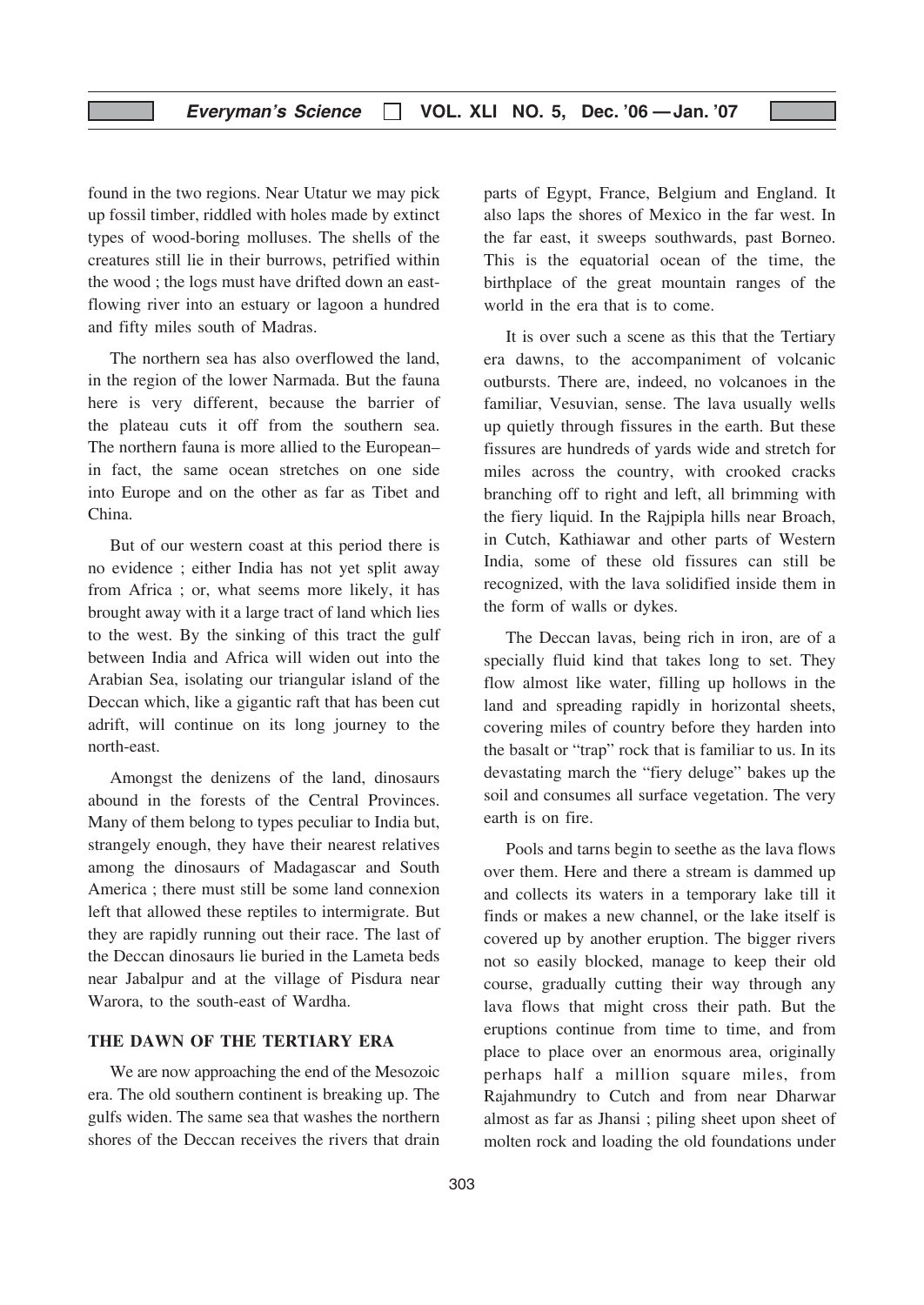a plateau thousands of feet thick. Even after the continuous erosion of millions of years the Deccan traps still cover an area of 200,000 square miles, and you can travel all the way from Nagpur to Bombay, a distance of five hundred miles, without ever stepping off the volcanic rocks. Their abrupt ending along the west coast, where they are thickest and form the great scarp of the Western Ghats (Fig. 3), leaves us no real measure of their original extension into the tract of land that foundered into the Arabian Sea.



Fig. 3. Gorge cut through the Western Ghats, near Mahabaleshwar, showing terraces of Deccan Trap.

It is difficult to tell where, in the enormous area of the Deccan traps, this igneous activity first began. The lavas of the Nagpur-Chhindwara region were certainly among the earliest to be poured out and, so far as we know at present, the highest flow of the series is to be seen on Malabar Hill and at Worli in Bombay. It appears as if the vulcanicity began in the eastern parts of the Deccan and gradually spread to the west. But we really do not know this for certain. There is nothing to show that the eruptions did not break out at a number of distant places at the same time.

The lava flows vary in thickness from a few feet to as much as a hundred. As one flow overlaps another, it seals up the old fissures, and any later eruptions have to force their way up through the entire pile. There is a tremendous outburst. A fresh crack has been rent open, or an old one has split

wider. The yawning mouth of Hell roars with thunder, and hurls fire and smoke and ashes miles up into the sky, as if spitting curses on Heaven itself.

The ash comes down again, raining upon the lava still hot round the fissures, perhaps raising a mound here and there; as it expands the desolate waste by burying under its weight any fresh vegetation further afield. Beds of volcanic ash abound in many parts of Western India, for example, round Poona and Mahabaleshwar. There must be an eruptive centre in the vicinity.

If a lake or river happens to be nearby, the ash settles down on the water, forming a sort of volcanic sediment in which the creatures living there find a speedy grave. But it is an immortal grave. For, through a process that is still largely a mystery to us, the bodies of these plants and animals become imperishably preserved. Particle for particle, cell for cell, the plant tissues are replaced by silica derived from the ash, or from a lava flow that may have overwhelmed the lakes and in the end we are left with an exact replica of the original in hard, indestructible silica.

This is not a mere cast or an impression of the external features of the plant, but a petrification in the strict sense, which you may cut into thin sections and of which you may examine under the microscope the minutest details of the anatomy (Figs. 5, 7, 14, 22 and 23). The preservation of the tissues is sometimes so perfect, and the resemblance with the tissues of modern plants is so complete, that while engrossed in their investigation in the laboratory we are apt to forget that we are dealing with forms of plant life that existed millions of years ago.

Partly with the heat of the lava, but largely through the action of percolating minerals, the entire bed of the lake becomes hardened into a kind of flint that rings under the hammer like a piece of steel. Embedded in the mud and silt are also the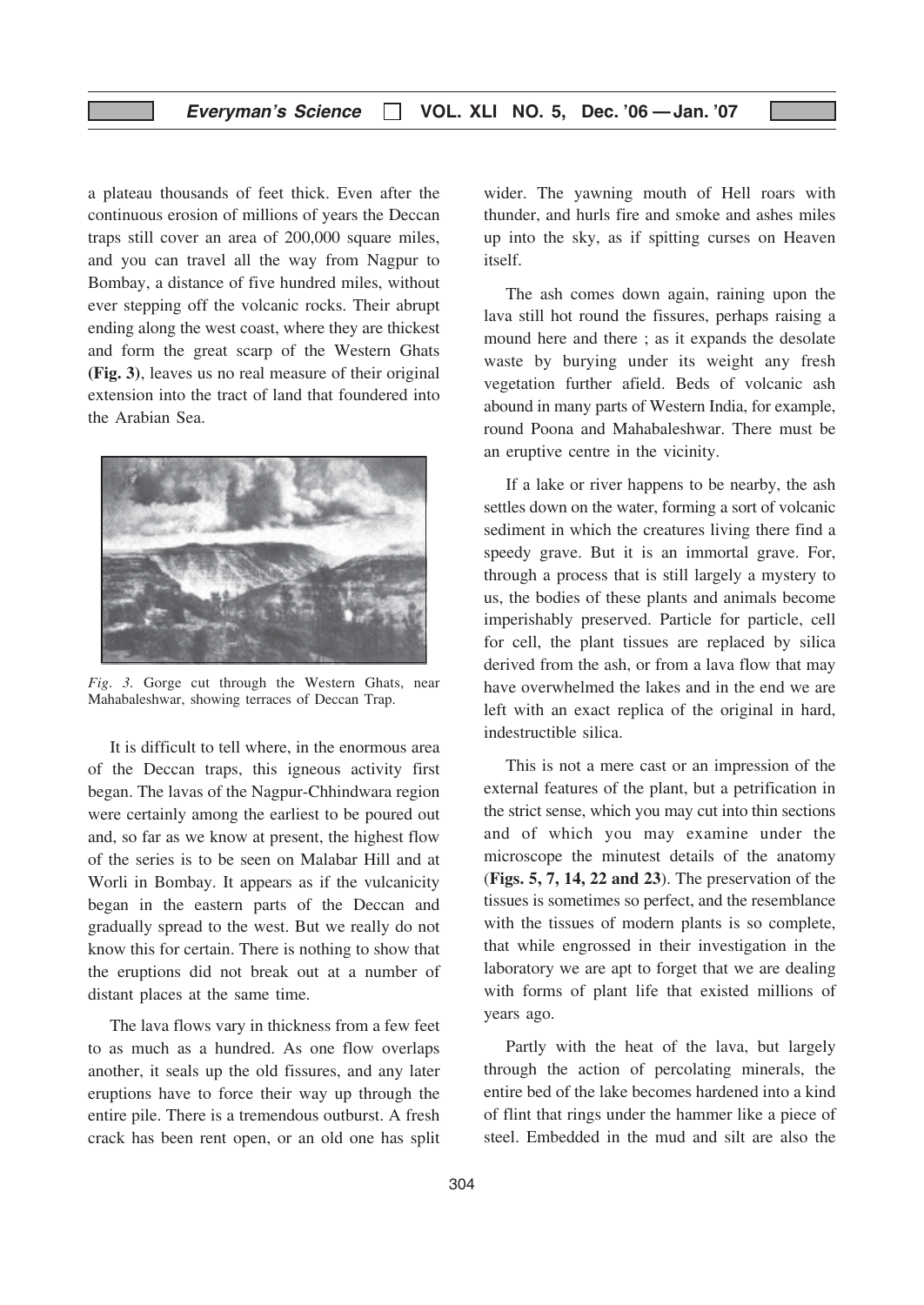remains of any land plants, or the bones of animals living on the banks, that may have been carried down by a stream. Thus we may have a whole flora and fauna sealed up in a bed of volcanic ash, or in lake and river deposits interbedded between sheets of lava.

The number of places where such fossiliferous beds are exposed must be legion. They crop out on the surface chiefly on the slopes of hills, or on the sides of gorges cut by streams. Sometimes the farmer tills a patch of rocky soil and his plough turns up a boulder rich in fossil remains. The weathered surface reveals already to the naked eye the shells of molluscs, seeds and fruits, fragments of fossil stems, roots and leaves ; the interior holds promise of an unknown wealth of petrified microscopic life.

Among the localities that have yielded our material I may mention Sitabaldi and Takli within the precincts of Nagpur town, Hinganghat, Seoni, several villages east of Chhindwara, e.g. Mohgaon Kalan and Jhilmili, numerous places in the Sausar Tehsil, and Sagar in Central India. At Mohgaon Kalan the bed of a stream, carved through a fossiliferous stratum, is strewn with boulders of petrified palm wood, some of which the village folk have built into a neighbouring well, possibly also into their huts. At a hamlet not far off, the stump of a big palm tree still stands rooted in its native soil.

## LIFE IN THE DECCAN THAT PERIOD

After what I have said it will be easy for you to picture the conditions in the Deccan trap period, and to realize how valuable for the historian of plant and animal life must be the documents preserved in these intertrappean beds. They have their value, too, in the study of rocks, for the state of evolution of a flora or a fauna gives a measure of geological age as trustworthy as any yet discovered.

The age of the Deccan traps has now been a matter of discussion among geologists for over seventy years. The main point at issue was whether the volcanic period began during the decline of the Mesozoic era or at the dawn of the Tertiary. To most of us the wranglings of geologists over the age of a stratum may seem rather futile and meaningless. But apart from its scientific interest, a precise knowledge of the positions of strata in the geological time scale is of value in the exploitation of the mineral wealth of the earth.

We shall revert a little later to the question of the age of the Deccan lavas, for on this question the flora of the intertrappean beds gives evidence which, I venture to believe, is decisive. First let us examine a few selected specimens from this remarkable museum of plant antiquities.

By far the greater part of our knowledge of this flora is based upon collections made in the Nagpur and Chhindwara districts. This is a fortunate fact because here, as we have seen, some of the lowest beds of the series are exposed. According to Sir Lewis Fermor these are the oldest beds in the whole series, so that if we could fix the age of the fossils preserved in them we should know when the volcanic activity began. From here we have a great variety of spores, seeds and fruits ; abundant remains of water ferns and other aquatic weeds ; different species of the lowly fungus order, sometimes found within the tissues of other plants which they have reduced to decay, as well as petrified timbers, especially pieces of plan stems in bewildering variety and number. Associated with these plant remains are the relics of animals that lived at the same time ; the shells of many types of freshwater snails, the scales and bones of different kinds of fish, the wings of insects, and the skeletons of many other creatures of land and water. All these relics lie buried in a common grave.

Some of the earliest plant collections were made about ninety to a hundred years ago, chiefly by Christian missionaries, medical men and military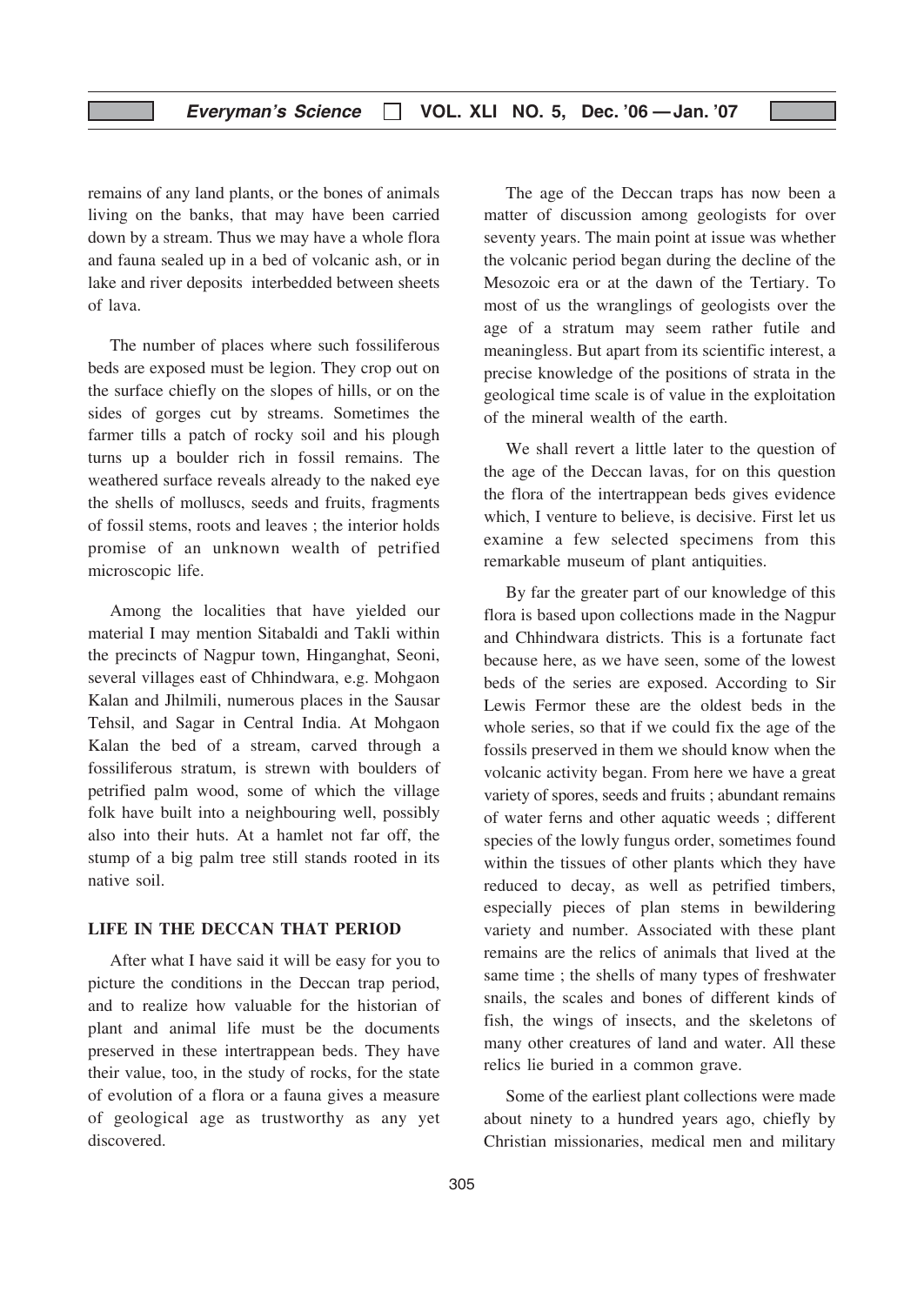officers in the service of the East India company. Among these men the name of Stephen Hislop will always stand out prominently. It is a pity that this valuable material was not described in Hislop's day, for some of his most interesting specimens, mentioned in his published letters, can no longer be traced. I owe to the kindness of Mr. W. N. Edwards of the British Museum the loan of what remains in London of the Hislop collection. The rapid sketch I am about to attempt is based partly on this material, but mostly on specimens collected in recent years by members of the Geological Survey of India, by Professors K. P. Rode, S. P. Agharkar and P. Parija, by Mr. V. B. Shukla and myself. In the investigation of this material several workers have taken part and it is a pleasure to aknowledge the assistance I have received from the late Professor B. P. Srivastava, Mr. H. S. Rao and Mr. K. N. Kaul.

The intertrappean plants of the important area near Rajahmundry, which must have lived in the brackish waters of an estuary, are being investigated by Professor L. Rama Rao and his associates at Bangalore. These Rajahmundry beds are also low down in the series, and the plants probably lived at about the same time as those of Nagpur-Chhindwara.

Among the commonest of fossils in the Deccan beds are some extinct species of stoneworts known under the expressive name Gyrogonites, derived from their tiny spirally twisted fruits (Fig. 4). The great majority of species of this genus, described from England, France and other countries, are of early Tertiary age, and it is interesting that some of these are identical with our Deccan forms.

Some microscopic branched filaments, no doubt belonging to fungi, are seen attached to reproductive organs of two different kinds. One form (Fig. 5), with more or less spherical closed bodies of a dark colour, recalling the fruit bodies of modern mildews of the family Perisporiaceae, has been described as a new species, Perisporiacites varians. The other has flask-shaped bodies, and for this the genus



Fig. 4. Section through a block of silicified lake-mud from Sausar, showing the mode of occurrence of the fruits of Gyrogonites along the planes of bedding. The spiral twist of the fruit is not seen in the photograph. Numerous fragments of Azolla, as well as the fish-scale shown in Fig. 29, were found in the same block. Enlarged 5 times. (B.S.)



Fig. 5 Perisporiacites varians Sahni & Rao. Branched filamentous body of a fungus, with attached reproductive organs. From Sausar, C. P. Enlarged 370 times. (B. S.)

Palaeosordaria has been created (Fig. 6). Very little is known of the fossil history of the Perisporiaceae and Sordariaceae, but the few previous records, whatever their worth, are all from rocks of Tertiary age. The Decean fungi were discovered in certain lake-muds at Sausar, midway between Nagpur and Chhindwara.

In the same lake deposits were found, in great abundance, the remains of Azolla, a familiar genus of small floating water ferns which even today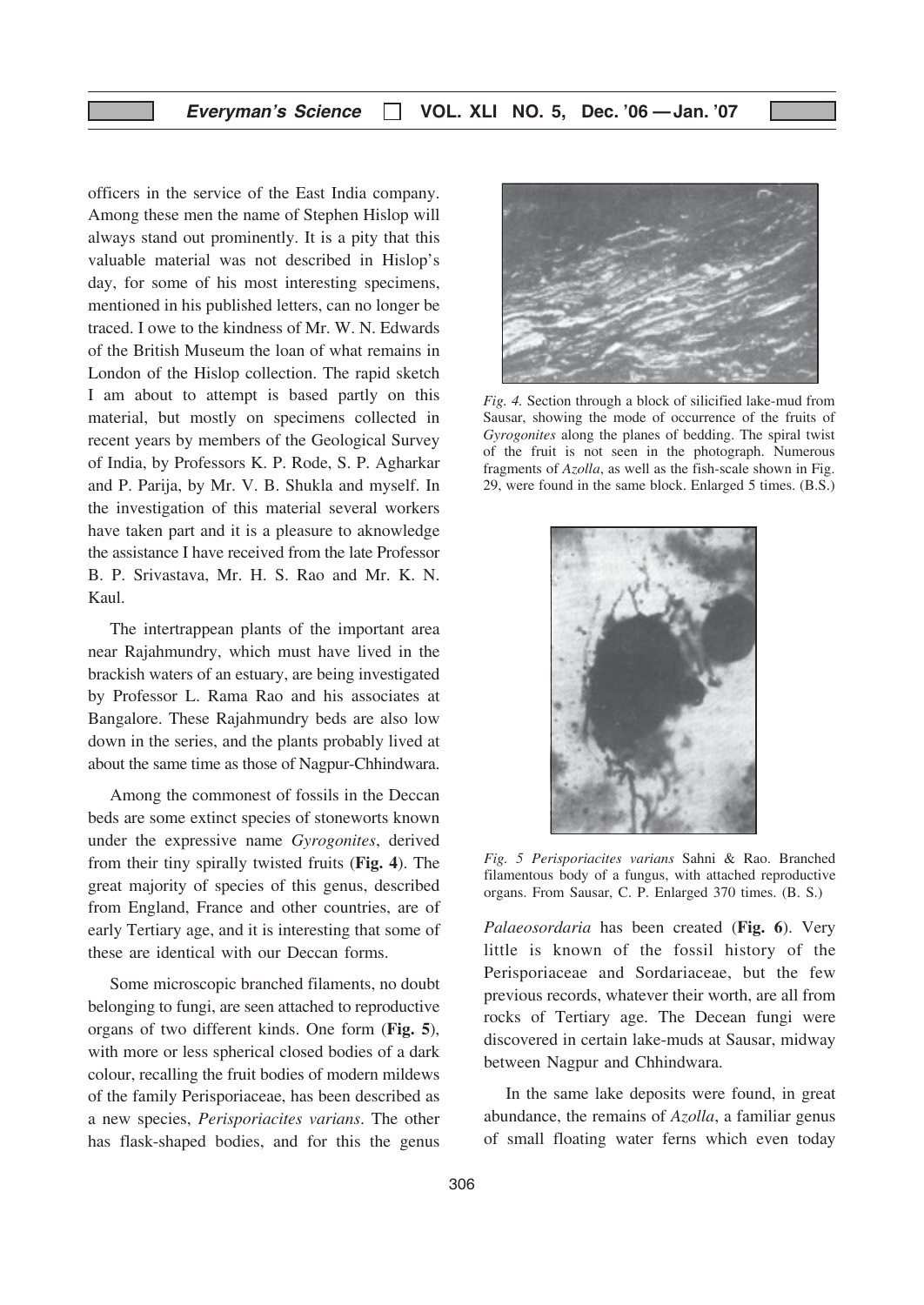

Fig. 6. Palaeosordaria lagena Sahni & Rao. Flask-shaped reproductive organ of a new genus of fungi, with some filments of the body attached to it at \* (faintly seen). Enlarged 170 times. (B. S.)

cover stagnant pools in many parts of the world (Figs. 7–9). The extinct species from Sausar, which



Fig. 7. Azolla intertrappea Sahni & Rao. A "massula" (male reproductive organ with a spongy structure, bearing hooked bristles and containing small spores). From Sausar. Enlarged 300 times. (B. S.)



Fig. 8. Azolla intertrappea Sahni & Rao. Another massula, showing more clearly the anchor-tipped bristles or "glochidia" of the male reporductive organ, which help it to cling to the female organ (Fig. 9). From Sausar. Enlarged 300 times. (B. S.)



Fig. 9. Azolla intertrappea Sahni & Rao. A female reproductive organ. The helmet-shaped body at the top is a spongy mass which acts as a float for the large and heavy spherical spore at the bottom. From Sausar. Enlarged 120 times. (B. S.)

has been named A. intertrappea, is geologically the oldest known form of the genus ; a striking example of the tenacity with which even highly specialized forms of life can persist through the ages. The preservation is so perfect that most of the details of the anatomy, specially of the reproductive bodies, which are highly characteristic of the genus, have been studied. Some hollow spherical bodies, associated with the Azolla, no doubt belong to an unknown genus of water ferns, probably related to the modern Salvinia ; the provisional name Massulites has been given to them (Fig. 10, 11). The spongy mass of which the body is composed



Fig. 10. Massulites coelatus Sahni & Rao. A new type of massula, probably of a waterfern, differing from that of the modern Azolla in its hollow spherical structure. From sausar. Enlarged 280 times. (B. S.)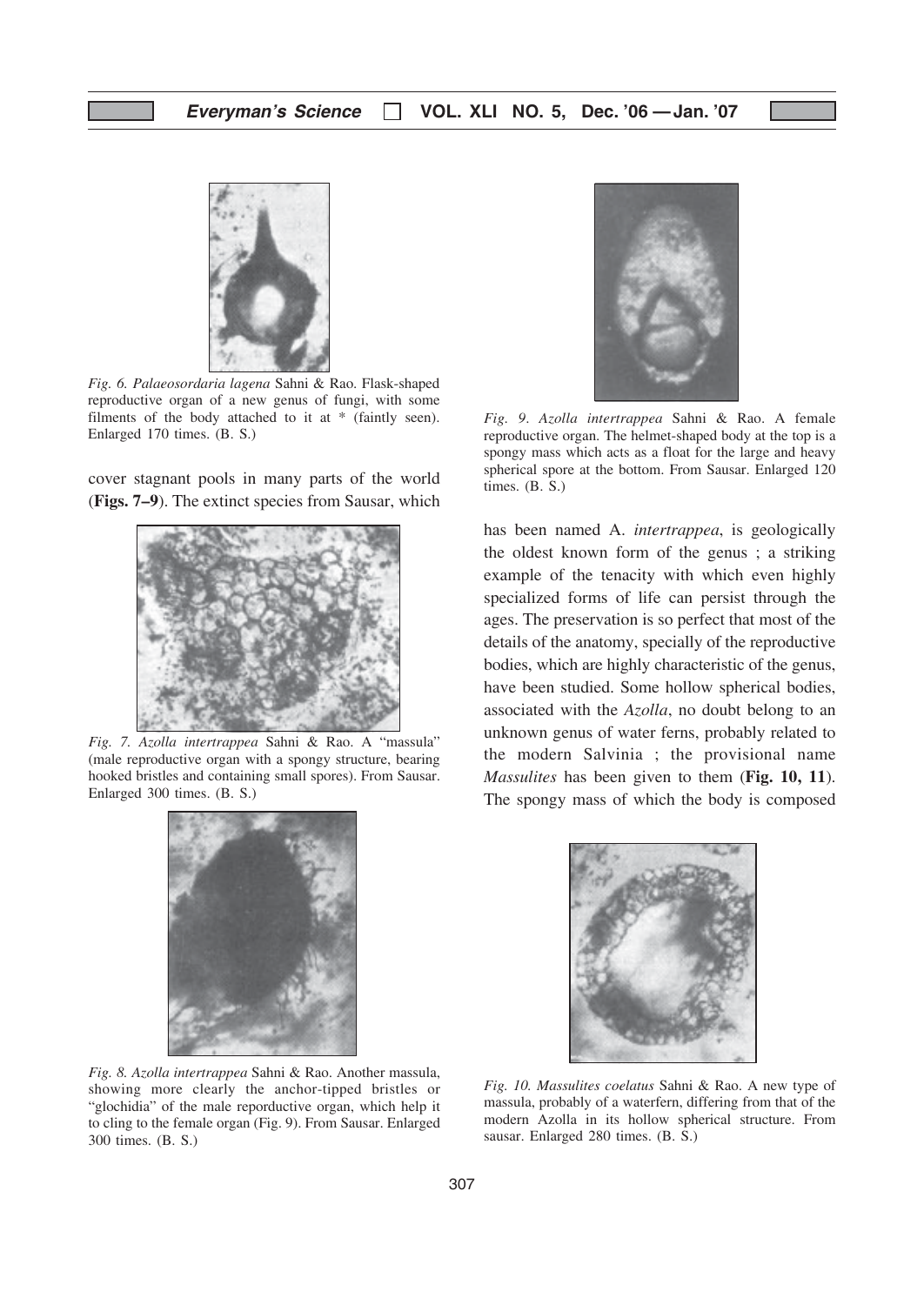

Fig. 11. Massulites coelatus Sahni & Rao. A group of massulae, probably a bench belonging to a single plant. From Sausar. Enlarged 45 times. (B. S.)

contains small spores embedded in it much in the same manner as in Salvinia. Among many types of free-lying spores seen in the same rocks are two which deserve special mention. They are of two very different sizes, but they resemble each other so much in certain peculiar features that they appear to be the large and small spores of one and the same species, most probably another water fern. The interesting point about them is the close resemblance they show, both in their structure and in their mode of germination, to the two kinds of spores, large and small, of the rare genus Regnellidium, which today is confined to South America. So far as I know, the water ferns are unknown from rocks older than the Tertiaries.

In the Hislop collection at the British Museum there are a number of seed-bearing cones ; some of them were found embedded in volcanic ash. The new name Takliostrobus has been given to one of them after Takli, a suburb of Nagpur, where it was discovered (Figs. 24–26). Another has been named Indostrobus (Fig. 27) ; a third was referred to the old genus Pityostrobus. All these cones have peculiar features of their own but the fact that in all of them the scales bear a pair of elongated seeds on the upper surface indicates that they were distantly related to our modern pines and deodars.

Of the several kinds of seeds found at Sausar, there is one intriguing type, Sausarospermum, remarkable for its several antique features (Fig. 12). It recalls the seeds of certain fern-like plants from the coal measures of Europe, but it is



Fig. 12. Sausarospermum Fermori Sahni & Srivastava. A peculiar type of seed from Sausar. Enlarged about 91/2 times. (B. S.)

hardly conceivable that there is any real affinity between them ; at present it is best to reserve opinion on his matter. The name Viracarpon has been given to a cylindrical fruit, derived from a number of small flowers densely crowded on a thick axis (Fig. 13). This is from the Hislop collection and it may be the very specimen which



Fig. 13. Viracarpon hexasperum Sahni. Part of a cylindrical aggregate fruit. Hislop and Hunter collection (British Museum). Natural size.

he mentions in his writings as a mulberry-like fruit, though unfortunately he never described it. The resemblance to a mulberry is purely superficial, for each flower produced a group of six seeds. It is impossible to say anything yet about the affinities, except that the nearest resemblance that I have so far been able to trace is with the fruits of certain palm-like plants of the family Cyclanthaceae, now confined to tropical America.

A very interesting fruit, Enigmocarpon, was first discovered by Professor Rode near his home at Mohgaon Kalan, east of Chhindwara (Fig. 14). The name is eloquent of our ignorance concerning its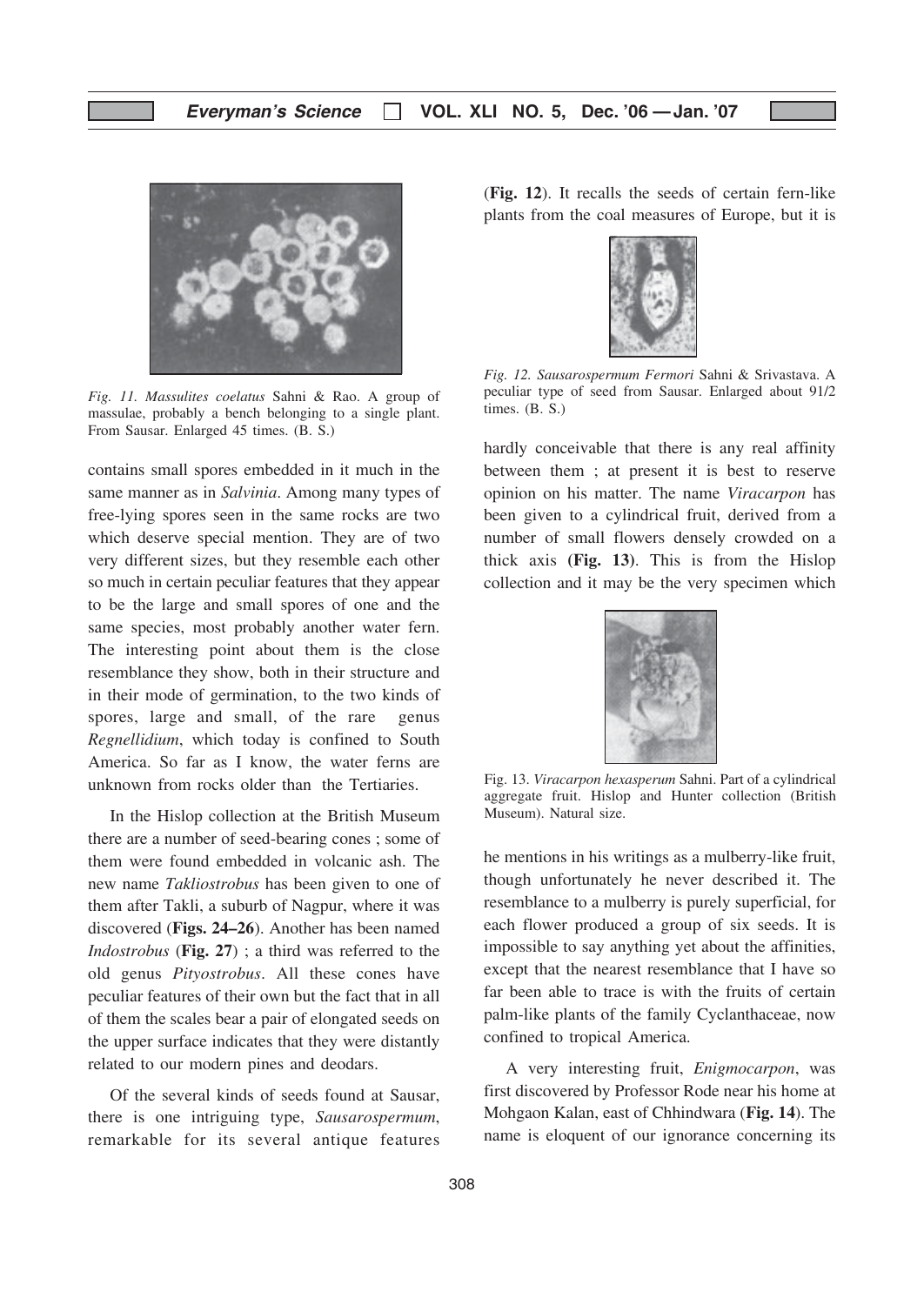

Fig. 14. Enigmocarpon Parijai Sahni. Cross-section of fruit from Mohgaon Kalan, east of Chhindwara. Enlarged 2 times.

affinities, but the structure is perfectly preserved. It is an ellipsoid 8-chambered fruit about the size of a large pistachio nut, with numerous dicotyledonous seeds in each chamber, attached on a central column from which the eight partitions radiate. The wall of the fruit is thick and spongy ; the fruit was no doubt dispersed by water. To let out the ripe seeds the fruit wall bursts length-wise, neatly, down the middle of each chamber.

Among Hislop's specimens are two species of cardamoms (Fig. 15), both very like the small green kind that we commonly offer, with other



Fig. 15. Amomocarpum affine Sahni. A species very similar to the modern small cardamom Elettaria Cardamomum. Hislop and Hunter collection (British Museum). Natural size photograph of a plasticine cast from the original.

spices, to guests in our homes. One of the specimens was so deceptive that a friend actually tried to peel it, till he discovered that it was petrified. In one broken specimen the seeds are exposed, showing their characteristic wrinkled surface.

The other monocotyledonous fruits all belong to palms ; some have been described under the general name Palmocarpon (Fig. 18) which may include fruits belonging to widely different kinds of palms. One was named Tricoccites because of its supposed resemblance (which has proved deceptive) with the fruits of the Euphorbia family (Fig. 19). It has



Fig. 18. Palmocarpon (Iriartites) takliensis Sahni. A palm fruit from Takli, near Nagpur. Hislop and Hunter collection (British Museum). Natural size.



Fig. 19. Tricoccites (Palmocarpon) trigonum Rode sp. In places the outer rind has been worn away, exposing the "canals" to view. From Mohgaon Kalan, C. P. Natural size. (B. S.)

three large chambers (Fig. 20), each occupied by an equally large oblong seed. The fibrous fruit wall is thick and adapted for dispersal by water. It seems to have been divided up into a number of



Fig. 20. The same, seen in cross-section. Practically the whole of the rind is missing. Natural size. (B. S.)

longitudinal chambers separated by partitions of hard tissue. The "chambers" may have been quite empty, or filled with a loose spongy tissue which acted as a float. The surface was covered by a thin, smooth, watertight rind. The whole fruit wa about the size of a walnut.

But the most interesting of the Deccan palm fruits is one which Hislop writes he had found, but of which we have not been able to trace the original specimen. It is the fossil genus Nipadites,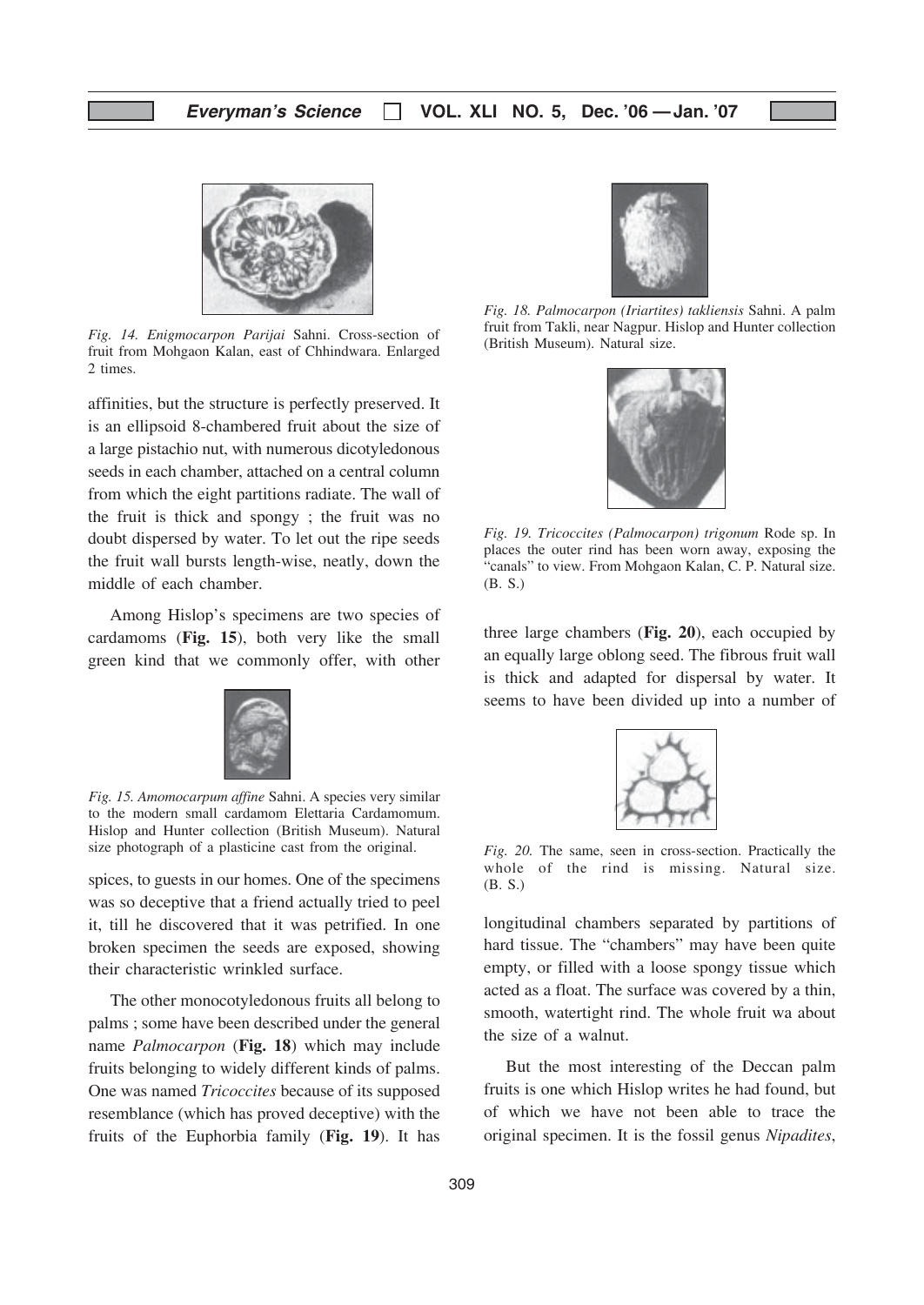so called because of its resemblance with the fruit of the modern stemless palm Nipa fruticans, which forms dense clumps today in many tropical estuaries, and is common in the Sundarbans. Eighty years after Hislop's discovery was announced, Professor Rode found another specimen at Mohgaon Kalan (Figs. 16, 17). This specimen shows all the



Fig. 16. Nipa (Nipadites) hindi Rode sp. From Mohgaon Kalan, east of Chhindwara. Natural size.



Fig. 17. The same, seen in cross-section. Natural size.

characters of the modern genus, so we need have no hesitation in calling it a Nipa, although the species is different. The fruits of Nipa are by far the commonest fossils in the London Clay, which everybody agrees was deposited in the Eocene period ; they have also been found in the Eocene of Belgium, and of the Paris basin, in fact, in the very grounds of the old Trocadero, now dismantled ; also in the Mississippi basin, in southern Russia, in Egypt and in far-off Borneo. These fossil records of a brackish-water plant help us to draw at least roughly the coastline of the old Tethys sea, an arm of which must have washed the northern shores of the Deccan not far from where Chhindwara now stands. This important genus is scarcely known from rocks older than the Eocene.

It is interesting to see this evidence of brackishwater conditions in the Deccan supported by the fossil remains of aquatic animals. Dr. Hora describes several kinds of fossil scales belonging to types of fish which ordinarily inhabit freshwater near the sea-shore but are capable of descending to the mouths of rivers (Figs. 28, 29). It is interesting,



Fig. 28, 29. Fish-scales, modern and fossil, for comparison, 28, from the living species Pristolepis fasciatus (kindly sent me by Dr. Hora) ; 29, impression of a closely related fish-scale from the lake deposits at Sausar. Both Enlarged 41/3 times.

too, that on the whole the evidence of the fishremains from the Deccan beds, first emphasized by Sir Arthur Smith Woodward over thirty years ago, and now confirmed by Dr. Hora, is in favour of an Eocene age ; and Professor Bonnema wrote to me that the same is the case with the remains of some small crustaceans which show a treacherous resemblance to the seeds of plants.

But we must return to the palms, for these are by far the most important constituent of the intertrappean flora, and no doubt must have dominated the vegetation of those days. As a rule we only find bits of petrified stems which we assign to different species based upon differences in the anatomy (Fig. 22). For lack of a proper system of classification, we lump these species together under the artificial genus Palmoxylon ; although among them there must certainly be many distinct genera that we could easily recognize, if we only knew the flowers of fruits. Sometimes we come across entire trunks, or large portions of them, with the thick mantle of roots still attached round the base, or the scars of fallen leaves marked like girdles round the stem (Fig. 21). At the Nagpur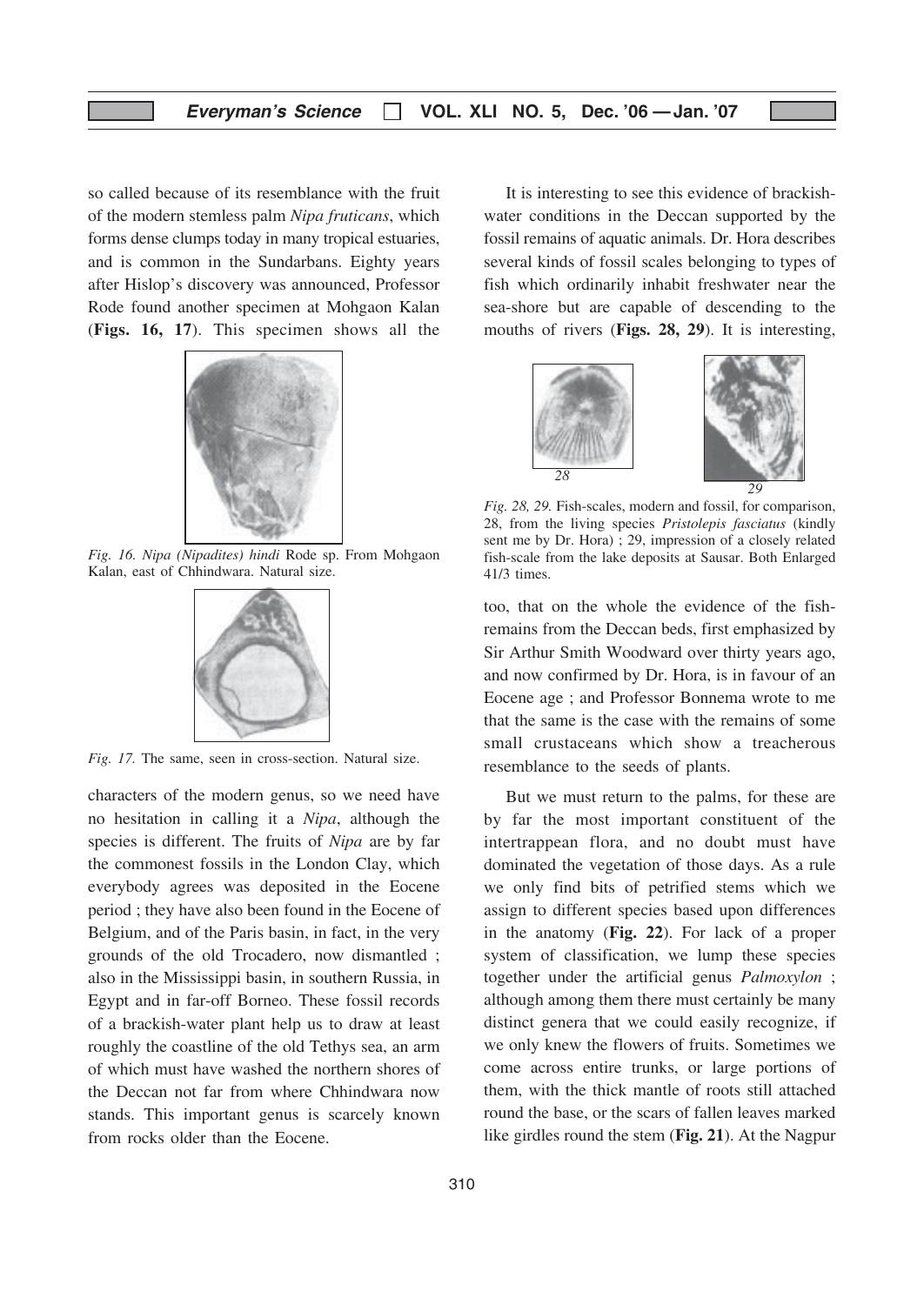

Fig 22. Palmoxylon sundaram Sah. Thin cross-section showing anatomy of stem. Numerous bundles of fibres and food-conducting vessels lie scattered in a softer groundtissue of small cells. The dark patches are the fibres, cut transversely ; the circular holes, of which generally two in each bundle are very large, are the cut ends of the vessels of the wood. Enlarged 10 times. (B. S.)



Fig. 21. Palmoxylon intertrappeum sp. nov. Stump of a petrified palm tree about 21 inches long, with old leaf scars. The scale is in inches. From the Wardha district, C. P. (Found by Mr. Bhattacharji of the Geological Survey of India.) About 4/11 natural size. (G. S. I.)

museum there is a fine specimen, probably discovered at Sagar in Central India well over a hundred years ago ; and in 1934, I was able to unearth from the dust and oblivion of the vaults of a Bombay museum a heap of petrified palm stems, some of which were certainly collected at Sagar before the year 1857. It is this very collection that H. J. Carter mentions in a paper of that date, but which had apparently been lost. Luckily, silicified plants do not deteriorate with age ; they are immortal, as I have explained already ; but alas, most of the labels are gone, except those that were painted on the specimens.

By their sheer number and amazing variety these palms of the volcanic period compel the attention of geologists, because from all accounts it appears that this family of plants, although it first arose in the Cretaceous period, did not rise to any prominence till after the Tertiary era had begun.

## THE AGE OF THE DECCAN LAVAS

I have tried to put before you, as briefly as I can, what we know today of the fossil flora of the north-eastern part of the Deccan. For deciding the question of the age of the Deccan traps it is perhaps unfortunate that so many of the plants are new to Science and confined to this country ; but, of course, they have an interest of their own. For the rest, you will have noticed that from what we know of the geological history of the stoneworts, the fungi, the water ferns and particularly of the palms, which formed such a vast proportion of the flora, everything seems to point to a Tertiary age. What is more, the fishes and the crustaceans, too, seem to fall into line with the plants. This is lucky, for otherwise we should never know whether to rely upon the plants or upon the animals, and the fossil evidence as a whole would lose its value as a guide to geological age.

So much for the Nagpur-Chhindwara traps which, according to the geologists of the Indian Survey, are the oldest in the whole series. For all we know, the Chhindwara traps may have flowed out into an arm of the northern sea which was not far off. The lavas of the east cost, too, seem to be equally old. Professor Rama Rao and his colleagues, Messrs. Narayan Rao and Sripada Rao, have quite recently found stoneworts and other algae of early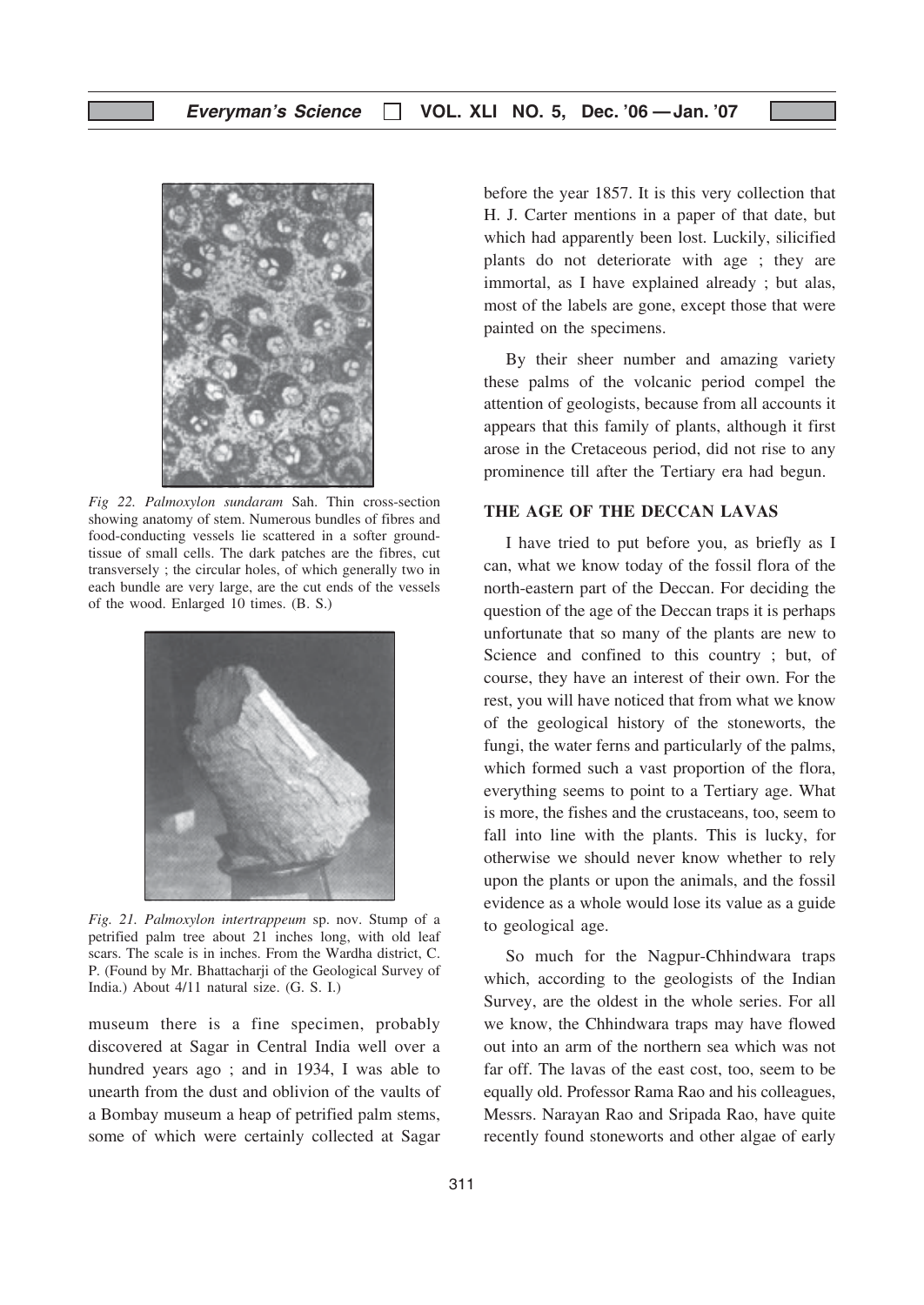Tertiary age in the estuarine beds of Rajahmundry, at the head of the Godavari delta.



Fig. 23. Root of a petrified palm (Rhizopalmoxylon sp.) seen in cross-section. Round the central cylinder of conducting vessels and fibres the soft tissues of the cortex lie in radial plates, with big air spaces between them. Mohgaon Kalan, east of Chhindwara. Enlarged 10 times. (B. S.)



Fig. 24. Takliostrobus alatus Sah. A seed-bearing cone of a conifer. British Museum. Natural size.



Fig. 25. The same, in cross-section, showing the paired seeds. Natural size.

Fig. 26. Another cone of same species, with the scales worn off and showing the ends of the paired seeds. From Takli, near Nagpur. British Museum. Natural size.





Fig. 27. Indostrobus bifidolepis Sah. Another kind of seedbeading cone of a conifer, with paired seeds, seen in crosssection. British Museum. Natural size.

It is curious that no intertrappean beds at all have been discovered in the middle part of the series, which we cross as we travel towards the west coast. Not until we actually reach Bombay Island, where the highest members of the Series are exposed, do we again come upon any sedimentary beds. It may be that during the middle part of the volcanic period the lavas were poured out in such rapid succession that no time was allowed for any plants or animals to colonize the desolate surface. Still, I think, a search ought to be made for traces of fossils along the planes between the lava flows, e.g., at Matheran, Poona and Mahabaleshwar.

In the highest intertrappean beds, namely, those at Malabar Hill and Worli, plenty of organic remains have been collected, including a multitude of skeletons of a pigmy species of frogs (Fig. 30). I have not seen any plants from here and cannot say whether these beds are much younger (geologically speaking) than those of the Central Provinces. But this seems to me unlikely.



Fig. 30. Fossil skeletons of two pigmy frogs (Indobatrachus sp.) from the 'Frog Beds' at Worli, Bombay. Natural size. From a specimen given me in 1926 by Mr. Jayme Ribeiro of Bombay. (B. S.)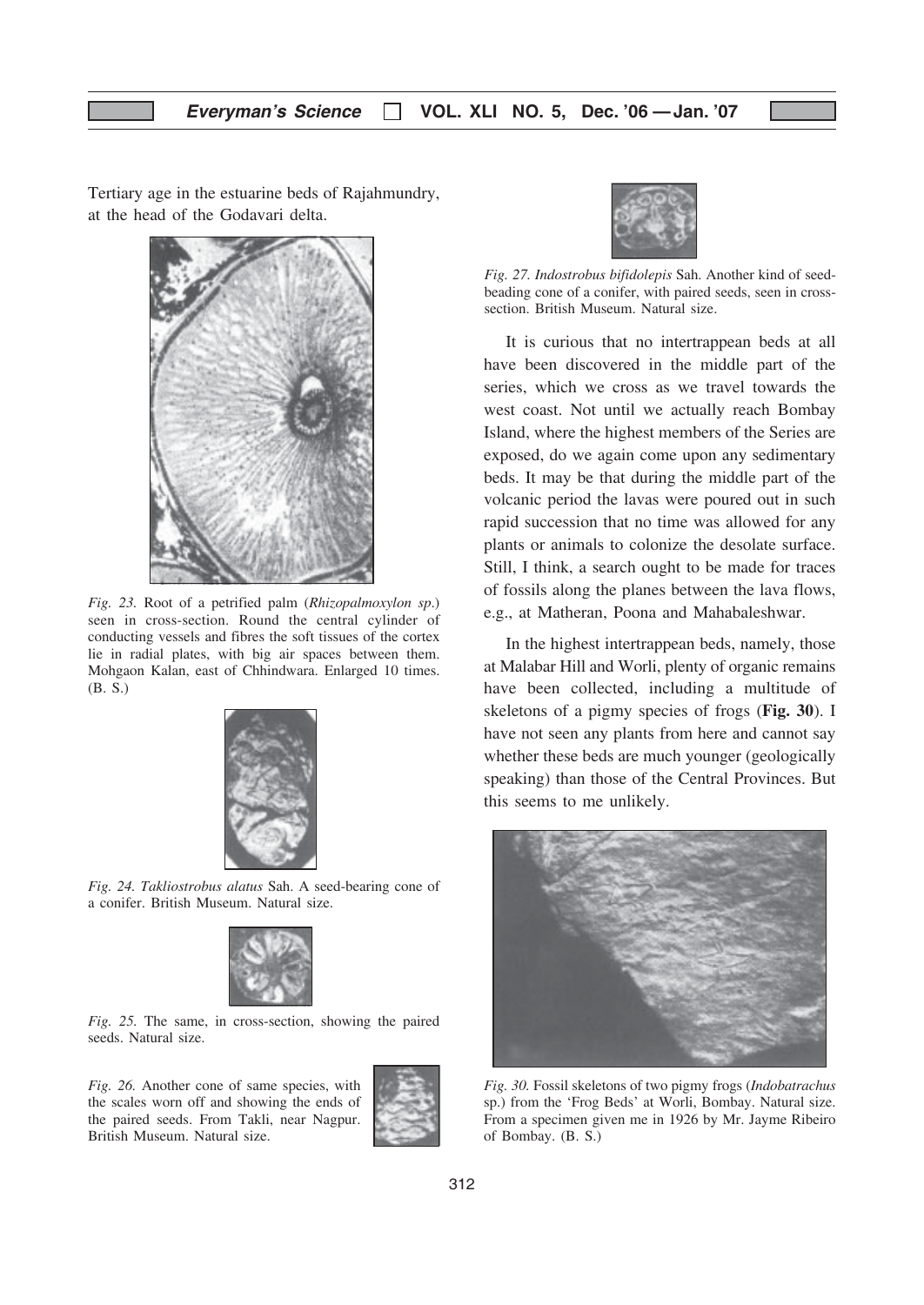## Everyman's Science  $\Box$  VOL. XLI NO. 5, Dec. '06 - Jan. '07

About seventy years ago W. T. Blanford found that near Surat and Broach the traps were covered by marine beds containing Nummulites, an extinct group of sea animals which is regarded as a sure index of the Eocene age. Evidently, the volcanic activity here must have already come to a stop before the sea began to encroach upon the land in early Tertiary times. But if we are to fix the age of the underlying traps we must know whether there was any long geological interval between the last of the lava flows and the marine incursion. About this important matter we are still very much in the dark. Blanford, it is true, had thought he saw evidences of a long period having passed during which the topmost lavas were exposed to denuding agents before the Nummulitic sea invaded the surface. It seems it was this fact, more than anything else, that influenced him in suggesting a Cretaceous age for the volcanic series. Blanford rightly enjoyed a great name among geologists. His view was not only officially adopted by the Geological Survey of India but, until only a few years ago, was accepted almost without question by geologists all over the world. But, as Mr. S. R. Narayan Rao has recently suggested, Blanford's evidence may be open to another interpretation. For all we know, the Surat traps may not be much older than the nummulitics ; they may belong, like the overlying marine beds, to the Eocene, although to the very base of that series. According to Professor V. S. Dubey the radioactive content of some of the traps in western India also indicates an early Tertiary age.

Thus the chances are that the whole of this imposing thickness of thousands of feet of igneous rock was poured out within the relatively short interval of the Eocene period. Quite probably this terrible drama of fire and thunder was only a brief episode of the very earliest part of the Ecocene. The thickness of a stratum is by itself no measure of time. For after all it would not take long for a lava flow a hundred feet thick to be poured out like a flood from a fissure volcano, once it came to business. It is the deposition of the relatively thin

sedimentary beds during the quiet intervals that must have taken up most of the time of the Decean trap period.

The conclusion that the Deccan traps were poured out at the dawn of the Tertiary era and not at the close of the Mesozoic, brings them into line with other vast outpourings of Ecocene lavas ; for example those that now cover at least 200,000 square miles of the north-western United States and the equally widespread lavas of the old Thulean continent that once united the Western Isles of Scotland with Iceland, Greenland and other arctic lands.

Before I close I ought to say that this idea of the Tertiary age of the Decan traps is by no means a new one. Indeed, it is over a hundred years old, for it was first put forward, so far as I know, by Malcolmson in 1837 ; and it was repeatedly expressed by Hislop and others in the middle of last century. In later years the question was discussed and rediscussed by so many, and from so many different angles, that we could hardly see the wood for the trees. On various indirect grounds, which it would take too long to discuss here, the foremost geologists in India began to favour Blanford's idea that the earliest of the Deccan lavas were poured out before the end of the Cretaceous period. This view was almost universally adopted, and I confess I once believed in it myself. But I think the pioneers were right, as they so often are. They saw things more clearly because they worked with a clean slate and, as we all know, a clean state is a very useful thing.

The pioneer geologists were right also for another reason. They did not despise the mute but eloquent testimony of the plants that suffered the fiery ordeals of the dawn of the Tertiary era.

Six years ago, when we last met in Bombay, serious doubts were raised against the Cretaceous theory by a cursory review of the flora of which I have tried to give you a glimpse this evening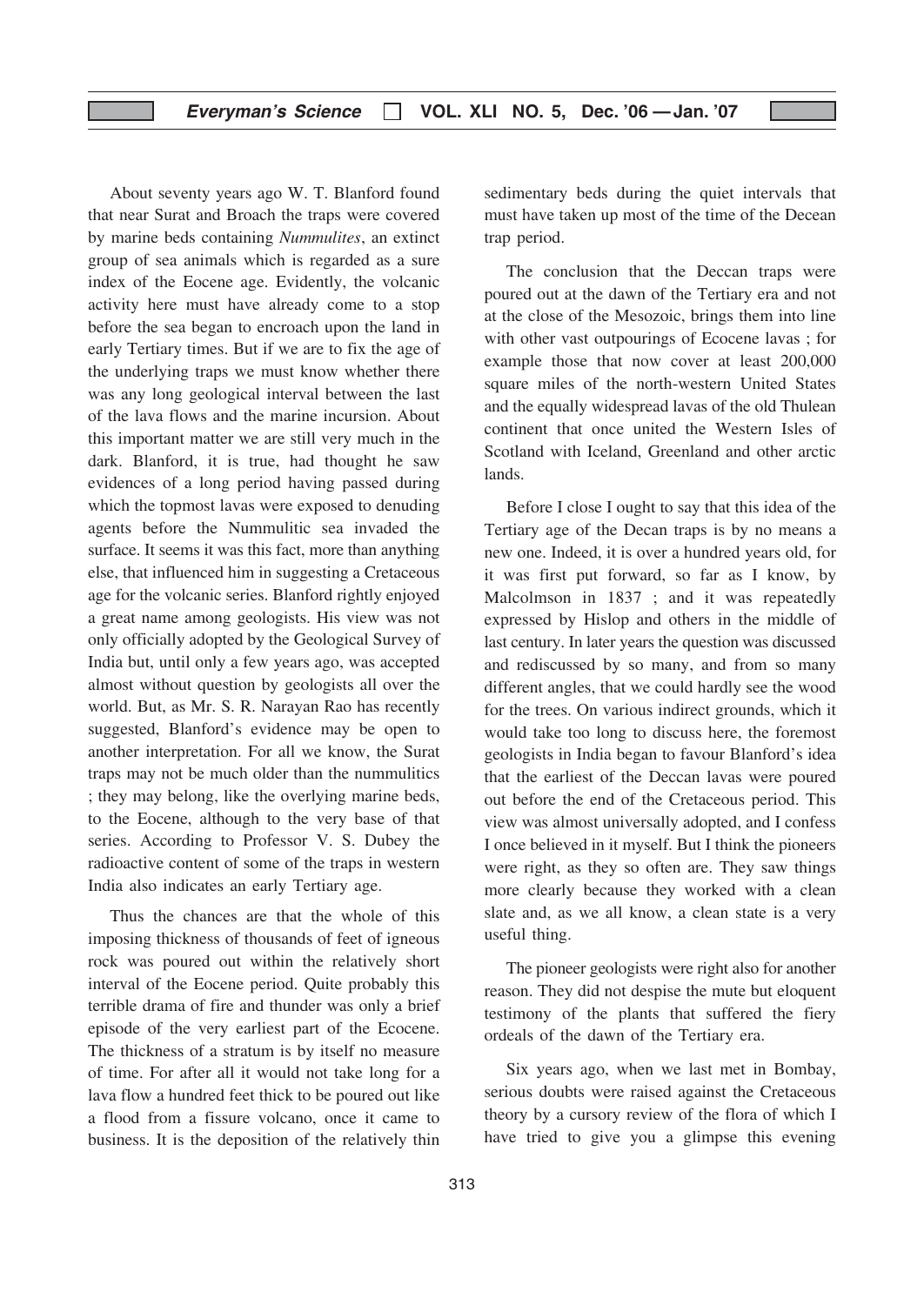## Everyman's Science  $\Box$  VOL. XLI NO. 5, Dec. '06 - Jan. '07

(Proc. 21st Ind. Sci. Congress, Bombay, Jan., p.  $(27) = 319$ , 1934; see also an article entitled 'The Deccan Traps : Are they Cretaceous or Tertiary' in Current Science, Vol. 3, 1934, p. 134). Since then the evidence for a Tertiary age has steadily accumulated, and support has come in from unexpected quarters. A healthy sign is that some of the sceptics have become enthusiastic converts (see joint discussion on the Age of the Deccan Traps, Proc. 24th Ind. Sci. Congress, Hyderabad, pp. 459–471, 1937). Hugh Miller once wrote that "geology is a science in which the best authorities" are sometimes content to unlearn a good deal", and, as Professor Seward said recently, it "helps us to cultivate the not too common virtue of amitting that it is possible to make a mistake". Let us hope that this is true of all Science.

Thus it is that the plant-fossils have come into their own. They tell their own story. For, as the first flashes from the fissure volcanoes flared up on the eastern horizon, the stalwart Palm said to the little Azolla :

This lurid light is not a sunset glow—

It is the herald of a morn.

#### **CONCLUSION**

We have now seen the contrast between the red part of the map and the green. Between the two lies a vista of time stretching back through well-nigh two thousand millions of years. But man, a recent creature of the earth, has united them in one poem of duty to his Creator ; if the foundation rocks of the south have given us Mahabalipuram and the Seven Pagodas, the Deccan traps have given us Ajanta and Ellora.

#### ACKNOWLEDGEMENT

For final publication the text of the advance copy has been revised and some of the illustration that were shown on the screen have been inserted. My special thanks are due to Mr. R. V. Sitholey, M. Sc., for valuable help with the illustrations and to Mr. Ram Singh Sharma for devising a working model of Wegener's theory of continental drift which was projected from the epidiascope. For Fig. 1 and 3, I am indebeted to the Director. Geological Survey of India ; for Fig. 2 to Mr. V. B. Shukla ; for Fig 21 to Mr. D. N. Wadia and for Fig 7–8, 10–11 and 28–30 to Mr. R. V. Sitholey. Some of the plant-remains here figured have been described in a joint paper with Mr. H. S. Rao, not yet published. Dr. S. L. Hora kindly sent me the fish-scale (Fig. 28) of a living species of fish for comparison with the first impression shown in Fig. 29. The fossil frogs (Fig. 30) were given to me in 1926 by Mr. Jayme Ribeiro of Bombay.

The originals of the specimens marked (B. S.) are in the author's collection ; others belong to the British Museum, the Geological Survey of India and the Benares Hindu University.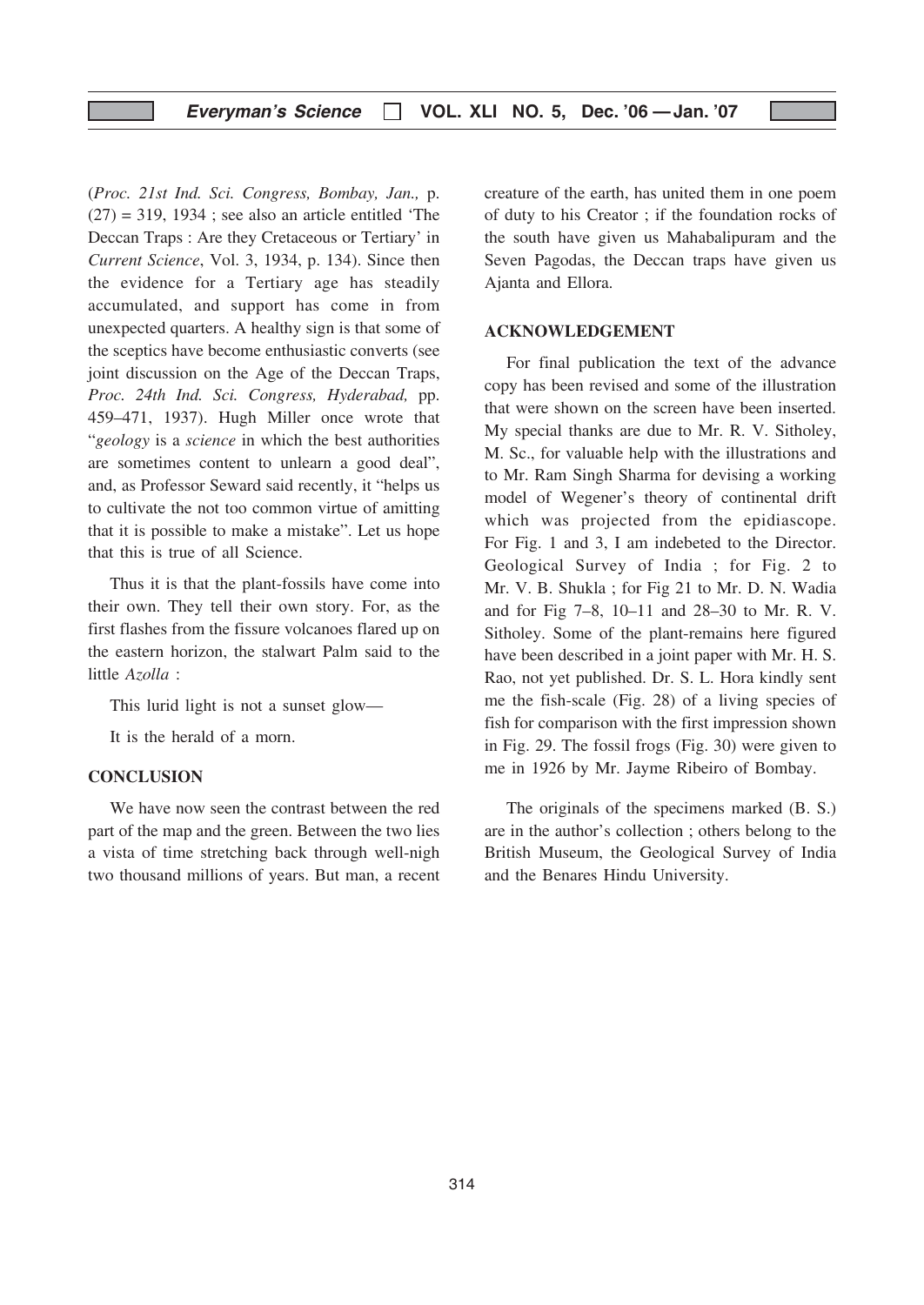# NANOSCIENCE AND NANOTECHNOLOGY—THE PRESENT AND PROSPECTS

Shruti Sharma\*

Nanotechnology is the science that deals with the materials and devices at the nanoscale  $(1-250)$ nm). Such materials can be made by either top down approach by breaking down a bulk material to finer and finer particles or by the bottom up approach by putting atoms or molecules in a desired pattern. Nanomaterials have remarkable properties entirely different from those of bulk materials. In fact, everything "micro" is fast getting replaced by "nano" e.g. nanoelectronics, nanochips or nanoprocessors etc. Nanotechnology is aptly considered as the most important scientific development after industrial revolution and it would significantly impact many areas including information processing, communication and medicine in the near future. The developments in nanoscience which have made it possible to play around with individual atoms and molecules would enable us to make or synthesize anything we can "imagine".

#### INTRODUCTION

Tanotechnology, the "buzzword" today, has started appearing in the media frequently. As such, everybody is curious to know what lies inside this science and associated technology. That is the motivation for this article. Nano  $(10^{-9})$  is a prefix derived from the Greek word nanos (very small or dwarf) meaning a billionth part. Thus  $10^9$ nanoseconds make a second and 109 nano meters, a meter.

Properties of different materials depend on the size of particles and arrangement of the constituent atoms or molecules<sup>1,2</sup>. The following are consequences of these two types of changes :

(a) As the particle size decreases, the relative number of atoms on the surface increases. There is an increase in the ratio of surface area to volume. High surface area is an important factor in catalysis and in electrodes which leads to improvement in the technologies of fuel cells and batteries. As the particle size reaches the nano range (1~250 nm) the phenomenon of size quantization becomes operative. This is because the particle size is comparable to the de Broglie wavelength of its electrons and holes. Similarly, the electrical, optical, chemical, mechanical and magnetic properties also change as the particle size decreases. Thus, these properties can be modulated by engineering the size, morphology and composition of the particles.

(b) There are marked changes in properties of materials by changing the arrangement of constituent atoms. Some examples are as follows.

- (i) Graphite, diamond and fullerenes have carbon as the constituent atom. They differ in the arrangement of carbon atoms and subsequently there is interesting difference in their physical properties.
- (ii) Sand and computer chips have the same main constituent atom (silicon) but a lot different properties.

Software Engineer Trainee, Satyam Computer Services Ltd. Chamiers Road, Chamiers Towers, Chennai 600 018, INDIA. E-mail : shruti\_nith@yahoo.com.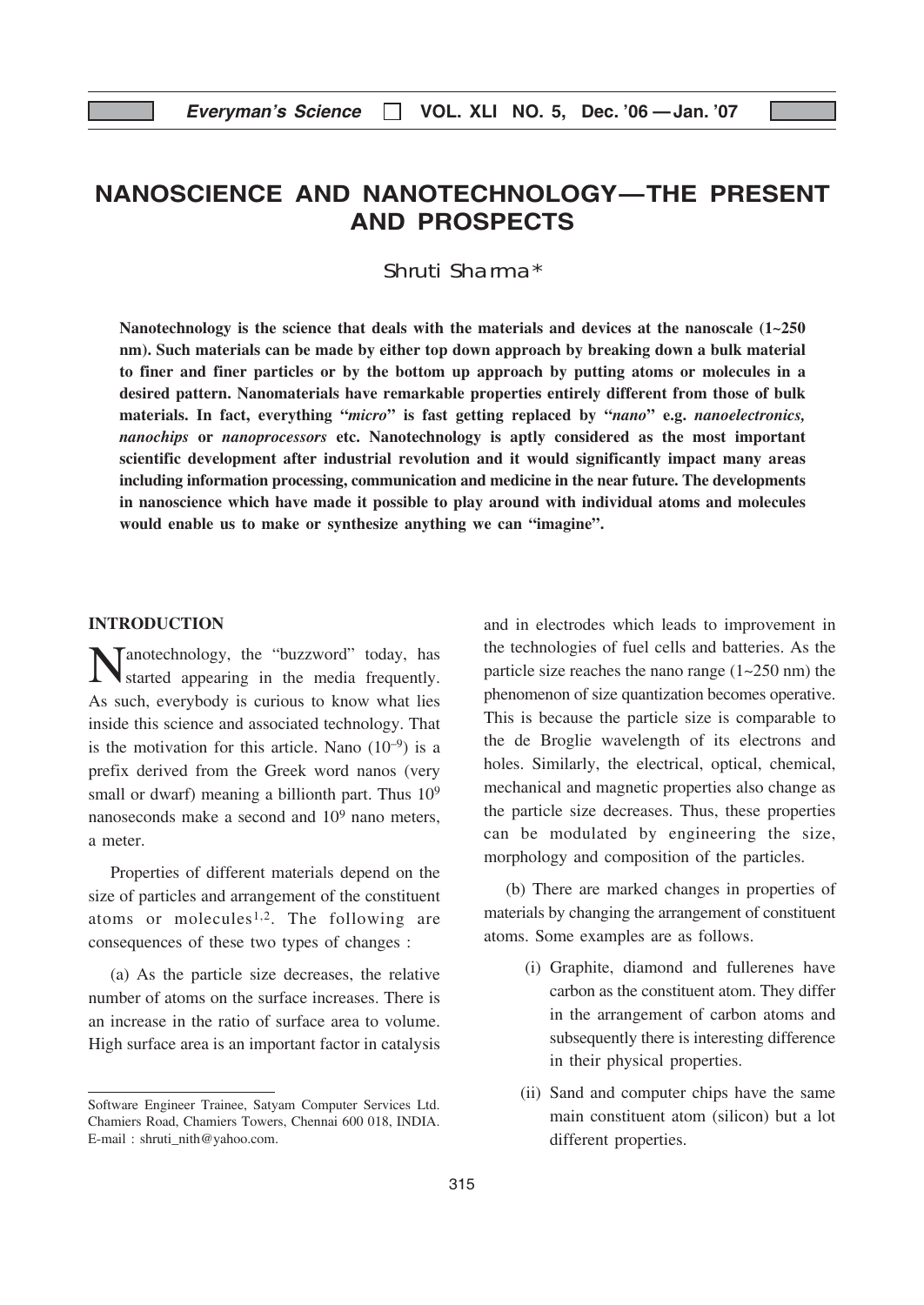(iii) If we rearrange the atoms in water and air (carbon dioxide) and add some of the minerals from soil we can (at least *imagine to*) make all living organisms.

The atoms and molecules have dimensions in the nanoscale. A comparison of items in different scales is given in Table 1.

| Hydrogen atom                 | $0.1 \text{ nm}$   |
|-------------------------------|--------------------|
| Buckyball                     | $1.0 \text{ nm}$   |
| Width of DNA (the hereditary  |                    |
| material):                    | $2.5 \text{ nm}$   |
| Virus                         | $100 \text{ nm}$   |
| Circuit lines on chip         | Nearly 1000 nm     |
| Red blood cell                | $10,000$ nm        |
| Human egg cell                | 100,000 nm         |
| Edge of a coin                | Nearly 1000,000 nm |
| The range of nanoscience $\&$ |                    |
| nanotechnology                | $1 - 250$ nm       |

Table 1. : Comparison of the sizes of some items

nm, nanometer.

Richard P. Feynman (1965 Nobel Laureate in Physics), physicist at California Institute of Technology first raised some fundamental question in a lecture delivered<sup>3</sup> on December 29, 1959. The title of the lecture was : There is Plenty of Room at the Bottom. The questions he raised were :

(a) Why cannot we write the entire 24 volumes of the Encyclopedia Britannica on the head of a pin?

(b) Can the electron microscopes be improved by nearly hundred times so as to see the individual atoms ?

(c) Can we determine the structure of a chemical substance by looking at it and see where the atoms are ?

(d) Taking a cue from the tiny biological systems, can we make very small devices which are at our beck and call and do what we want ?

(e) Comparison of the little computer in human head and the man made machine.

The above posers to the scientific community 45 years ago were provocative enough to set the pace for the development of science at nano scale (nanoscience) and its application called "nanotechnology".

Developments in nanoscience and technology are all pervasive in different branches of science and engineering. As a result this single area of science is attracting maximum investments from governments and venture capital $4-6$ . Nanotechnology is being aptly described as the most important technological revolution after industrial revolution.

In the quest of the development of materials with novel properties, two approaches have been used :

(a) Decrease the particle size to the nano range in order to have materials with desired novel properties : top down approach.

(b) Design novel materials by putting atoms together in an imaginative way or rearranging the atoms : bottom up approach.

There is no limit to what we can achieve by the above two methods. The greatest motivation for novel designs at nano level comes from the living systems. Consider the following facts.

(a) Human brain is the best and the fastest computer.

(b) The eyes and the connected vision machinery is the most sophisticated camera.

(c) Heart is the most efficient pump which starts functioning in the womb and works with absolute fidelity for years on end.

(d) The organs of locomotion like flagella, cillia composed of microtubules and the proteins with contractile function (actin and myosin) are the examples of nature's motors.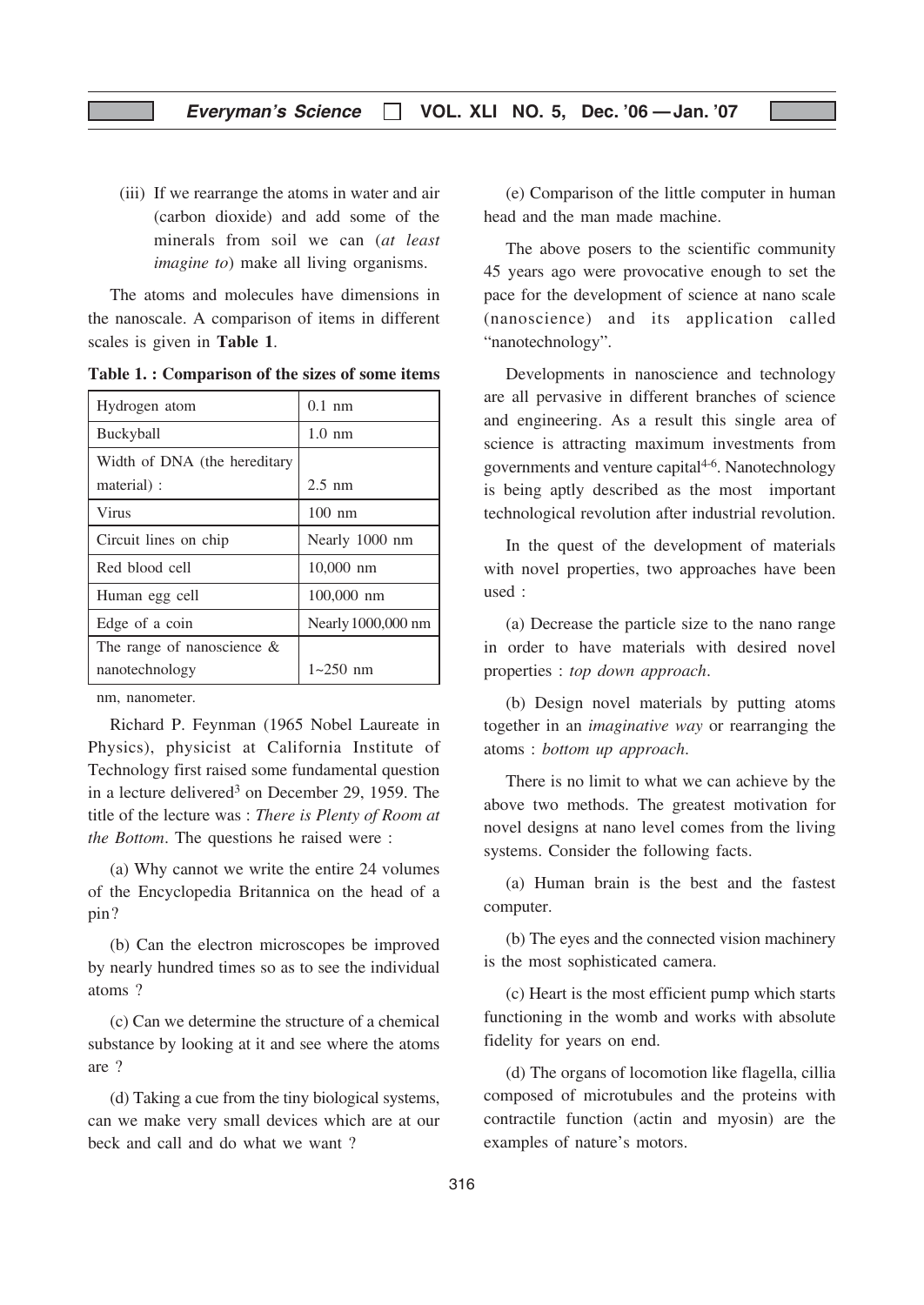(e) How nature (biological systems) stores information and fabricates structures at the nanoscale ?

The basic functional units of all the above systems are biomolecules or supramolecular assemblies in the nanoscale. So, the effort is to understand the functioning of living systems at the molecular, atomic and subatomic level and design nano sized novel materials and intelligent devices for engineering and biomedical application. Richard P. Feynman has exhorted in his famous lecture quoted above to make novel elements as well.

## TOOLS OF NANOSCIENCE

Conventional manufacturing methods like casting, grinding, milling or lithograph, involve cutting or removing millions of atoms at a time while giving shape to the products. For the top down approach of nanoscience for preparation of nanoparticles four processes (wet chemical, mechanical, form-in-place and gas phase synthesis) have been used. All these are refinements of the existing techniques. The first requirement for R & D by the bottom up approach was the appropriate tools (tweezers) which would allow to handle and work with individual atoms or particles at the nanoscale7,8. The technological wonder which made it possible to see and work with individual atoms is



Figure 1. IBM's Initials spelled with nexon atoms (Courtesy : IBM Research, Almaden Research Centre) The image now hangs in the IBM's "STM" gallery (http://www.almaden.ibm.com/vis.stm/atomo.html).

"Scanning Tunneling Microscope (STM)". The first breakthrough using STM (invented in 1981) was the image of I.B.M.'s initials using 35 individual atoms of using xenon (Figure 1). Creation of this image was a landmark in the bottom up approach in nanoscience. STM had the limitation that only conducting samples could be imaged. This limitation was overcome by the development of atomic force microscope (AFM). AFM measures deflections that a sharp probe experiences when dragged over a surface. STM and AFM together are called scanning probe microscope (SPM). Another important innovation is the laser "tweezer". By using the momentum of photons it is possible to isolate in a single location, collections of several hundred molecules or atoms. Before this invention the possibility of isolating a few molecules or even a few hundred molecules was not considered possible. The milestones in the development of nanoscience and technology are given in Table 2.

Nanoparticles can make metals stronger and harder, give ceramics enhanced ductility, enable normally insulating materials to conduct heat and electricity and make protective coatings transparent. Nanoparticles are larger than individual atoms and molecules (they follow the laws of quantum chemistry) but smaller than bulk solids (they follow the laws of classical chemistry). Nanoparticles are often crystalline and are referred to as nanocrystals<sup>9,10</sup>.

## Table 2 : MILESTONES IN THE DEVELOPMENT OF NANOSCIENCE & **TECHNOLOGY**

## 1959 : Feynman delivers historic talk "Plenty of Room at the Bottom"

Richard Feynman postulated that we would someday manipulate matter on an atomic scale. This talk is considered as year zero for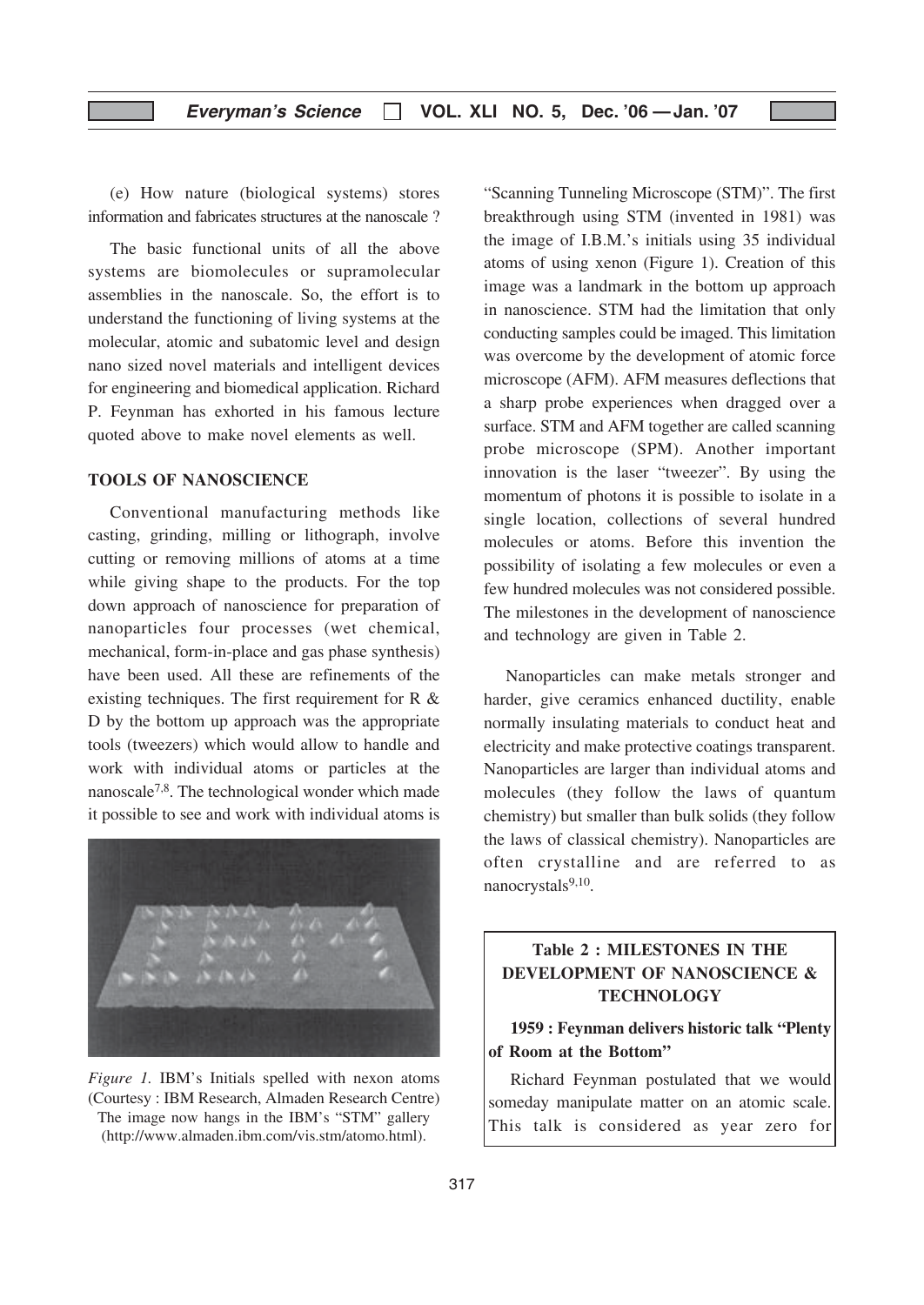nanotechnology because it provided the impetus for R & D at the level of nano scale.

1974 : First molecular electronic device patented

IBM files the first ever patent of a molecular electronic device.

## 1981 : Scanning tunneling microscope (STM) invented

The device uses quantum tunneling currents between the microscope tip and the material being observed to produce images with atomic resolution. Inventors of the STM, Heinrich Rohrer and Gerd Karl Binnig, were awarded the Nobel Prize for physics in 1986.

## 1985 : Buckyballs discovered

Spherical cages of 60 carbon atoms were discovered by Richard Smalley, Robert Curl, Jr., and Harold Kroto. The new form of carbon these represent is called buckminsterfullerene. They were awardred the Nobel Prize for chemistry in 1996.

1986 : Atomic force microscope (AFM) invented

Offering similar resolution to the scanning tunneling microscope, the AFM works like phonograph, by moving a tip across a surface and detecting the vertical movements.

## 1986 : Publication of Dexler's "Engines of Creation"

Dr. K. Eric Drexler presented the ideas of molecular nanotechnology to a wide audience, outlining the potential and dangers he envisaged.

## 1987 : First observation of quantization of electrical conductance

Research groups at Delft University of Technology, elsewhere in Holland and in the UK observed step-like variations in conductance

through tiny conducting strips, i.e. the conductance is quantized, demonstrating that nanoelectronics is not just smaller, but different.

## 1987 : First single-electron transistor created

Theodore A. Fulton and Gerlad J. Dolan of Bell Laboratories constructed a transistor where the current being switched consisted of the movement of a single electron.

#### 1988 : First "designer protein" created

William deGrado and his group at DuPont designed a new protein, and then made it.

## 1989 : "IBM" written with 35 xenon atoms

Using the tip of a scanning tunneling microscope, scientists at IBM in Zurich showed that individual atoms could be moved and positioned precisely.

#### 1989 : Single Electron Transistor Discovered

M. A. Kastner of Massachusetts Institute of Technology discovered "Single Electron **Transistor** 

## 1991 : Carbon nanotubes discovered

Sumio lijima (NEC Corporation, Japan) discovers tubes of graphite, called nanotubes, which turned out to have extraordinary strength and interesting electrical properties.

#### 1992 : Nanobacteria discovered

R. L. Folk of University of Texas reported nanobacteria (size : 50–200 nm).

#### 1993 : First nanotechnology lab in the US

The US's first laboratory dedicated to nanotechnology was created at Rice University.

## 1997 : DNA-based nanomechanical device created

New York University's Nadrian Seeman demonstrated that DNA can be used as a building block for nanoscale mechanical devices.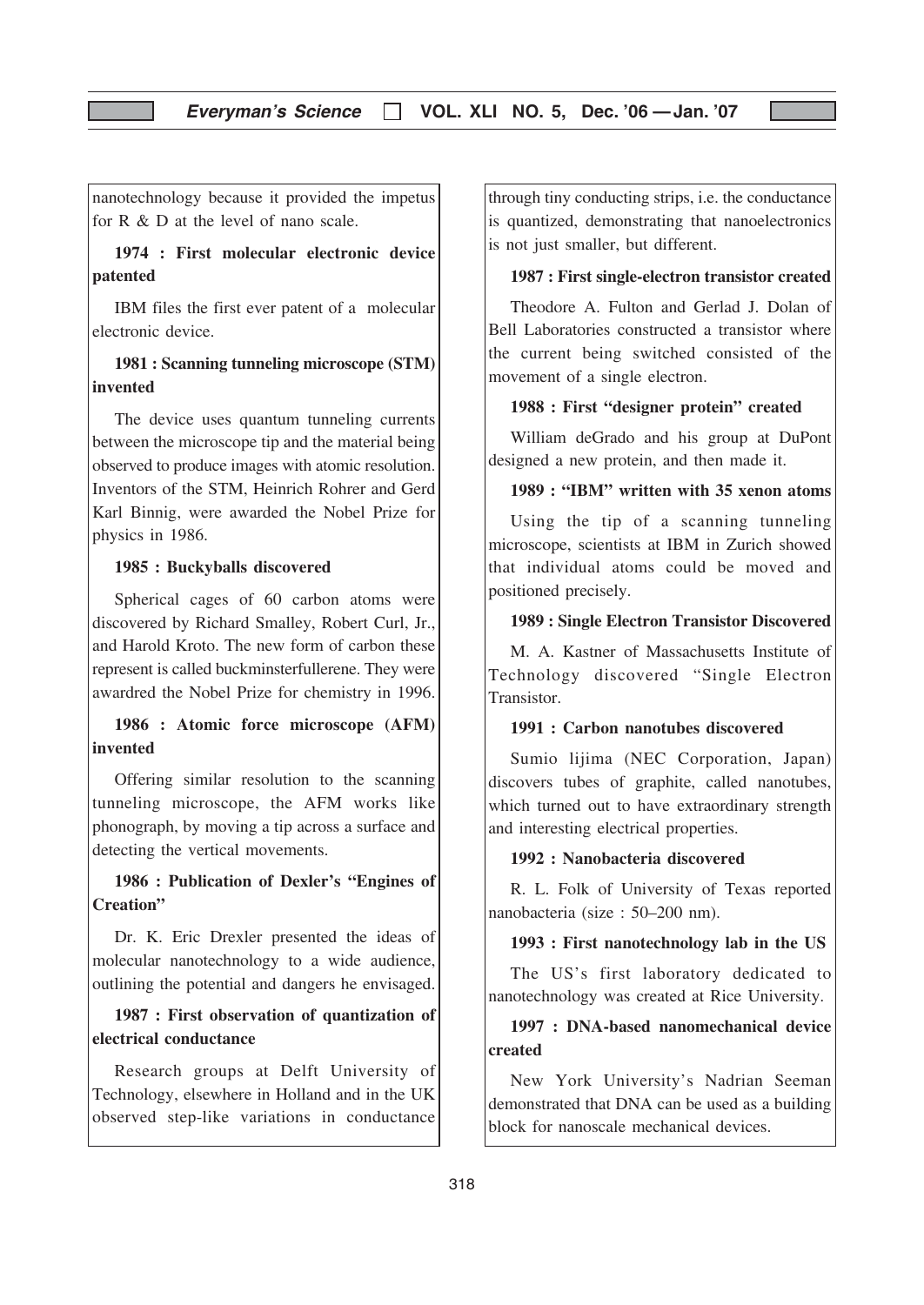#### 1997 : Single-nanotube electronics

At Delft University of Technology the first electrical transport measurements were performed on a single nanotube, revealing a host of electrical phenomena.

## 1999 : Scientists created electronic molecular switch

Yale scientists Mark Reed and James M. Tour created an organic switch in a single molecule.

## 2000 : US launches National Nanotechnology Initiative

Investing nearly \$422 million into nanotechnology research, the US government launched "National Nanotechnology Initiative" implying recognition to the strategic importance to the U. S. of this field.

## 2001 : Nanotube logic

Researchers at IBM and Delft University created the first transistors, and then logic gates made entirely from carbon nanotubes.

Nanotechnology is now the hottest topic of research and a number of breakthroughs are appearing at frequent intervals. Many of the posers raised by Richard Feynman have turned from fiction to fact.

The fundamental knowledge gained through nanoscience and developments in nanotechnology will certainly accelerate over the next several decades. With the control of materials at the nanometer dimension, engineers are already able to create new types of products and services. Yasuo Takahashi, Device Physics Laboratories Japan working on single-electron transistor (SET) plans to apply SET for the fabrication of *artificial brain*<sup>11</sup>. Today, cosmetic manufacturers use liposomes with diameters of a few tensof nanometer to reduce the dehydration of skin. There has been a rapid growth in the companies in the area of nanotechnology during the last few decades (Figure 2).



Figure 2. Growth in the number of nanotech companies

Applying the scientific method to further understand the behavior of atoms and molecules at the nanometer scale will push forward the frontiers of human knowledge. When the ideas and concepts that are discussed as part of the nanotechnology revolution are fully implemented, what is not possible 12? Imagine, all of the history (documents including music and movies) will fit in a small package that will fit in our pockets. Our world will be safer because the computers and sensors will be detected and warn us of dangers. Life will be extended because we can create devices that replicate the functions and systems in our bodies and fight incurable diseases. Quantum computers will make calculations billions of times faster than today's digital computers. We can create new types of molecules and novel materials with the desired properties. Common terms and abbreviations used in nanoscience and technology are given in Table 3.

## Table 3. COMMON TERMS AND ABBREVIATIONS IN NANOSCIENCE & **TECHNOLOGY**

Assembler : A nano-robotic device that can use available chemicals to manufacture nanoscale products

AFM : Atomic Force Microscope

Bottom up : An approach of building up things by combining smaller components (compare with top down)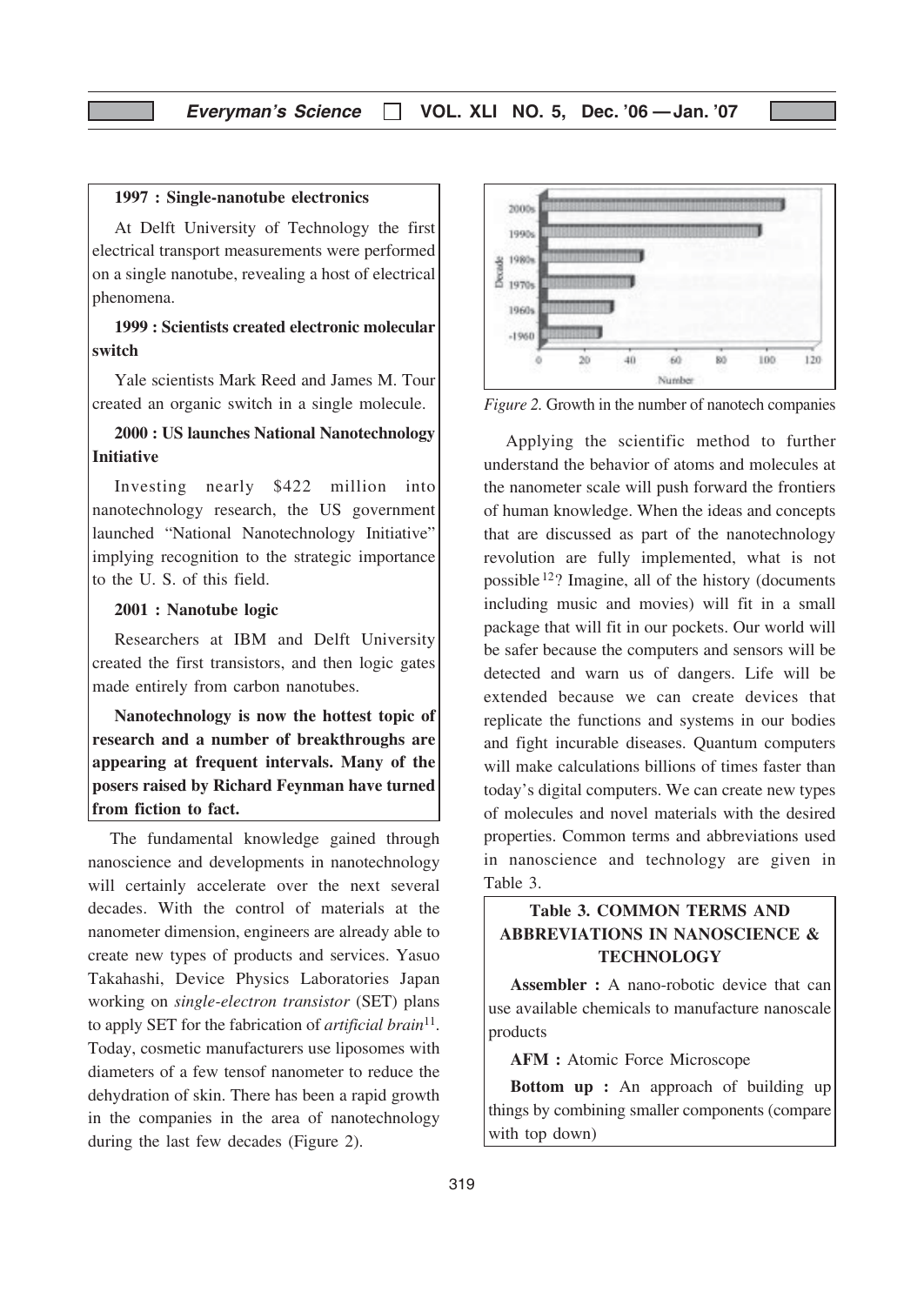Buckminsterfullerene (buckyball) : A sphere of sixty carbon atoms (C60)

CNT : carbon nanotube

CVD : chemical vapor deposition

DWNT : double-wall nanotube

MNT : molecular nanotechnology

MWNT : multi-wall nanotube

Nanotube : A tube with nanoscale diameter dimensions (generally used to refer to carbon nanotubes. A common non-carbon variety is made of boron nitride).

Nanoelectronics : Nanoelectronics refers to electronics at the sub-micron scale.

Nanodot, nanocrystal, nanoparticle, nanorod, nanowire : All these terms mean the same as the conventional terms like dot, crystal, particle, rod, wire except that the dimensions are in the nano range.

Nanobot : nanorobot, still a fiction.

NEMS : Nanoelectromechanical systems.

NNI : National Nanotechnology Initiative of USA.

Photolithography : The process used to make computer chips today. Photolithography uses a beam of light to etch the geometric patterns that will become circuits onto a chip.

Photonics : Electronics using light (photons) instead of electrons to manage data.

Quantum dot : Material (usually a semiconductor) capable of confining a single or a few electrons, and in which the electrons occupy discrete energy states just as they would in an atom (quantum dots have been called artificial atoms). They are made from a variety of different compounds, such as cadmium selenide.

Quantum computing : A new mode of information processing that can be performed by

harnessing physical phenomena unique to quantum mechanics (especially quantum interference).

Qubit : A qubit is a quantum bit, the counterpart in quantum computing to the binary digit or bit of classical computing.

Self-assembly : The process whereby components spontaneously organize into more complex objects. Biological systems do it all the time.

SET : Single Electron Transistor

SPM : Scanning probe microscopy (includes STM, AFM, etc.)

STM : Scanning Tunneling Microscope

SWNT : single wall nanotube

Top down : Opposite of bottom up. An approach of building up things by cutting them into smaller and smaller size.

Two-Dimensional Material (TDM) : Materials that are one molecule thick.

## FUTURE SCENARIO

The future scenario depends upon the human genius and ingenuity only<sup>13</sup>.

I. The most marvelous nanomachines are the living systems consisting of molecular, atomic and electronic switches, channels and wires e.g. transport across biomembranes, functioning of ion channels and nerve conduction. I cannot think of (at present) any man-made device which can synthesize as efficiently and economically as the photosynthetic apparatus, respond to stimuli as deftly as "touch-me-not" and a fine filtration assembly like glomeruli in our kidneys. The simple *mantra* is to understand the nanoscience of the living systems and mimic and even excel.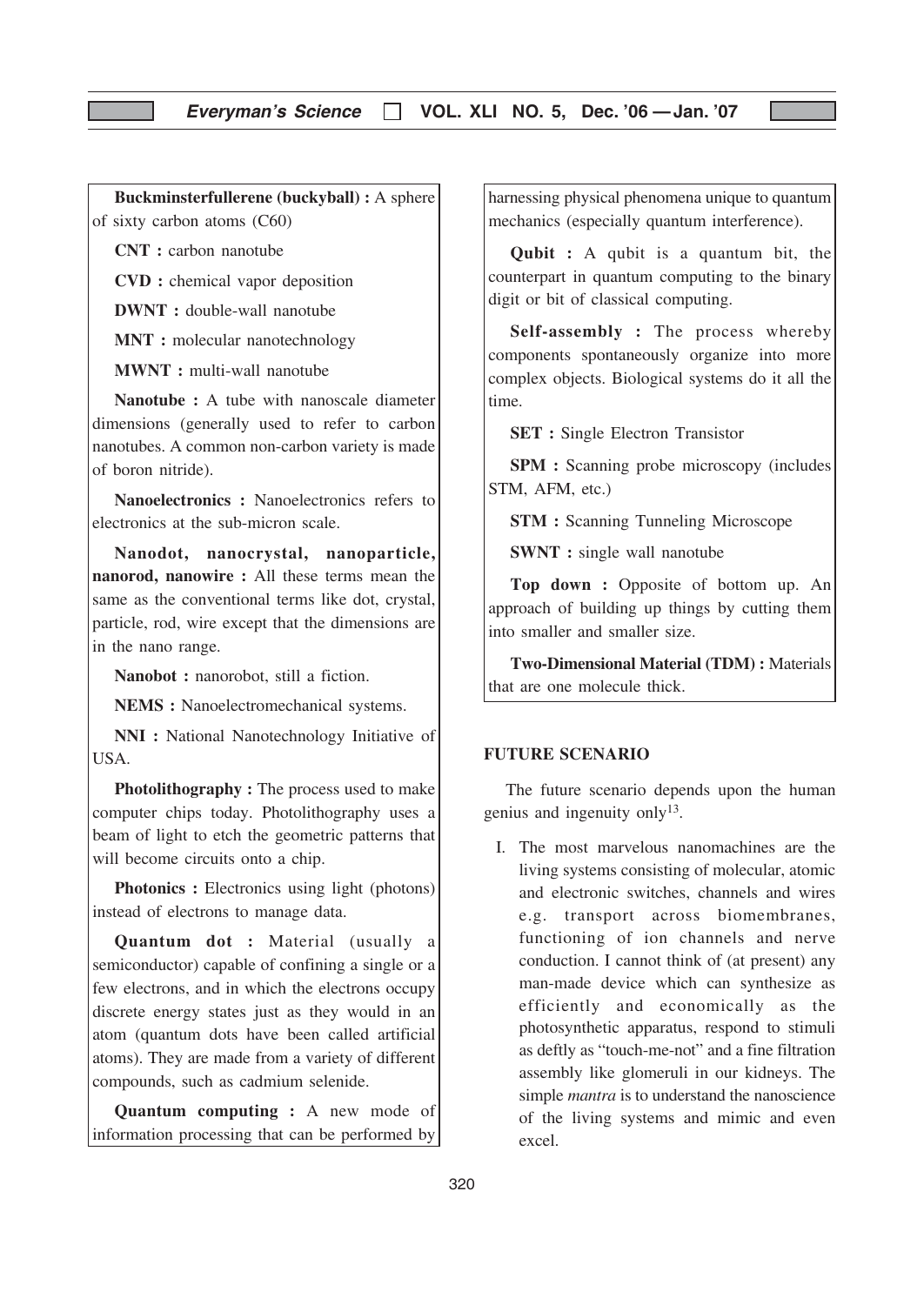II. Richard Feynman in his oft quoted talk narrated the following :

"A friend of mine (Albert R. Hibbs) suggests a very interesting possibility for relatively small machines. He says that, although it is a very wild idea, it would be interesting in surgery if you could swallow the surgeon. You put the mechanical surgeon inside the blood vessel and it goes into the heart and looks around. It finds out which valve is the faulty one and takes a little knife and slices out. Other small machines might be permanently incorporated in the body to assist some inadequately-functioning organ." The scientists and engineers are already working on nanomaterials and nanomachnines to convert the imagination of Feynman's friend from fiction to fact.

- III. Artificial organs which are the perfect replicas of the organs in humans and animals.
- IV. The United States Government "National Nanotechnology Initiative (NNI) report states : "The impact of nanotechnology on the health, wealth, and the lives of people could be at least as significant as the combined influences of microelectronics, medical imaging, computer aided engineering and man made polymers developed in the century just past."

## **REFERENCES**

1. Nanoscience & Nanotechnology : Overview http://www.pacificnanotech.com/

Article\_A\_14.html

- 2. Nanotechnology : http://www.zyvex.com/ nano/
- 3. There's Plenty of Room at the Bottom-An Invitation to Enter a New Field of Physics, http://www.zyvex.com/nanotech/feynman.html

4. Chemical Industry R & D Roadmap for Nanomaterials by Design : From Fundamentals to Function :

http://www.chemicalvision2020.org/ nanomaterialsroadmap.html

5. Nanotechnology Research Directions–IWGN workshop report : Vision for nanotechnology R & D in the next decade. September 1999.

http://www.wtec.org/loyola/nano/ IWGN.Research.Directions/cover.pdf.

- 6. M. J. Pitkethly, Nanoparticles as building blocks. Nanotoday, 36-42, 2003.
- 7. Probing the History of Scanning Tunneling Microscopy

http://www.cla.sc.edu//cpecs/nirt/papers/Baird-Shew\_2002a,pdf

- 8. D. M. Eigler, and E. K. Schweizer, Nature 344, 524-526, 1990.
- 9. P. Chakarborty, Understanding nanomaterials. Everyman's Science, 29, 4, 248-256, 2004.
- 10. The Nanotube site : http://www.pa.msu.edu/ cmp/csc/nanotube.html
- 11. Y. Takahashi. A transistor that operates on just single electron for extremely low-power LSIs.

www.brl.ntt.co.jp/group/sende-g/Si-SET.gif.

- 12. Accelrys' Nanotechnology Applications Guide http://www.accelrys.com/science/publications/ nano.php
- 13. Workshop : "Vision for Nanotechnology R & D in the Next Decade", Held January 27- 29, 1999.

http://www.wtec.org/loyola/nano/jan99ws/ welcome.htm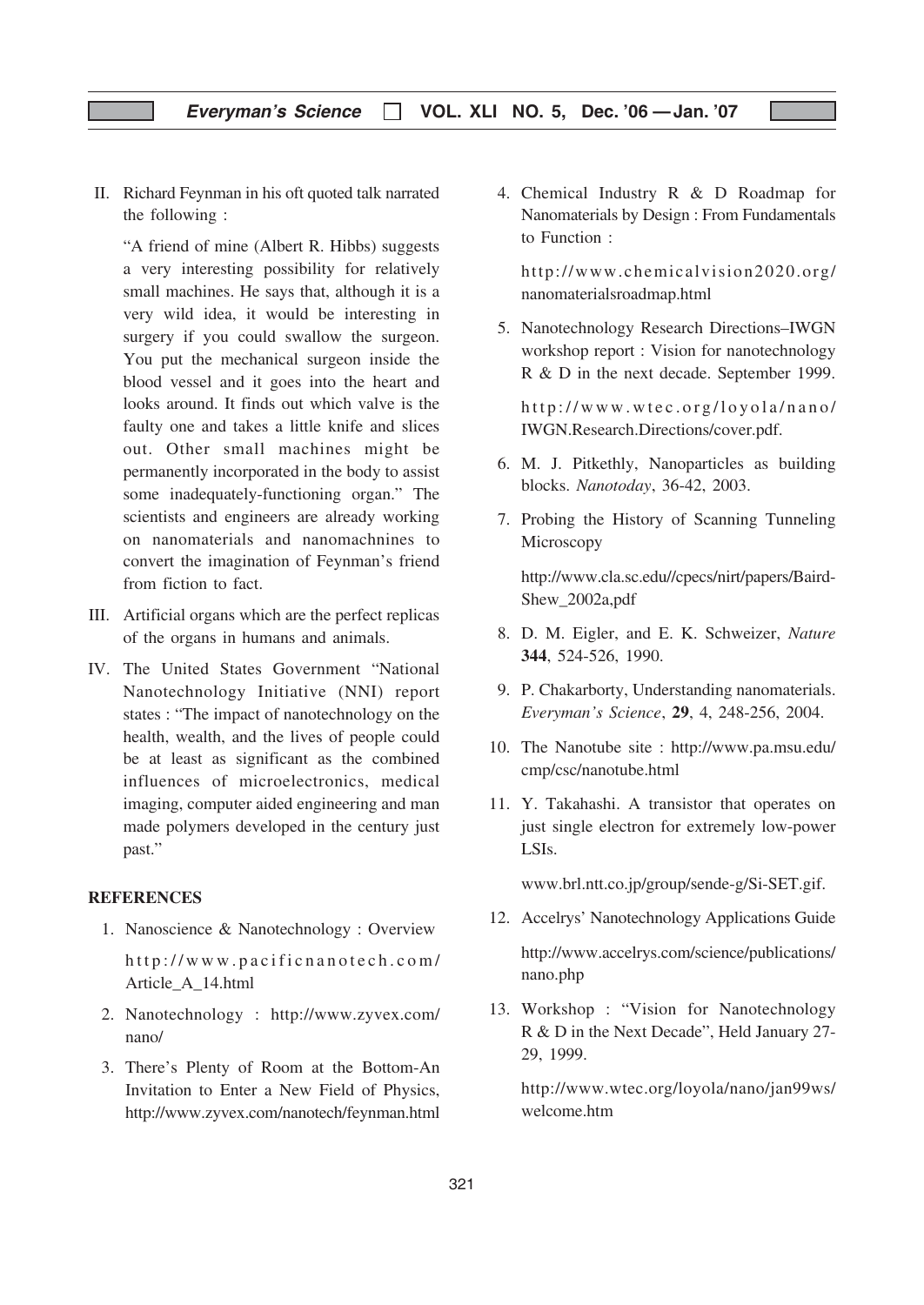## RESOURCE BIOLOGY AND GENECONOMICS

G. Tripathi\*

Resource biology and geneconomics are new dimensions of biology and bedrock of a sustainable socioeconomic development without damaging environment. 'Life benefits environment and environment benefits life' principle works here. Record of economic potentials of resource organisms and their valuable genes may be prepared for future perspective and accomplishment.

## INTRODUCTION

Lifeless molecules constitute life. Life is<br>
dependent on sun energy. Only 0.06% of sun energy falling on earth is captured by life and transformed to build up biomass. Nevertheless, this small amount of energy was sufficient to sustain the evolution of the incredible multitude of life forms. Fascination of life resides in its unity and diversity. Unity deals with information transfer by the genetic code, energy transfer by polyphosphates, structure and function through proteins, etc. However, diversity dictates variations in biological species (genetic lines), genes and habitats. Variability among organisms at species, genetic and ecosystem level is collectively known as biodiversity. The word 'biodiversity' was first coined by Walter G. Rosen in 1965. This term became popular when it entered into political arena in the United Nations Conference on Environment and Development at Rio de Janeiro in 1992.

Some of the biological species may act as a constant source of benefit to Man and Environment. These species may be referred to as resource biospecies or resource organisms. Study of resource organism is resource biology. Bioresource species have valuable genes to synthesize useful products

of economic value. Analysis of economic aspects of genes may be called as gene economics or geneconomics. Now the entire world is gradually moving towards geneconomics and a clear picture will emerge within a decade or two. The importance of resource biology and geneconomics has been presented here to look into future perspectives of resource organisms.

#### MOLECULES TO SPECIES

The chemical message of life centers around nucleotides. Probably, RNA molecules evolved from ribose and other organic molecules by learning to copy concept. RNA began to synthesize proteins. Protein facilitated RNA replication to synthesize more proteins. These molecules served the purpose of biological structure and function. Self-splicing RNA and antibody catalysis reflect some evolutionary significances and molecular diversification. Functional proteins (enzymes) also helped the RNA to make double stranded version of itself that evolved to DNA. This is how the life has been derived from RNA world. It is interesting to note that the genetic (RNA and DNA), metabolic (protein) and energy (ATP) languages are universal to all forms of life, from bacteria to man. This outstanding molecular uniformity transformed the Darwinian biological evolution into the chemical languages of life.

<sup>\*</sup> Department of Zoology, J.N.V. University, Jodhpur-342 001 E-mail : drgst@rediffmail.com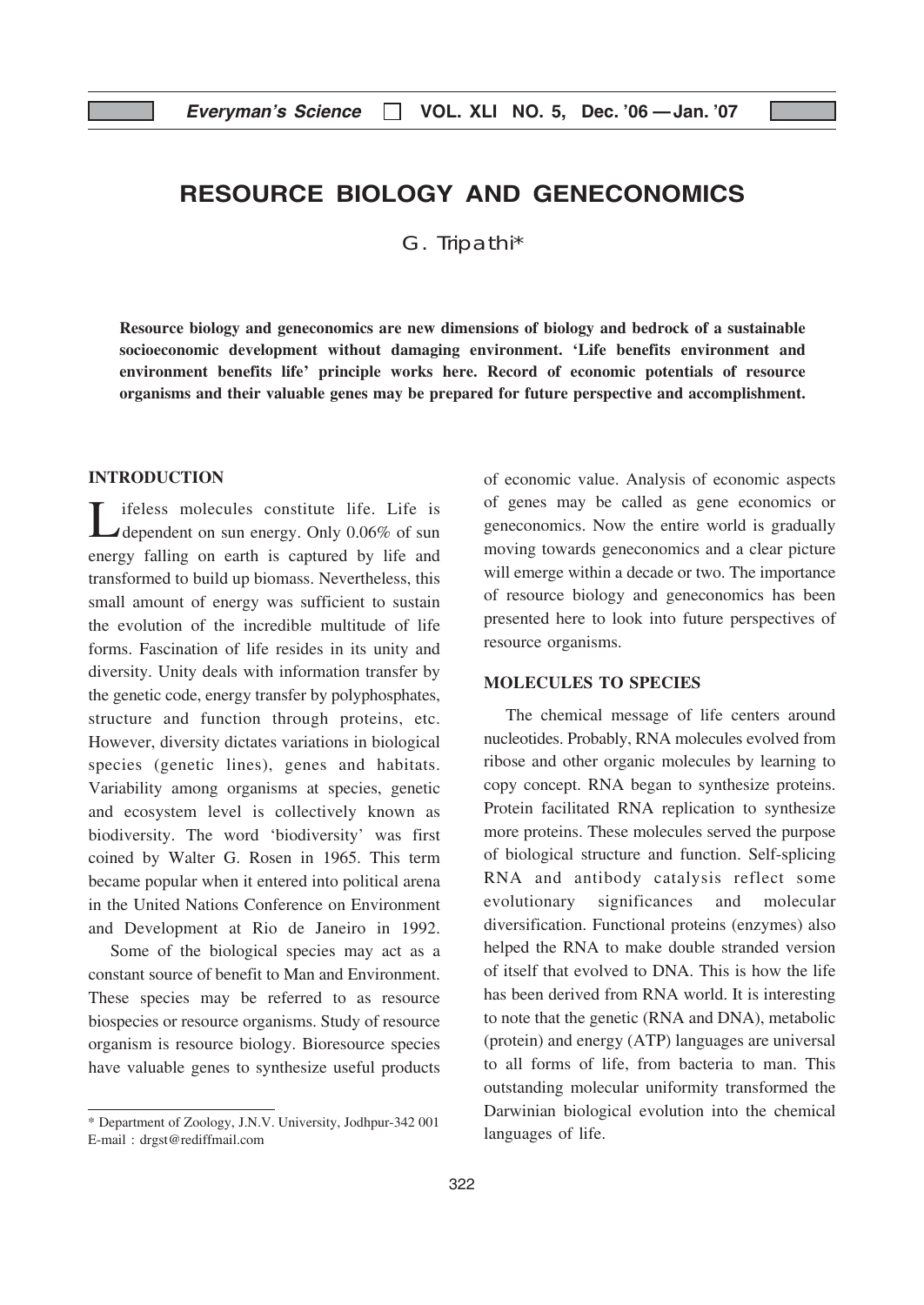## Everyman's Science  $\Box$  VOL. XLI NO. 5, Dec. '06 - Jan. '07

The gene transcribes into mRNA which is translated to form protein as a second universal complementary language of biological information. The most advanced life of today (i.e., human being) has about 7 billion nucleotides in 46 chromosomes of each nuclei of trillions of cells of the body. No material is important as RNA and DNA because they provide the genetic and metabolic basis of the evolutionary process generating billions of different life forms that have occupied the Earth since the emergence of life. Very little differences in genes constitute different species. For instance, there is much similarity in the genes of rat and man. In genetic term, the origin of life means the appearance of the first replicating molecules about 4 billion years ago. The self-replicating naked genes might started molecular evolution that led to cellular life on the watery planet Earth. All the earth's genes, species and ecosystems are the products of about 3 thousand million years of evolution. Some species became extinct and other survived in nature. Most of the extinct species evolved and vanished in the last 600 million years during Phanerozoic time.

## SPECIES TO DIVERSITY

The notion of 'species' was first developed by Carolus Linnaeus. Later on, many inconsistencies and the basic problems emerged for the adaptation of criteria to define a species. Species can be defined in various ways. On the basis of breeding, a species is a group of organisms capable of interbreeding and producing fertile offspring. Ecologically, a group of organisms sharing the same ecological niche fall under one species. Genetically, a species is a group of organisms showing close similarly in their genetic karyotypes. However, in evolutionary perspective, a group of organisms sharing a unique collection of structural and functional characteristics belong to one species. The concept of interbreeding individuals as species cannot be applied to microbial realm where

horizontal gene transfer between species is common. Therefore, modern biologists are inclined to base species identification criteria on the composition of genome. Two individuals sharing more genetic traits with one another compared to third one are declared genetically closely linked. But many pertinent questions can be raised at this juncture : How many genes should two populations be apart to be called two separate species ? Can insertion of a foreign gene into a plant variety or animal race (transgenesis) create a new species ? Human populations also have about six billion aliens and few homozygotic twins. Can they be considered separate species ? Therefore, the criterion of genomic composition will be of little help to define limits between species. It would be more comfortable, then, to speak of 'genetic lines' instead of 'species'1.

The total genetic lines of a distinct population is gene pool which holds the genetic diversity of a conventional species or subspecies (variety or race). The species showing pure parasitism entirely depends on other species for food and habitat. Such species are known as secondary species. These species may also have one or more species entirely depending on them. They are referred as tertiary species. There is no viable figure about the number of secondary and tertiary species for all major groups of life forms except mere guess. Organisms belonging to a given species rarely exist naturally as a single large population. It is usually for species to exist as small interbreeding populations, called demes, each with its own genetic pool. Geographical races are the phenotypically different populations of a species living in well separated geographical habitats for a long time. Populations adapted to ecologically dissimilar habitats are referred to as ecological races or ecotypes. A species exhibiting a gradual change in phenotypic characteristics throughout its geographical range is known as a cline. However, the species showing marked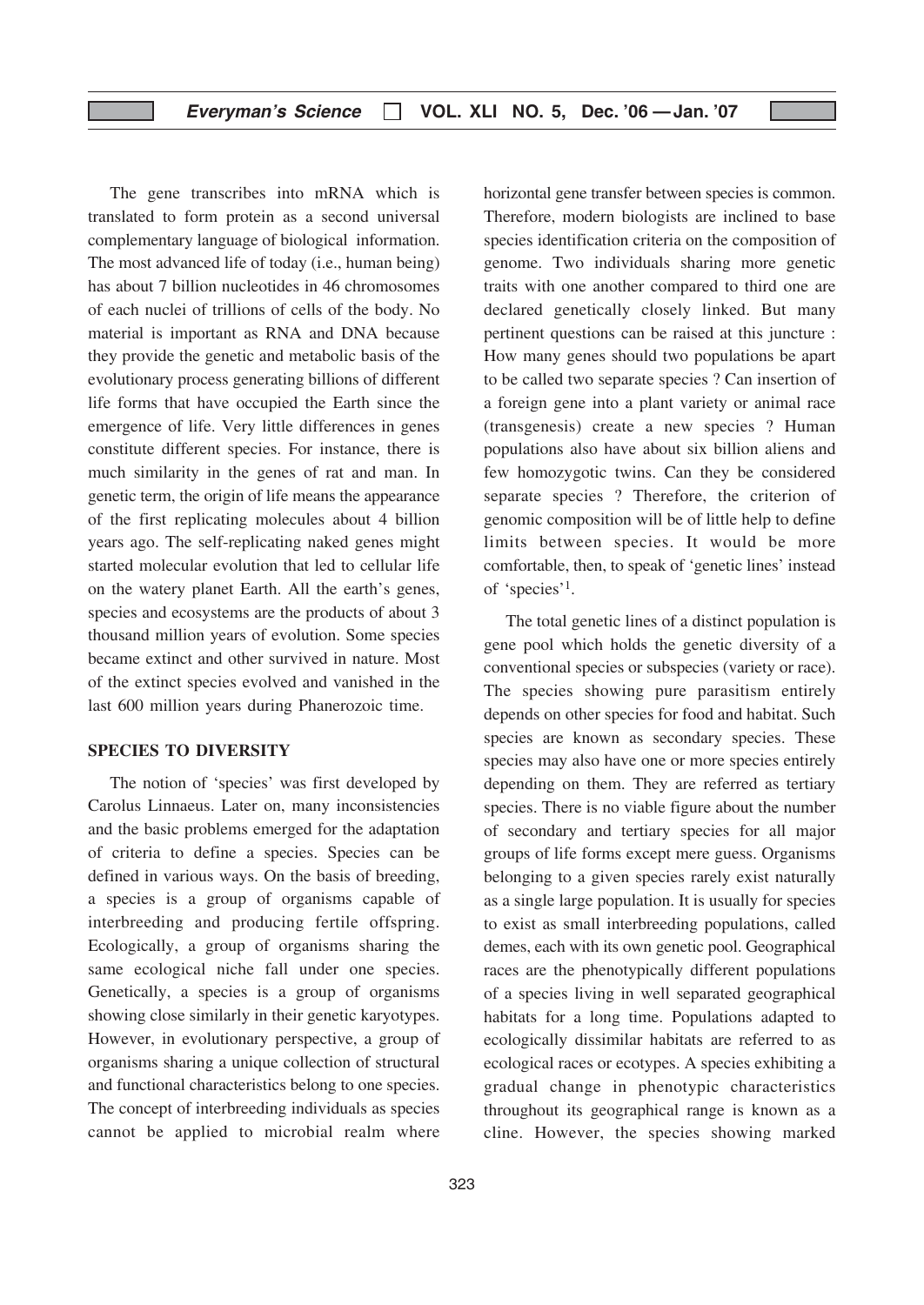phenotypic variation, within a population according to their degree of geographical isolation, are known as polytypic species (intraspecific speciation), or two different species may give rise to a new species (interspecific hybridization). Intraspecific speciation occurring in separated populations is known as allopatric speciation. Whereas the speciation occurring in the populations of same geographical area is called sympatric speciation.

Each habitat (or biotope) has hierarchical structure with vertical relations. In certain sense, a species may dominate in its habitat. This species is known as key species e.g., elephants in a forest. According to key species model of conservation, a habitat will start to degrade when the key species disappears. But this model does not represent the possible horizontal links and the role of man. So, one has to move towards species-web model for habitat and species conservation. In fact, all species of a region and their interactions form a web in which each species has its function. The speciesweb model got support from ecological studies where relation between biodiversity and biomass was measured. Biodiversity is a boon to ecosystem and not the species and the individual species could not always benefit from diversity2.

#### DIVERSITY TO RESOURCE

The number of biological species currently existing on Earth ranges from 5-30 million. Although some scientists believe it to be up to 100 million, which is very high and not widely acceptable. Only 28.26% species have been identified and 71.74% are yet to be identified. Approximately 1.5-1.8 million biological species have been documented so far<sup>1,3</sup>. Controversies also exist about the number of species of different groups of organisms. Majority of biological species are found in tropical rainforests. About two thirds of the total vascular plant species, 30% of the terrestrial vertebrate species and 90% of the arthropods occur in tropical forests. Loss of even one species directly or indirectly harms human being ; however, loss of humans will not harm biospecies. This is the point where the importance of biodiversity lies for human subject. Since the beginning of the  $17<sup>th</sup>$  century,  $21\%$  of all mammalian and 13% of avian species have vanished. About 50% of species are thought to die out during deforestation. Approximately 39% of the frontier forests (natural forests) is threatened by human activities. The fossil records show that the average life span of a species is about 1-10 million years. Based on this the background extinction rate of species could be 1-10 species per year. The current rate of species extinction has been estimated to be 100-1000 times higher due to pollution and habitat loss.

There are about 30,000 edible plants in the world, out of which, 7000 plants are grown and collected for food. The current food supply depends on only 29 major staple crops which deliver 95% of our proteins and calories. Among these, three crops (wheat, maize, rice) dominate the scene and provide us more than half of our energy source. Earthworm may be used as a potential bioresource<sup>4</sup> for waste management, vermifertilizer production, land reclamation, animal food, detoxification, etc. A large food requirement of the world is also fulfilled by animal resources such as fishery, poultry, etc. Entire range of enzymes have been identified in micro-organisms that are useful for catalytic process in industries. Fungi produce antibiotics and antiviral proteins. Other usages of microbes may be in biocontrol, bioremediation, biomass utilization, etc. Animals are also utilized as resource for human. Silk worm producing silk, lac insect producing lac, honey bee producing honey, marine annelids producing toxins and many other examples of animal resources are available.

## RESOURCE TO ECONOMICS

Plants and animals are a treasure-trove for food proteins, oils, flavors, fibers, resins, lignin, glues,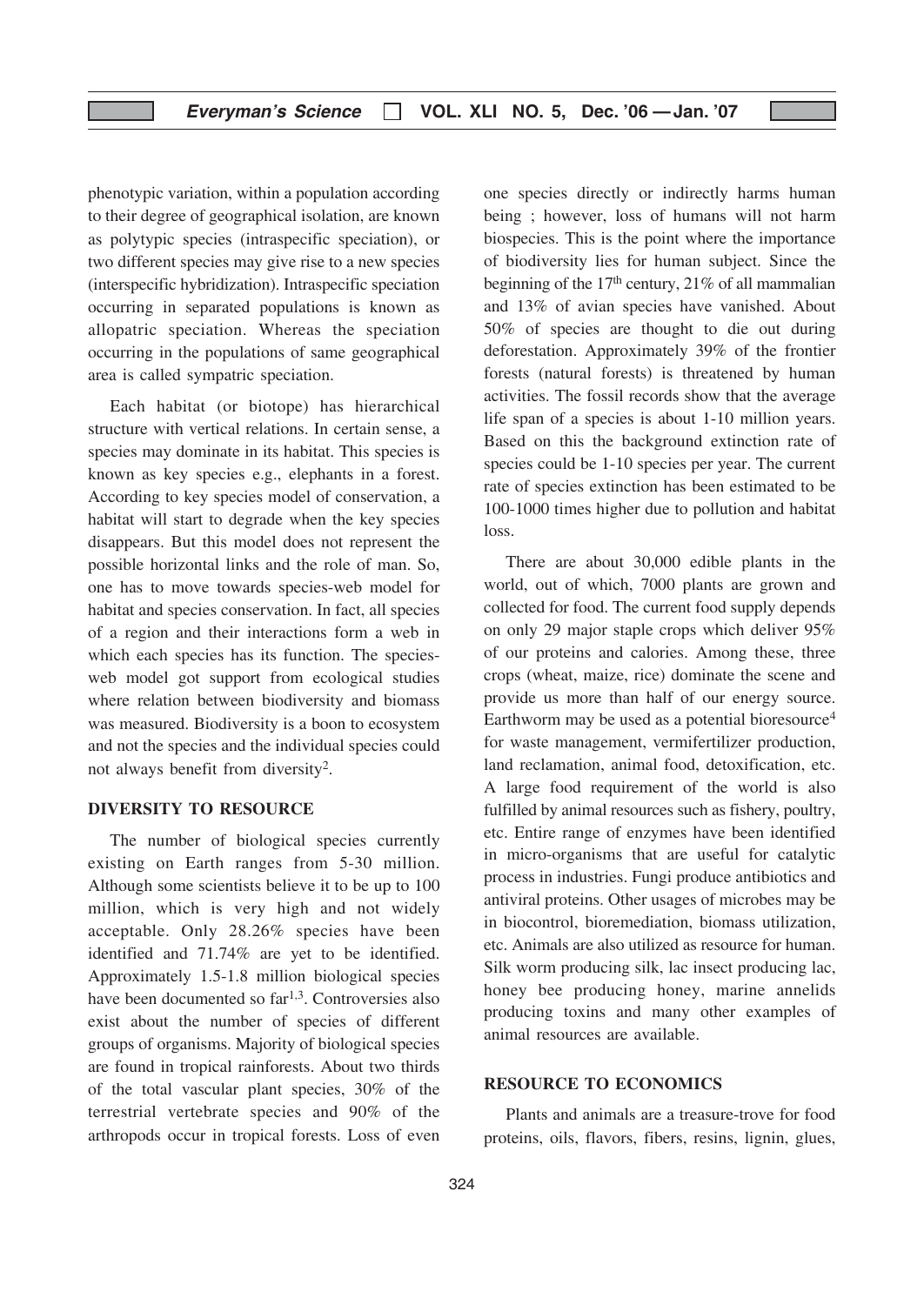biocides, gelatins, wax, latex, chitin, enzymes, silk, etc. The market for herbal medicines was about US\$ 2.2 billion in Europe. In USA, plant-based drugs hold 25% of the pharmaceutical market, representing \$25 billion in 1998. Seven of the 20 top-selling drugs in the USA are based on the plants. The world market for natural product-based pharmaceuticals has been estimated at about US\$ 50 billion. The US National Cancer Institute (NCI) screened 35,000 samples from 12,000 temperate plant species for anti-tumor activity and found one out of 4,000 plants having economic potential5. From this, three compounds have been derived in pre-clinical development for treatment of AIDS. A number of plants have pesticidal properties and biopesticides may be prepared from these plants. Ecotourism contributes significantly to the budget of developing countries. In smaller countries such as Ecuador, Kenya and Rwanda, ecotourism is a major earner of foreign exchange. In South Africa, land that yields US\$25-70 per hectare before, now yields US\$200-300, spent by visitors interested in watching animals<sup>6</sup>. Kenya's parks are visited by 500,000 tourists per year who spend approximately US\$ 3000 million, representing 14% of the country's GNP.

A handsome money can be earned from the culture, production and utilization of different resource animals. Vermitech industries are now playing an important role in uplifting economy and cleaning environment. In 2003, India exported US\$400 million shrimps to the USA alone. In addition to food fisheries, there is also much scope of earning from ornamental fisheries. The global ornamental fish trade is approximately US\$ 9 billion (FAO). Asian countries export more than 50% of the aquarium fishes. Singapore imports ornamental fishes from Asian countries and exports them to USA, European Union and Japan. The global import market is around US\$ 250 million. In this, fresh water represents 90% of the trade as against 40%

However, in case of marine fishes, 99% fishes are collected from wild and 1% are farmed. Among the total 2118 species of fishes harboring in Indian aquatic environment, 600 fish species have promising market as ornamental fish. The domestic ornamental fish market in India is around Rs. 500 million and the demand is increasing annually at 20%. The total global export market for ornamental fish is estimated at US\$ 427 million. Among marine coral resources, Goniopora sp. is used to replace broken bones in place of metal rods. Some corals have properties that prevent hypertension, cure diabetes and cardiac problem. The total economic value of biodiversity is the

marine fishes. Approximately 90% of the freshwater fishes are cultured and rest are caught from wild.

sum of use values that include direct use values like fisheries, agriculture and foretry, indirect use value implicated in the supply of direct use diversity, option use value comprising bequest value both use and non-use values, and quasi option value based on future value of the information in diversity7. Virtually, it is difficult to count the real cost of biodiversity. There is a basic problem to estimate the value of non-use benefit because they have no market value. Hedonic pricing model helps in valuation of biodiversity by placing a value on ecosystem goods and services for which a market actually exists. However, contingent valuation method is used to valuate non-market goods and services by determining biodiversity values directly. Travel cost method is applied to measure the value of diversity, in which, proxy consumption costs are substituted for the market price of the environmental goods and services. Since genetic and species diversities have benefits in terms of input to production process and agricultural industries, their values can be measured by various methods. Biodiversity should be linked with a systematic economic valuation and it must be incroporated into accounting of national economics. The values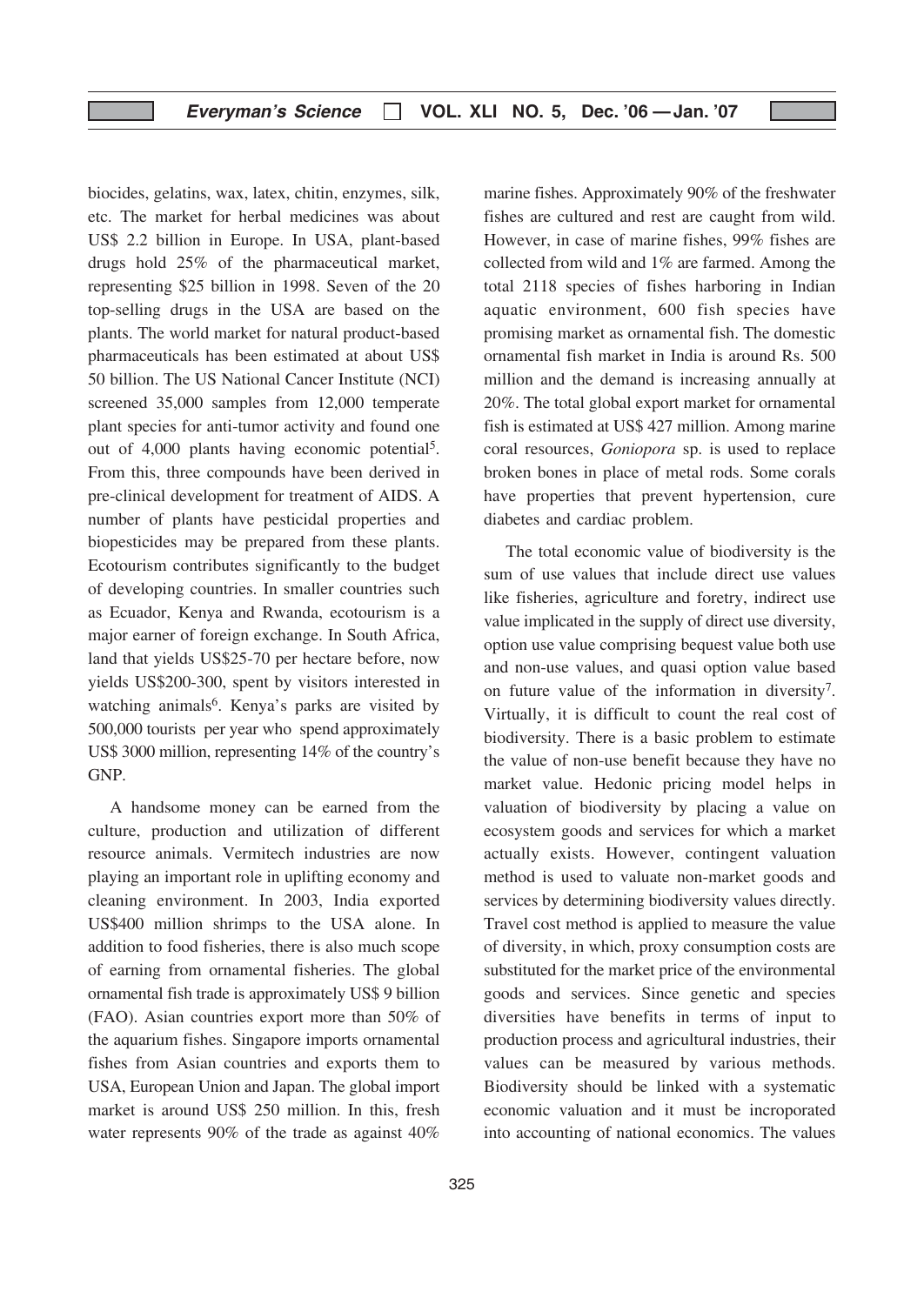of species, genetic and ecosystem biodiversity should be taken into consideration during economic analysis. Decline in biodiversity should be converted into monetary losses.

#### GENECONOMICS

Watson and Crick proposed the double helix structure of DNA which has become icon to modern biotechnology. It has brought medicine, agriculture and industries to a new threshold. The first biotechnology-derived drug was recombinant insulin developed by Genentech. Rapid strides in molecular biology and biotechnology have helped in sequencing the genome of a number of organisms including bacteria, yeast, roundworm, fruitfly, mosquito, mouse, fish, rice, banana and human beings. Banana and potato have been modified to produce human vaccines against infectious diseases such as hepatitis B and diarrhea. Fishes have been designed to mature more quickly. Nut trees have been changed to yield years earlier. Several genetically modified plants and animals have been produced as a result of biotechnological advancement in recent years. We can derive many-fold benefits from our microbial plant and animal resources after identifying species and their biological and biotechnological potentials.

It has been estimated that there may be some  $10<sup>9</sup>$  genes present in the world biota<sup>1</sup>. One can earn millions of dollar by exploring potentials of important and useful genes. For an instance, commercialization of a new sugar rich variety of hybrid tomato has benefited the tomato industry by about US\$ 8 million per year. This hybrid variety is a cross breed of wild tomato and edible tomato. Wild tomato is a weedy species but its potentials was identified by hybrid crossing. If its potentials had not been identified, the valuable gene for sugar biosynthesis could have been lost easily through habitat destruction and elimination of weedy species. Thus each and

every species may act as resource. The international market of only medicinal plants related trade is about US\$ 60 billion per year. It is growing annually at approximately 7%. India shares only 2.5% of this market and it can be increased by collecting knowledge about beneficial bioresources from local people. For example, the potential of the plant Trichopus zeylanicus was first recognized by Kani tribal in Kerala. A tonic 'Jeevani' has now been prepared by this plant for boosting immune system and providing energy. Similarly, the fuel potentials of Jatropha curcas plant has been identified. This plant was introduced into Asia and Africa by Portuguese as an oil yielding plant. Biofuel is attracting increasing attention every where.

Biological world is full of useful genes to meet our present and future needs. Here is the point where 'gene economics' or 'geneconomics' is required for evaluation of economics potentials of biological resources. Geneconomics may deal with the values of genes and their conservation costs. It has been proposed to impose a levy of 1% on all pharmaceutical products which would raise sufficient money to finance either the discovery and description of new taxons or the screening of taxons per year. The money may be better spent by analyzing the genomes of known plants, thus using their genetic potentials at maximum. According to Primental8, about US\$ 2.9 trillion should be spent on conservation of the planet's biota. Since destruction of biodiversity has serious socioeconomic implications, there is a need to save biological resources. Protection of ecosystem and species can strengthen and diversify regional economics.

A fee per biospecies collection and royalty on all sales of species products may be imposed. This will earn a lot for conserving and propagating bioresources. For instance, InBios has made an agreement with US company Recombinant Biocatalysts, Inc. (RBI) for developing gene libraries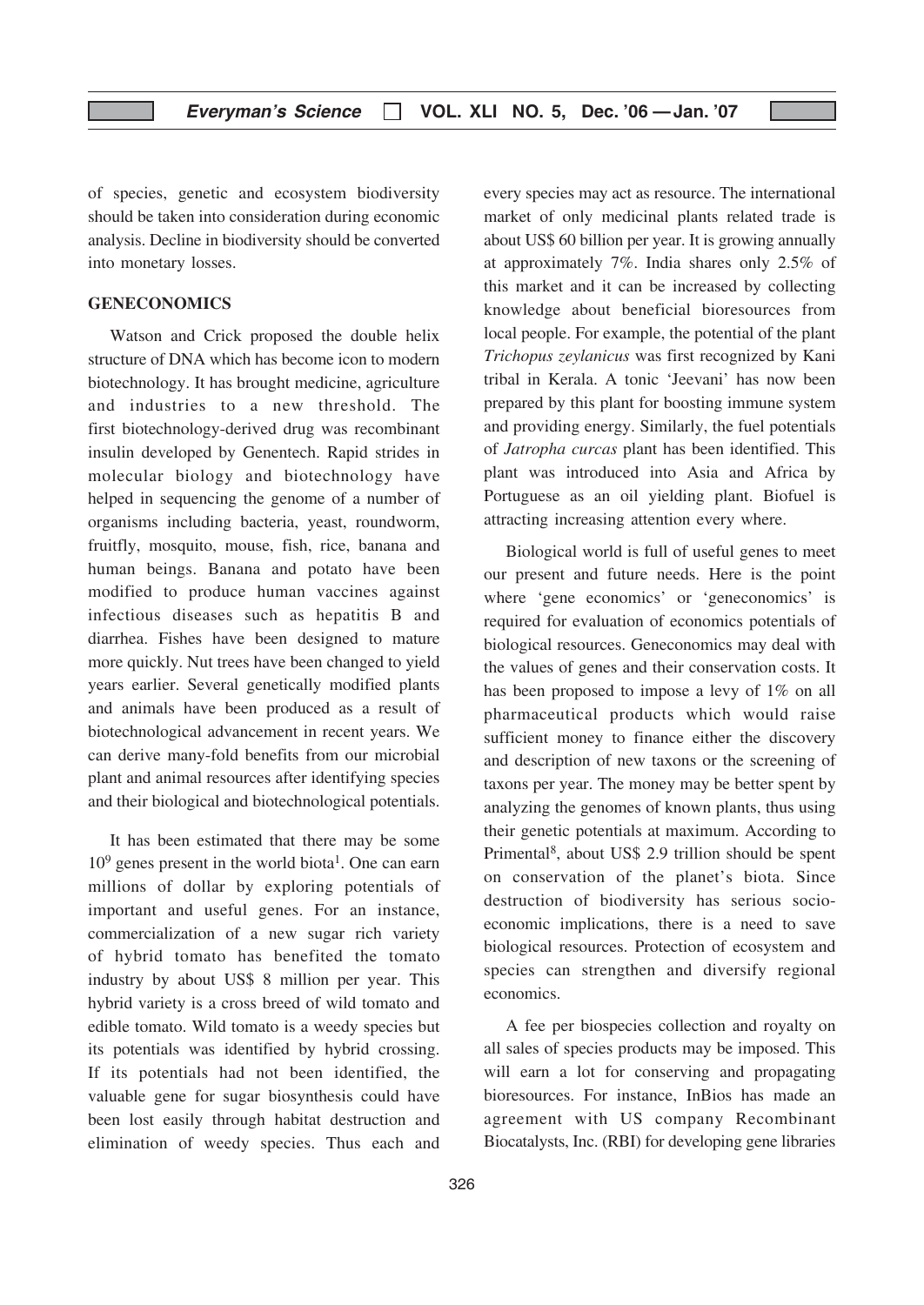## Everyman's Science  $\Box$  VOL. XLI NO. 5, Dec. '06 - Jan. '07

from microbes. RBI is intended to clone directly the microbial genes instead of cultivating the organisms. The main part of the fees is directed to support InBio's work. About 10% of the research budget is donated to support biodiversity conservation and 50% of royalty is shared with the Government. Geneconomics is also relevant for future economics of a country. If we view World in terms of biodiversity and technology, there are four categories of countries. There are countries with advanced technology and poor biodiversity, moderate technology and rich biodiversity, moderate biodiversity and advanced technology and poor technology and poor biodiversity. In the future race of geneconomics, countries with moderate technology and rich biodiversity will be ahead of all. Thus countries like India and China may be economic superpower provided they explore biological and biotechnological potentials of their bioresources.

Man has a measurable impact on global climate and biodiversity. Climatic change will effect food production and human life through changes in qualitative and quantitative composition of biodiversity. Ecologists have started analyzing life forms in a changing world $9$ . If we lose incredible multitude of life forms, or increase the risks to our own long term survival, we may ultimately disappear from this world<sup>1</sup>. Thus our old saying of Charkasamhita ( $4<sup>th</sup> - 5<sup>th</sup>$  century AD) comes true that "so long as this earth is full of nature (wild plants and animals) the human race is going to

flourish". There is a need of bold and visionary international policy on global bioresources and biofuture10.

#### **REFERENCES**

- 1. B. Zechendorf, In : Biological and Biotechnological Resources, Tripathi, G. (Ed.), New Delhi, Campus Books International, pp. 1-41, 2002.
- 2. A. S. Moffat, Science, 277, 315-316, 1997.
- 3. B. Groombridge (Ed.) Global Biodiversity : Status of the Earth's Living Resources. Report Complied by the World Conservation Monitoring Centre, Chapman & Hall, London, England, 1992.
- 4. T. K. Gosh, T. Chakrabarti and G. Tripathi, G. In : Biotechnology for Environmental Management. (Eds.). New Delhi APH Publishing Corporation, Vol. 1 & 2, p 715, 2005.
- 5. G. M. Cragg, Nature, 393, 301, 1998.
- 6. E. Masood, Nature, 395, 428-429, 1998.
- 7. I. Sunder, Environ. Poll. Technol. 3, 353-358, 2004.
- 8. D. Pimental, Bioscience. 47, 747-757, 1998.
- 9. Y. Baskin, Science. 259, 1694-1696, 1993.
- 10. G. Tripathi, In : Bioresource Technology. Tripathi, G. (Ed.), New Delhi, DBS publishers, pp. 1-15, 2002.

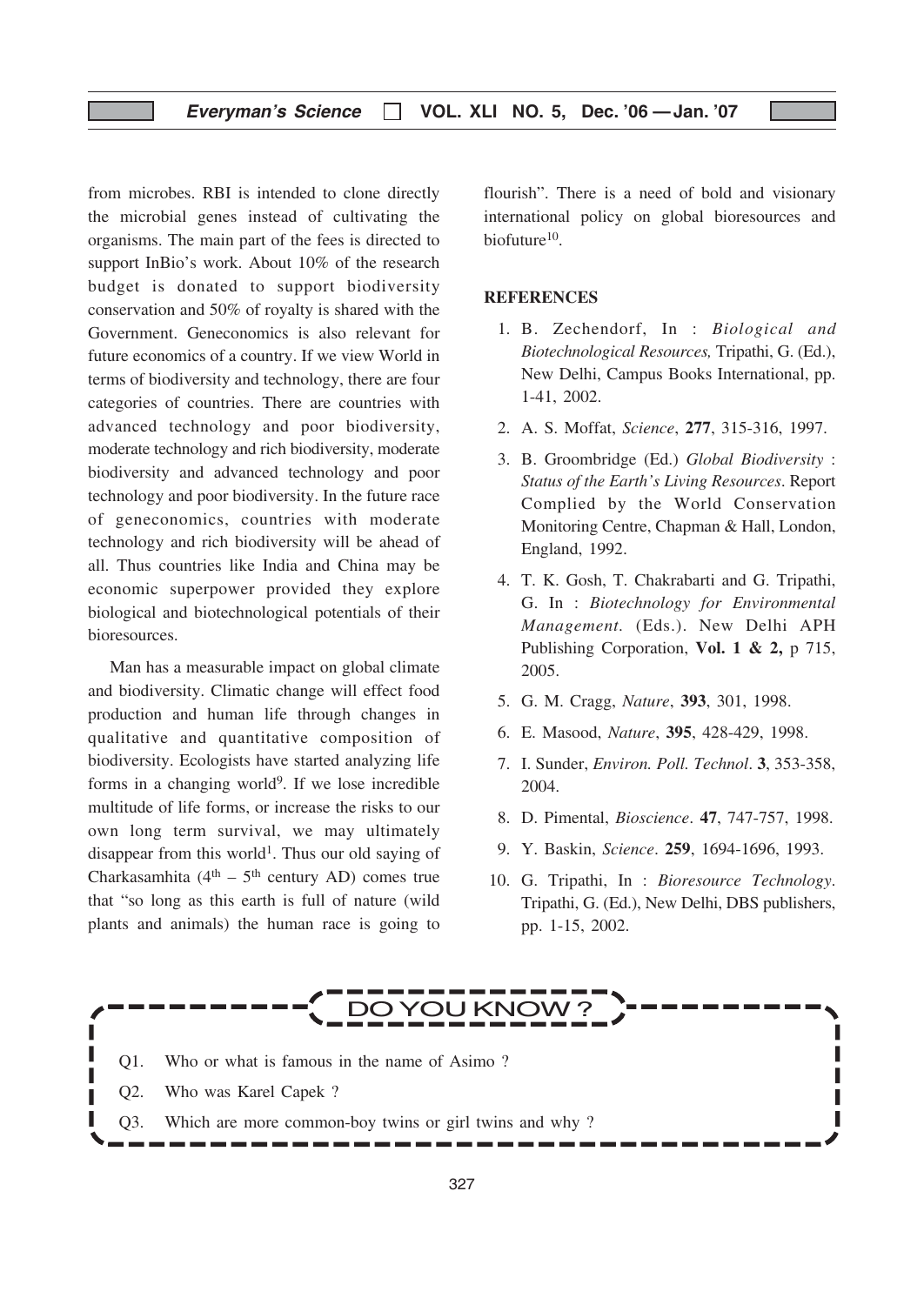# INTEGRATED WATER SYSTEMS MANAGEMENT IN SOUTH ASIA

—Outline for a Regional Research Agenda

Jayanta Bandyopadhyay\*

South Asia, the region with the largest population density in the world and widespread poverty, has been identified by many as an area of quickly emerging water crisis. This paper presents an outline for a regional research agenda towards mitigation of this problem through integrated water systems management.

#### INTRODUCTION

 $\overline{I}$ ith the largest population density in the world and widespread poverty, excepting the island areas the region of South Asia covers about 3.3 percent of the terrestrial area and receives 6.8 percent of the annual replenishable amount of water of the world. With this land and water resources, the region supports 21 percent of the world population. The challenges in water systems management are rooted in the common objective of all the countries—poverty alleviation and sustainable development. The growing and conflicting demands from food security, commercial farming, domestic water needs of the rapidly increasing urban population, hydropower projects, industrical demands, damage due to rampant pollution, etc. need to be rapidly solved with informed political wisdom.

The scope of a new research agenda includes institutional mechanisms for promoting sustainable use, stakeholder cooperation and conflict resolution. In spite of the overall commonality of the nature of the challenges related to water systems management in various parts of South Asia, the available literature on the region deals mostly with national level strategies and very little is available as a regional strategy. Several non-official attempts have been made at creating a framework for a regional level approach to water systems mangement. So far, however, not much progress has been achieved except in relation with flood forecasting and alerts. The need for regional collaboration in South Asia has been rightly recognized in the context of economic relations and trade. In the case of shared rivers, regional collaboration has been slowed down by, what can be called, the dominance of an acute hydrological nationalism. As a result, addressing shared waters has become a highly emotional issue in the region.

While the general perception in the rest of the world links the presence of overwhelming poverty of a region or a country with lack of water, in parts of South Asia, like in Bangladesh, the state of Bihar in India, the mid-hills of Nepal, that principle does not get mechanically verified.

Water availability in South Asia in the form of rainfall is governed largely by the interaction of the Monsoon with the uplands and the mountains in the region : for example, the Himalayan range and other uplands in the north and north-east of the subcontinent, the (Western and Eastern) Ghats for the southern parts of India, and the central highlands in Sri Lanka and India. The months of July to September are considered the Monsoon months. In this paper, attention will mainly be focused on the connected landmass of Bangladesh, Bhutan, India, Nepal and Pakistan. Sri Lanka has a stand alone hydrological situation. Among these countries, Bhutan and Nepal are mountainous ones while Bangladesh is largely a flat country on the delta of the Ganges-Brahmaputra-Meghna (GBM)

<sup>\*</sup> Centre for Development and Environment Policy, Indian Institute of Management, Kolkata 700 104. E-mail : jayanta@iimcal.ac.in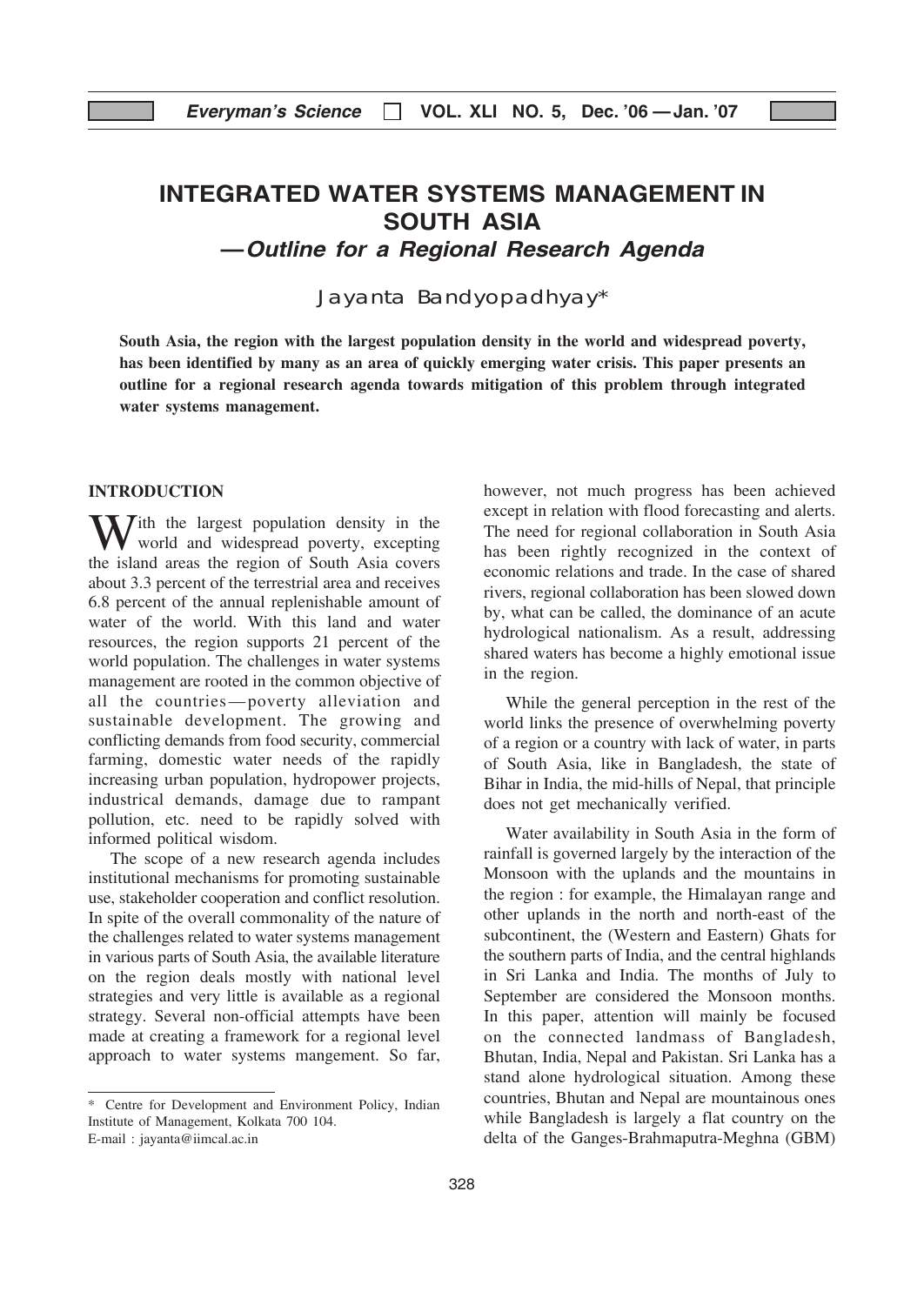

Figure 1 : River Basins of Mainland South Asia

basin, except smaller regions in the Chittagong Hill Tracts. Both India and Pakistan have diverse physiographic regions, starting from high mountains to the fertile flat plains to the active delta. Sri Lanka is an island country, with most rivers originating from its central highlands. South Asia has a comfortable water supply position when precipitation per unit area is considered. Bangladesh, located at the end of the GBM basin, receives a great volume of summer Monsoon run-off and about 40 percent of the country is usually inundated during the Monsoon months. With its very large population closing on to 1.5 billion, the region has quite an uneasy position when the volume of utilzable water is assessed on a per capita basis. Increase in population has led to a 70 percent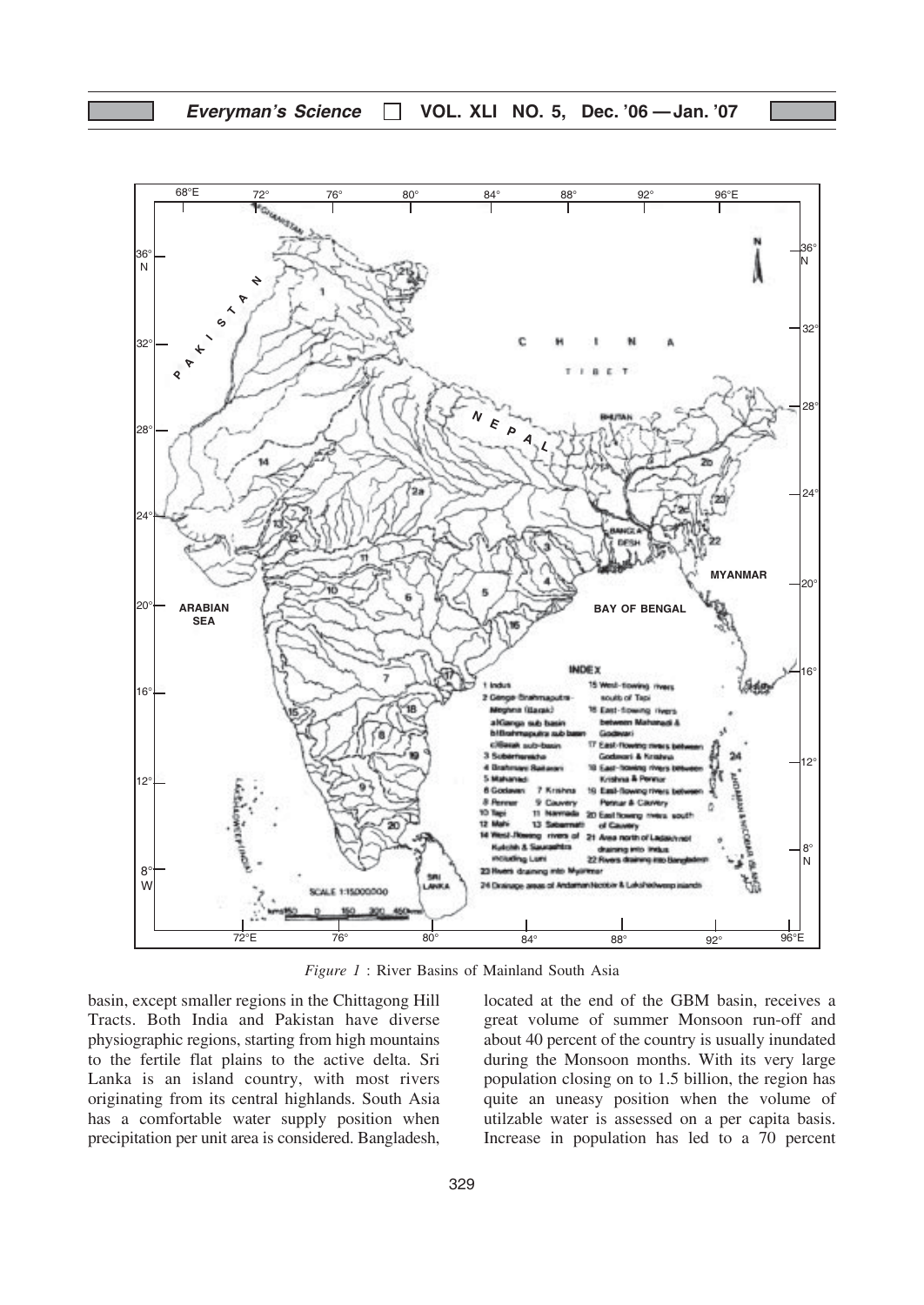decline in the per capita water availability in the region during 1950-1995.

The Monsoonal precipitation results in great temporal and spatial inequities in its regional distribution. This causes very large river run-offs during the Monsoon period and very low flows during the lean seasons. This variation is of special significance in the areas outside the basins of the Himalayan rivers which enjoy the advantage of critical pre-Monsoon flows from the snow melts. In addition, across the lines of social divide, access to water is very much uneven and has caused chronic water insecurity for a great number of economically backward people. In large parts of the region, groundwater has been the traditional source for the satisfaction domestic water needs. In the rain scarce areas of western and southern India and large parts of Pakistan, groundwater is virtually the lifeline for the population. South Asia has a long tradition of water management for irrigation and human societies in the region have been characterized as to belong to a 'Hydraulic Civilization'. However, the region has seen rapid growth of population and demographic change in the last two centuries and requirements of economic growth and poverty alleviation have created crucial and additional demands on water in South Asia.

The use of surface water for irrigation has received very high priority in planned development and has so far been perceived as the main tool for poverty alleviation. In addition to surface water, from the 1960s, groundwater has also become an equally important source for irrigation providing about 210 cu kms of water. Thus, both gravity driven surface water and pumped groundwater sources support the world's largest irrigation system in South Asia. The irrigation potential in South Asia has expanded rapidly in the post-independence period and stands at more that 160 mha. Over the decades, the growth in the water demand from irrigation has also created the basis for conflicts at various levels and raised questions whether agriculture is raiding South Asia's water supplies. The rapidly growing industrial sector and urban areas are increasingly able to transfer water away from the rural areas, irrigation or poorer areas in cities. In this context, the satisfaction of water needs for maintaining the ecosystem services has also started to emerge as an important issue for allocation in South Asia.

While structural interventions in the water systems of South Asia have a long and impressive history, the more recent absence of effective links between research at the local, regional or global levels that are constantly producing new knowledge and options for new management practices leading to relevant and quick policy changes, pose a serious problem in the region. This trend is not going to change soon. The need for accepting a broader knowledge base and promotion of integrated water systems management in the countries of the region have been analyzed by many. For example, at the national levels, Datta and Das Gupta et at for Bangladesh, Ghosh-Bobba et al and Niemczynowicz et al. for India, Gyawali and Faruqui in the case of Pakistan and Abeywickrema for Sri Lanka have analyzed challenges facing integrated management of water systems.

The initial knowledge base and institutions for the present form of water administration in South Asia came from the European engineering tradition. In order to expand irrigated agriculture and to transport the agricultural products through waterways, the British rulers made systematic engineering interventions, specially in the form of canals. These interventions had a greatly positive economic impact as a result of which names of British engineers Sir Arthur Cotton or Colonel John Pennyquick are remembered in the Godavari and Vaigai basins of South India as those of saints.

For the smaller Himalayan countries of Bhutan and Nepal, the growth of the institutional structure for water systems management was greatly influenced by that of the engineering education and practices in the rest of South Asia, specially through the educational system in these countries and the water related projects on the Himalayan rivers. Thus, the European paradigm of water management, directly or otherwise, maintained a long and decisive presence in the South Asian region. The postcolonial period is characterized by the continuation of practices based on the same knowledge base as was introduced by the British, large investments in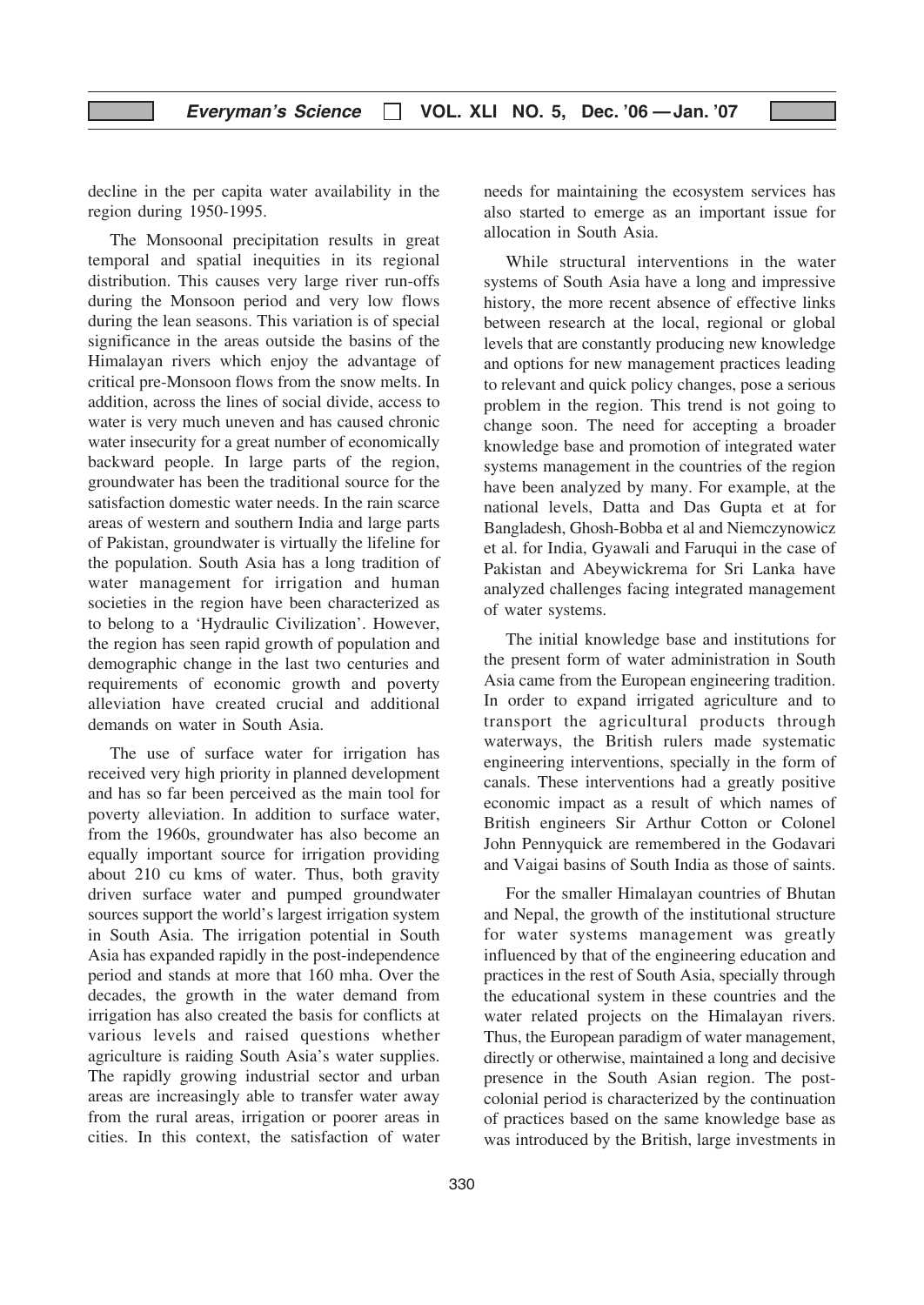## Everyman's Science  $\Box$  VOL. XLI NO. 5, Dec. '06 - Jan. '07

surface water projects and an explosive growth of groundwater based irrigation in the 1960s. During the 1990s, the social and environmental impacts of the rapidly expanding water projects and irrigation systems, based on both surface and groundwater, started to make themselves visible through movements of the displaced and environmental criticisms. Accordingly, the last 15 years have witnessed the growing opposition to large water projects on the issue of their partisan social impacts and negative ecological impacts.

## DISCONNECT BETWEEN WATER SYSTEMS RESEARCH AND DEVELOPMENT

In the post-colonial era, with the end of the British rule in large parts of South Asia, an important change took place in the water administration in South Asia. The recent developments in water systems science and principles for its management are so fundamental that the transformation has received the status of an emerging paradigm shift, specially when the growing recognition of the water needs for maintaining the ecosystem services is concerned.

It may be that in the post-colonial institutional set up for water management, by design or otherwise, open professional criticisms, so much needed for the growth of water science anywhere, was overpowered to the commitment to institutional hierarchy. Thus, vital professional criticisms were not articulated, lest they are seen as an indicator of non-compliance with the institutional hierarchy. This is a characteristic of most ex-colonies and Wescoat expressed this situation of colonial influence on the water mangement culture of South Asia in the following words :

Cultural and ecological dimensions of water management fell outside the formerly colonial and new international research paradigms, both of which focused on irrigation systems, hydropower and public health to the relative neglect of fisheries, flood control and watershed management.

One important example of this tendency towards cognitive stagnation is the absence of any refinement in the official process for project appraisal and approval, in particular in the water sector. It is not to say that the region has no centre for high quality research on water systems. However, their scope is in need of substantial expansion.

Further, the difficult access to or official restrictions imposed on the open availability of detailed hydrological data, particularly on the international river like the Ganges, have acted as obstructions to research and the growth of high quality scientific knowledge on the water systems of South Asia.

The process of induction of new interdisciplinary knowledge in the governmental practices in South Asia is even more difficult due to the externalization of the critical elements of new research publications. There are several reasons for this. Firstly, much of the environmental publications in South Asia are made by NGOs. Excepting a few cases, for instance, like the pesticide contents of soft drinks there is a tendency to publish sensational matters, without adequate background research. Such reports get easy exposure in the media. Secondly, much of the good quality research publications on water in South Asia are made in journals published from the industrialized countries. The governmental departments, NGOs as well as research organizations have very limited access to this. Then come the publications made from within the region. No serious engagement of the government engineers and the independent water professionals is expected on many important issues, and thus, no transfer of new knowledge. This provides a rather restricted potential for a research agenda on integrated water systems management to be able to quickly and effectively address the practical challenges in South Asia.

## CHARACTERISTIC FEATURES OF WATER SYSTEMS

Any attempt to provide an overall picture based on sets of average data on the water systems in the whole region will be quite unrealistic, because of the wide spatial and temporal variation in the precipitation and great diversity in the geohydrological features in the region. The interaction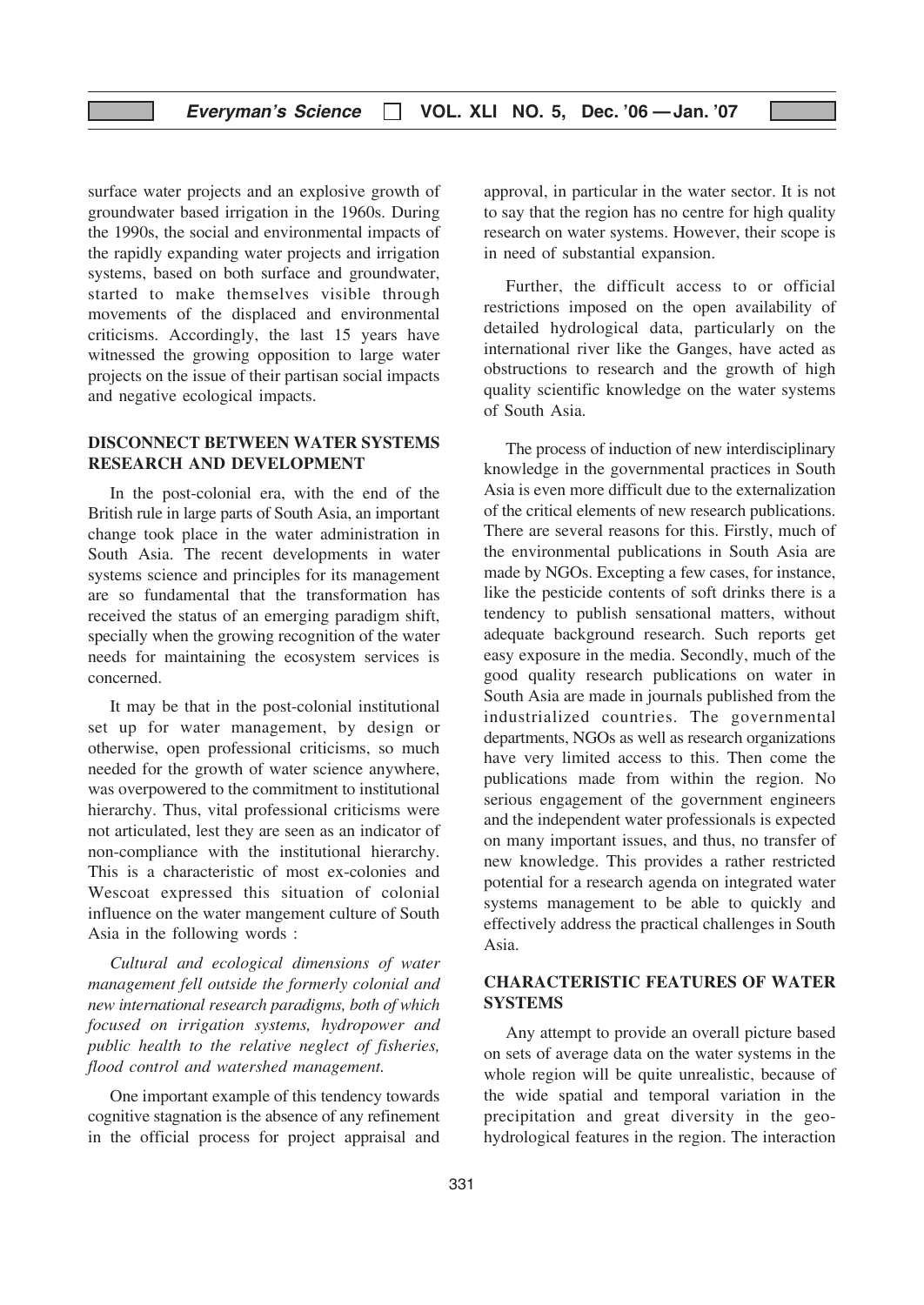of the south-west Monsoon with the eastern Himalaya and the smaller hills in the North-eastern states of India and Bangladesh results in heavy Monsoon rainfall in these areas and Himalayan foothills in Bhutan and Nepal. The heaviest average annual precipitation of 11,873 mms is recorded at Mawsynram, a small town near Shillong, in the Meghalaya Hills in India. About 80 percent of the annual precipitation in South Asia occurs during the three Monsoon months, from July to September. Many areas in the region face regular annual inundations to accommodate the intense Monsoon rainfall and run-off. Sri Lanka and the eastern coasts of the Indian state of Tamil Nadu also receive substantial precipitation during the winter.

The Himalayan crest line limits the south-easterly movement of cold air from Central Asia within its northern aspect, limiting winter precipitation largely within the trans-Himalaya. As a result, the Monsoon precipitation on the Southern aspect of the Himalaya provides the most significant run-off in the region. The rivers fed by tributaries originating in its southern aspect of the Himalaya, carry by far the largest share of river run-off in the region. The larger of these rivers, the Ganges, the Brahmaputra and the Indus, are international rivers and connect the region hydrologically and culturally. In the past several decades, these rivers have also been the source of political discord in the region. With growing use of Himalyan rivers for irrigation and hydro-power generation, coflicts arose. The sharing of the lean season flow of the Ganges had been a matter of bitter disputes between Bangladesh and India, while in the case of the Indus basin, the construction of a hydro-power project at Baglihar in India positioned India and Pakistan on opposing sides, needing the appointment of a neutral Swiss expert appointed by the World Bank to arbitrate. In the same basin, the Pakistan provinces of Punjab and Sindh, are involved in a heated dispute over dams in the upper Indus (mainly in Punjab province) and their impacts on the Indus delta in the Sindh province.

Though the Tibet region of China is not considered as part of South Asia, two major South Asian rivers, the Brahmaputra (Tsangpo in Tibet) and the Indus emerge from the travel through long distances in the trans-Himalayan areas in Tibet. The Ganges sub-basin is shared by Bangladesh, China, India and Nepal. The Brahmaputra subbasin is shared by Bhutan, China, India and Bangladesh. The Meghna sub-basin is shared between Bangladesh and India with small parts belonging to Myanmar. The three sub-basins together constitute the Ganges-Brahmaputra-Meghna (GBM) basin with the third largest annual run-off in the world. The other major international basin in South Asia is of Indus, which is spread over China, India and Pakistan with a small part belonging to Afghanistan. Bandyopadhyay and Gyawali have analyzed the ecological and political complexities in the management of Himalayan rivers. One important aspect of the Himalayan rivers is that river flows and political boundaries are, almost without exception, cross each other. An early attempt to divide the region politically along river basins quickly became unacceptable to the politicians.

The non-Himalayan rivers, which are all rain fed, are the main sources of water in parts of the region falling outside the basins of the Himalayan rivers. These areas are located mainly in India and Sri Lanka. All of Bhutan and Nepal as well as most of Bangladesh belong to the GBM basin. However, within the GBM basin, there are many areas receiving annual average precipitation as low as 200 mms. The Indus basin covers about 70 percent of the area of Pakistan. The Karan desert and the arid Makran coast of Balochistan fall outside the Indis basin. Sri Lanka, being an island, has a stand alone hydrological situation. Areas in western Pakistan, north-west India, south India have arid and semi-arid conditions and are water scarce. They are vulnerable to variability in precipitation, characteristic of the Monsoon system. In these large but less water endowed area, the perennial rivers are not many and ground water has been the main source of water for domestic and irrigational purposes.

At the South Asian level, total water withdrawals have reached the 50 percent mark. Irrigation accounts for about 85 percent of the utilized water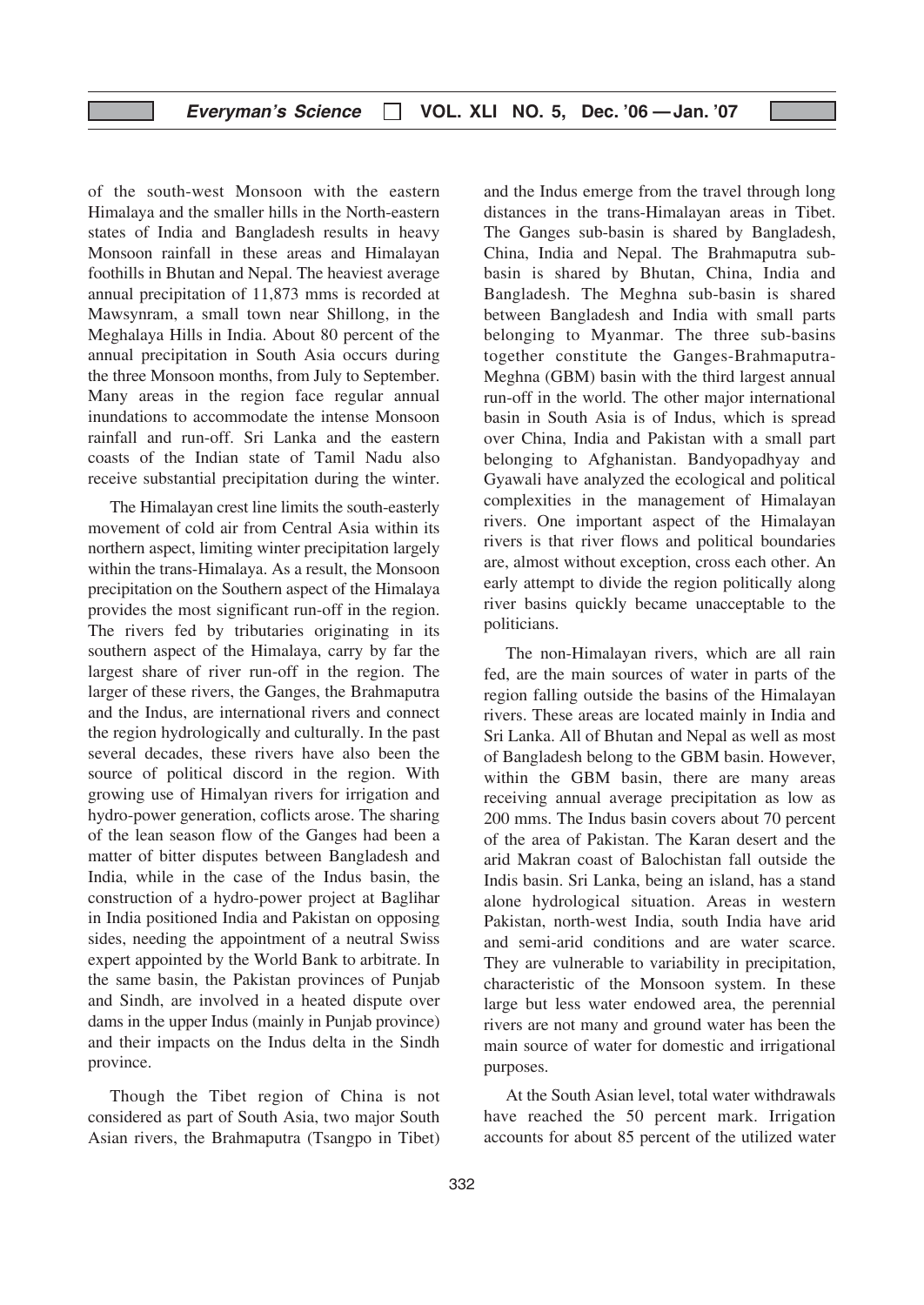## Everyman's Science  $\Box$  VOL. XLI NO. 5, Dec. '06 - Jan. '07

supply in South Asia. In Pakistan, more than 90 percent of the surface water withdrawls is for irrigation (ADB, 2003a : 5). For various reasons, in large areas of South Asia, groundwater has become the main source of water for irrigation. About half of the water supply for irrigation comes from ground water sources. The demography of the region has been rapidly changing towards extensive urbanization, while the economy of India, the largest country in the region, has been growing at a rapid rate with equally rapid growth in demand. Such rapid growth in water requirements needs to be addressed with a wise approach to avoid potential conflicts as well as degradation of the water related ecosystems.

Increasingly, urban and industrial supplies have started to compete with rural supplies and irrigation for the same sources. The importance of secure domestic water supply is recognized with water being given the status of a human right. On a regional scale, the result has been disputes over water at all levels, starting from the farm level to that of the countries sharing a river basin. The South Asian dilemma on water systems is that the region, in spite of receiving more than the global average of annual precipitation per unit area, is the home of the largest number of people living in a state of poverty. The area is not water-poor as per water poverty assessments and poverty in South Asia does not follow the traditional correlation between water poverty and economic poverty.

Long term impacts of the upstream diversions for irrigation are expressing themselves through conflicts with the downstream fishery and water needs for maintaining the deltaic and estuarine ecosystem services. The ecological decline of the Sunderbans, the largest mangrove forests in the world in the GBM basin and shared between Bangladesh and India or the delta of the Indus in Pakistan, have been frequently reported in this context. Faruqui has given a description of the decline of the Indus delta.

The solutions lie in the adoption of new and innovative institutional arrangements and the use of interdisciplinary knowledge in integrated water systems management. Such processes are needed

equally at the international as much the national level.

## ARTICULATING INTEGRATED MANAGEMENT

The various ideas circulated for the description or articulation of Integrated Water Resource Management (IWRM) can be a starting point. Uncritical approach of most governmental officials on this need for a change, has led to several problems in South Asia, as in other parts of the world. As EI Ashry points out :

The water crists is real, but we can not underestimate its complexity and linkages to poverty, food and environmental insecurity, and hopelessness. The problem is not just lack of water. It is also the degradation and depletion of water ecosystems—the lakes, rivers and wetlands that are the life support system for citizens and economies of developing countries.

However, a conceptual framework, that could provide a clear operational alternative to the present approach to water, is yet to emerge and receive widespread acceptance.

There is a need for a gradual development of IWRM. There may be greater need at the normative and strategic levels, to provide context or a framework for different types of approaches at an operational level.

Among these new aspects of water systems management, the emerging economics of water and valuation of its ecosystem services need special mention. While developing an approach to a research agenda for the region, the physiographic diversity of the region needs to be kept in mind, since the mountainous and upland watersheds, the foothills and the floodplains and the delta areas differ widely both in terms of the natural environment and the social relations with water systems. Based on a review of the available literature, the following themes are identified as important elements of a research agenda on South Asian water systems.

1. Generation of eco-hydrological knowledge on the water systems, in particular on the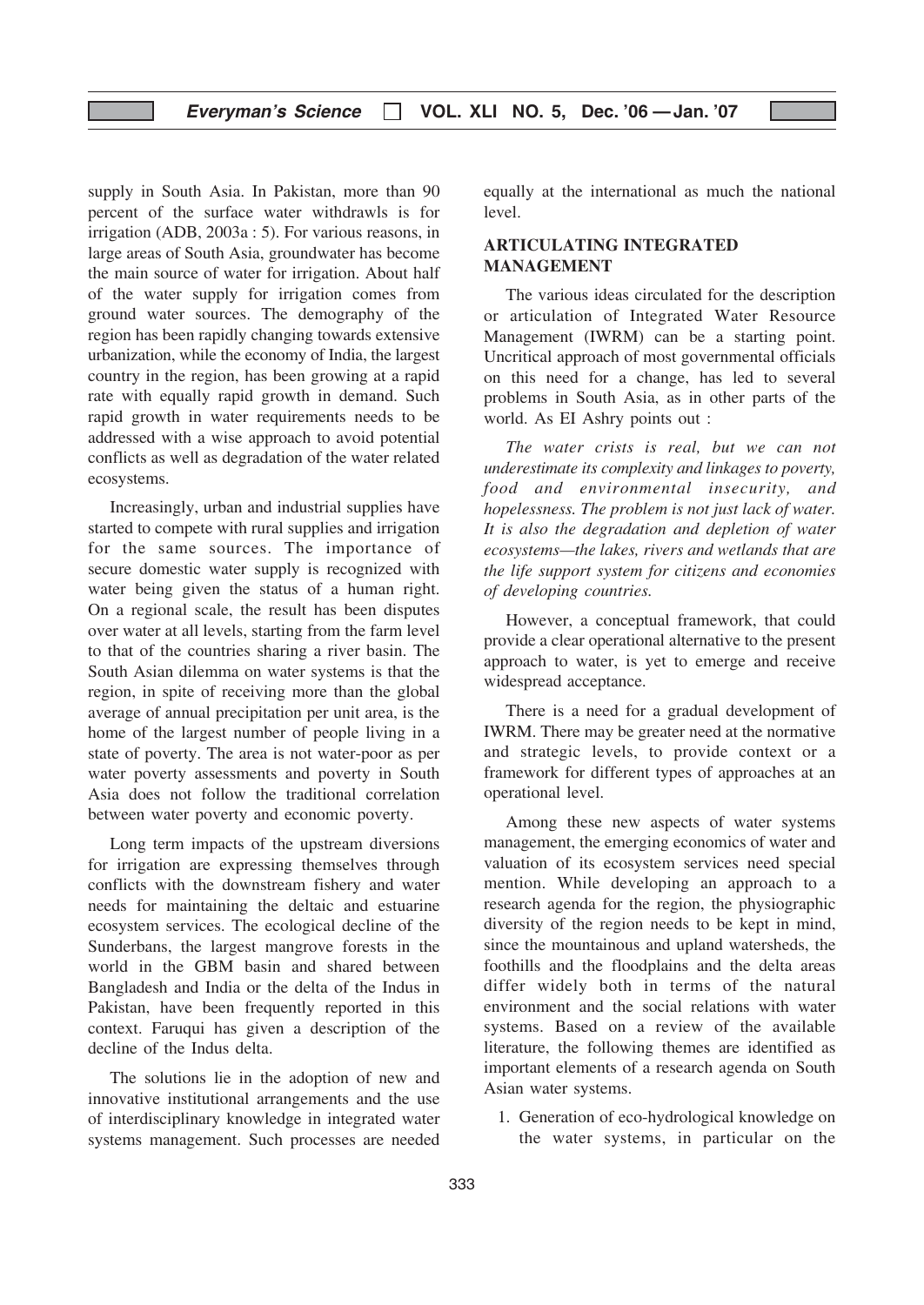ecosystem services and assessment of environmental flows

- 2. Generation of eco-hydrological knowledge for groundwater systems and institutional mechanisms for its sustainable use and protection from pollution
- 3. Methodology for comprehensive assessment of water transfer projects on social, economic and ecological grounds–protecting water security for the poor
- 4. Application of economics in the making of water policy and valuation of ecosystem services of water to promote conservation and sustainable use
- 5. Promotion of ecological perspectives of extreme hydrological events, like floods and droughts and regional mechanisms for the mitigation of their impacts
- 6. Social dimensions of water systems use, local governance and water conflicts
- 7. Emerging technological options in water systems management
- 8. Global change and water systems in South Asia : Scenarios and Adaptation
- 9. Issues of regional cooperation and conflict resolutions

## ELEMENTS OF A RESEARCH AGENDA ON WATER SYSTEMS MANAGEMENT

Financial institutions like the Asian Development Bank have examined the role of water in the alleviation of poverty in South Asia in 2003. Poverty alleviation being the common challenge to water systems management in South Asia, the place of water as the focal point for regional development in the region as a whole cannot be underestimated.

## Generation of Eco-hydrological Knowledge on the Water systems

Large dams have been built in South Asia in great numbers to successfully store and provide water for green revolution agriculture and avoid widespread food scarcity in the region. The irrigated

areas in the fertile Indo-Gangetic plains spread over Bangladesh, India, Nepal and Pakistan, when added together, account for the largest irrigation system in the world and stands out as a great success story in the struggle against hunger. More recently, dams are also being thought of for meeting the demand for water from the rapidly growing urban-industrial sector. In terms of research, quite an impressive record exists as far as the engineering aspects related to the construction of dams and barrages on the rivers and the economic analysis of the positive impacts of irrigation projects are concerned.

Notwithstanding their success in the growth of irrigation and the rapid increase in food production, the diversions by dams or barrages have also altered the flow characteristics of rivers, for example. Examples of the Indus and almost all the rivers in Peninsular India can be given in this regard. Right from the upland watersheds till the delta and estuaries, water performs diverse ecosystem services. In the traditional approach to project assessment, these are hardly considered. As the long term environmental impacts associated with the altered flow regimes due to engineering interventions in the river systems of the region are slowly but steadily expressing themselves in the downstream areas, serious ecological degradations are becoming apparent.

In the absence of a comprehensive ecohydrological knowledge base, simplistic reports influence public perceptions and even opinions of political leaders, as is the case of the perceived links between the deforestation in Nepal and the state of Uttaranchal in India with the annual Monsoon floods in the plains of Bangladesh. Public perception on South Asian floods was stuck with the idea of the population growth and environmental degradation in the Nepal and Uttaranchal Himalaya as the creator of devastating floods in Bangladesh. It needed a painstaking eco-hydrological correlation of rainfall events in these catchments and flods in the plains to delink such perceived correlations. Ecological impact is seen in the degradation of the delta and estuaries in the Indus river basin where, in the upper parts, several large dams have been built.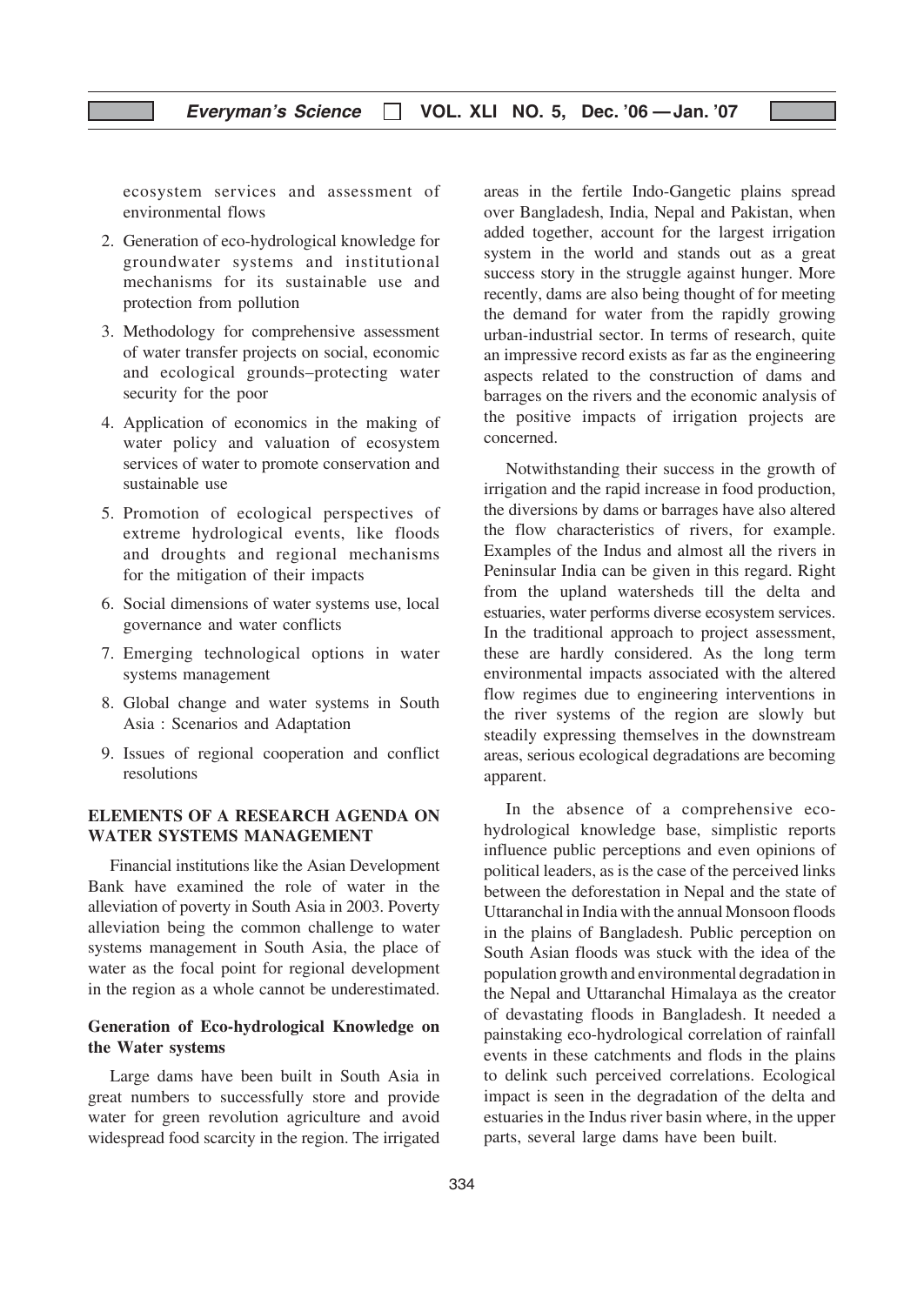Accordingly, research to understand and quantify the elements of the hydrological cycle in the South Asian region in its entirety is recommended. There are serious questions to be answerd on, for example, the hydrological role of tropical forests on the assessment of environmental water allocation in the East Rapti river in Nepal. Similar studies need to be initiated in many other basins.

## GENERATION OF ECO-HYDROLOGICAL KNOWLEDGE FOR GROUNDWATER DEVELOPMENT

Indeed, surface water conflicts are by far the most visible identity of the water problems in South Asia, whether it is the issue of Ganges or the Indus between two countries, or of Cauvery or the Indus between two provinces of a country. The conflicts over international river basins water scarcity in South Asia are all about dwindling river flows. Several areas in the region, specially the Indo-Gangetic basin, is very rich in groundwater, both static and dynamic. Half of the region's vast irrigated area depends on supplies from groundwater and conflicts over groundwater do exist. However, they are more localized and involve individuals and not sovereign states, since the property rights status of groundwater is very different from that of surface water. Declining groundwater levels in the drier parts of South Asia calls for long term research on the eco-hydrology associated with groundwater, its recharge mechanisms and sustainable use. While, traditionally, groundwater had been used as the purest source of domestic water supplies, rapid decline in water table has resulted from the rapid growth of irrigation based on its unsustainable exploitation. Declining water levels can reduce India's harvest by 25 percent or more.

There is another face of research challenges in groundwater. In both India and Pakistan, where surface water is supplied for irrigation, irrigationinduced water logging has resulted in rising groundwater levels. The other important part of the decline is related to the quality of groundwater, from pollutant discharged by agriculture, industry and human settlements. There is need for research to improve the recharge rate for groundwater in water scarce areas.

Ghosh and Sharma have provided a detailed account of the research challenges related to groundwater hydrology in India. The picture is not very different for other parts of South Asia. The other aspect of sustainable use is the institutional mechanisms for limiting groundwater exploitation within limits of sustainability.

One more source of degradation of groundwater affecting large areas in Bangladesh and eastern India is the release of naturally occurring Arsenic through geo-chemical processes. In view of the widespread human suffering caused in the region by the presence of Arsenic in groundwater that has been used for drinking by the local people for several years, understanding of the associated chemical processes and technological measures for the provision of Arsenic free drinking water offers an important research area. Intensive use of groundwater is being seen as a solution to the water problems of the world but serious questions have been raised on such prescriptions. These potential policy research areas include work on an ecologically informed property rights regime and constitute a no less necessary area of research related to studies on policy, law and mangement of water system. The related areas of research would be spread over engineering geology to soils sciences to sociology of local water institutions etc.

## Methodology for Comprehensive Assessment of Water Transfer Projects

After independence of the then India (and new Pakistan) from British rule, major projects have been constructed for long distance water transfers. At various scales transfer of water has been going on in South Asia and they have been seen popularly as the main creator of root of new rural prosperity. Plans for several large projects have now been made in many parts of South Asia. The lack of suitable responses to the ecological damages and large scale displacement due to large water projects in South Asia gave birth to people's movements in all parts of the region. The World Bank had to withdraw from the Sardar Sarovar Project in India, from the Arun-III hydro-electric project in Nepal. The Flood Action Plan in Bangladesh was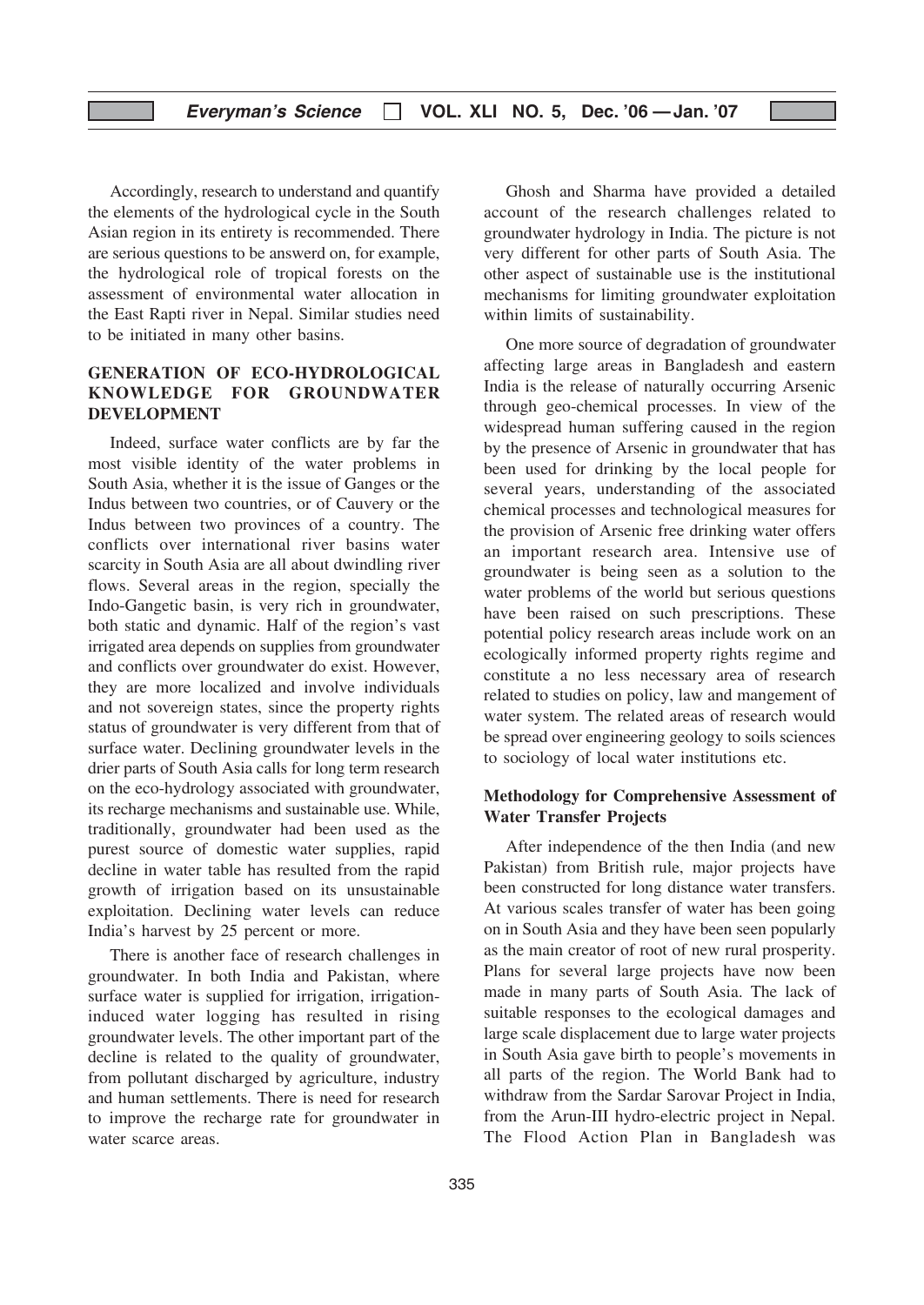discontinued after a study and no action was taken. All these reconfirm the need for new approaches to project assessment and approval in South Asia.

Right from the early days of the introduction of water transfer projects in South Asia, the image of such projects as unmixed blessings for the people was tarnished by the slow and steady appearance of many negative ecological externalities, suffering of the involuntarily displaced from highly inadequate rehabilitation and resettlement. Obviausly, the traditional methodology for the appraisal and approval of projects is outdated and needs urgent reworking.

So far, water related projects in South Asia had mainly been taken up by the government departments, like irrigation and public health. However, the public-private partnership and outright private sector participation in the water sector is also gaining ground. In the era of liberalization and globalization, scarce water runs the risk of being cornered by the rich and the politically powerful. Accordingly, the need for every water transfer project being painstakingly and openly assessed with the ultimate goal of human wellbeing and maintaining of ecosystem services. In the absence of such a mechanism, big investments in water projects, like irrigation, may get approved without due considerations of the agro-climatic appropriateness or proper rehabilitation of the displaced people. The Tawa project in the state of Madhya Pradesh in India is an example of the first type. About the second type, almost all major water related projects in the region have a bad record.

## APPLICATION OF ECONOMICS IN THE WATER POLICY AND ECOSYSTEM **SERVICES**

In South Asia in the making of water related policy or water systems management, the use of economics has been kept rather limited to making very simplistic benefit-cost analysis of water related engineering projects. Planned development in the region has not used economic research on matters related to, for instance, pricing, allocation under conditions of physical scarcity, etc. These aspects

of water supply have been an exclusive domain for the engineers and politicians.

While water is a material input for all economic activities, it has not been identified with a market price, though economic analysis of water supply and management is rapidly evolving. In South Asian countries if the dependence of the poor on the services provided free by water related ecosystems is considered, ecological economics can become a very useful tool in protecting and promoting livelihoods of the poor. Further, a method for the valuation of nonprovisioning ecosystem services can alter the whole scenario for water systems development. The use of ecological economics in water systems studies is, however, in a very embryonic stage in the region.

In South Asia, commoditization of water started with the emergence of water markets, which have been reported and analyzed in the case of the states of Gujarat and Bihar. The arrival of bottled water for drinking marked another step towards commoditization of water. While there have been no NGO protests on the first form of water markets, many NGOs take a stand against bottled water.

As South Asia exposes itself more and more to the process of globalization, it needs to go beyond the populist approach to the economics of water systems management and research can be of great help in this process. Otherwise, growing demands, inefficient use in irrigation, callous attitude towards industrial pollution, dire neglect of the water based ecosystems, will surely make the region a fertile ground for water related conflicts.

Ecological economics can help in the clearer understanding of the economic contributions of water systems and provide the tool for breaking new grounds in sustainable management of water systems. Thus, it can help clear many water related impasses in South Asia, including very sensitive matters related to sharing of river flows. The research on this subject would be rooted in ecohydrology, sociology, plant sciences, animal sciences, chemistry, ecological economics, environmental economics, etc.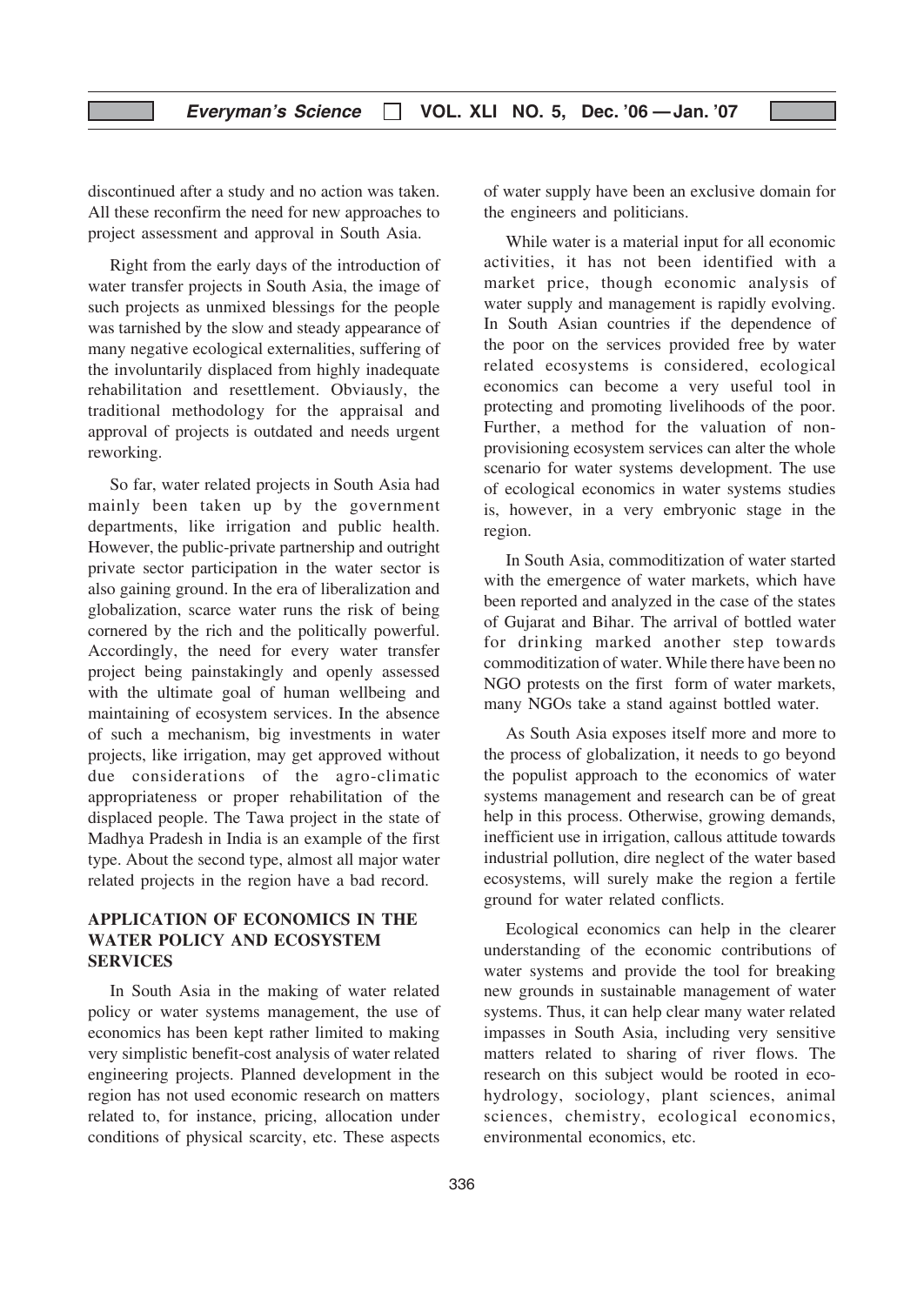## PROMOTION OF AN ECOLOGICAL PERSPECTIVE OF EXTREME EVENTS

The variability inherent in the Monsoon dominated climate of South Asia frequently creates conditions of very intense precipitation as well as rainfall scarcity. Further, global climate change is expected to have its own share of additional influences on the nature and distribution of these extreme events. Floods and droughts are regular events in South Asia and one of the countries in the region. Bangladesh, has an image of being a country where poverty and hunger are caused by devastating floods, while many other parts of the region, specially the western parts of India and Pakistan, are known for suffering frequent drought conditions and in the next few decades, Pakistan will face serious food shortages due to scarcity of water.

In this region, there is a clear and disturbing tendency among the political leaders, and increasingly among the common people, to brand any event of inundation or scarcity of water as 'natural disasters'-of floods and droughts. While it is advantageous for the politicians, such a situation also acts as an obstacle to the growth of holistic and scientific understanding of the underlying natural processes.

Natural extreme events related to water are, by themselves, important objects for research for understanding the hydrological and geomorphic processes associated with them. These are quite specific to regions and, hence, are not addressed significantly in global water related documents. If effective mitigation of the impact of such extreme events is the objective, there is also a vital need to distinguish between the natural reasons behind floods and droughts and the human contributions to the accentuation of the impacts of climatic variability. Such a separation requires a close understanding of the associated ecological processes and ecosystem services.

The strengthening of ecological knowledge base would surely work against the 'disaster' syndrome and articulate the positive ecosystem services, specially of the annual inundations.

Referring to the water scarcity in the states of Gujarat and Rajasthan in the drier part of India. What is happening in Gujarat and Rajasthan is a 'natural disaster'. It is truly a 'humanmade' or rather 'government made' disaster. In the last several weeks strong non-governmental opinions have been expressed about the possible links of the recent floods in India with unscientific operation of dams. New research should be able to answer such questions of grave public interest. In designing appropriate mitigation measures such a knowledge base will be essential. By undertaking research on the ecology of drought and flood events, it will be possible to separate the natural and human induced aspects of their occurrences.

Ecological perspective and knowledge of the ecosystem services is needed for water related extreme processes in all the countries of South Asia, individually, as well as in river basins spread over several countries. At the level of international basins, like the Ganges-Brahmaputra-Meghna, cooperative mechanisms exist for advance warning on flood events. What is needed is, of course, far more. The need is to initiate eco-hydrological research on the flood processes by the countries sharing the basins. Such studies on flood and drought events should also be undertaken within the national limits. This is particularly important in the case of the floods in South Asia, which provide a great number of ecosystem services to the floodplains. Interdisciplinary research on these event would need the involvement of meteorology, hydrology, sedimentology, fisheries sciences, hydrogeology, sociology, regional studies, political science, etc.

## SOCIAL DIMENSIONS OF WATER SYSTEMS **USE**

The governmental departments have, traditionally, been very focused on the large engineering interventions. For milennia, water at the local levels in South Asia has been managed by community based organizations. The nature of these organizations is as diverse, as are the water endowments and physiographic characteristics of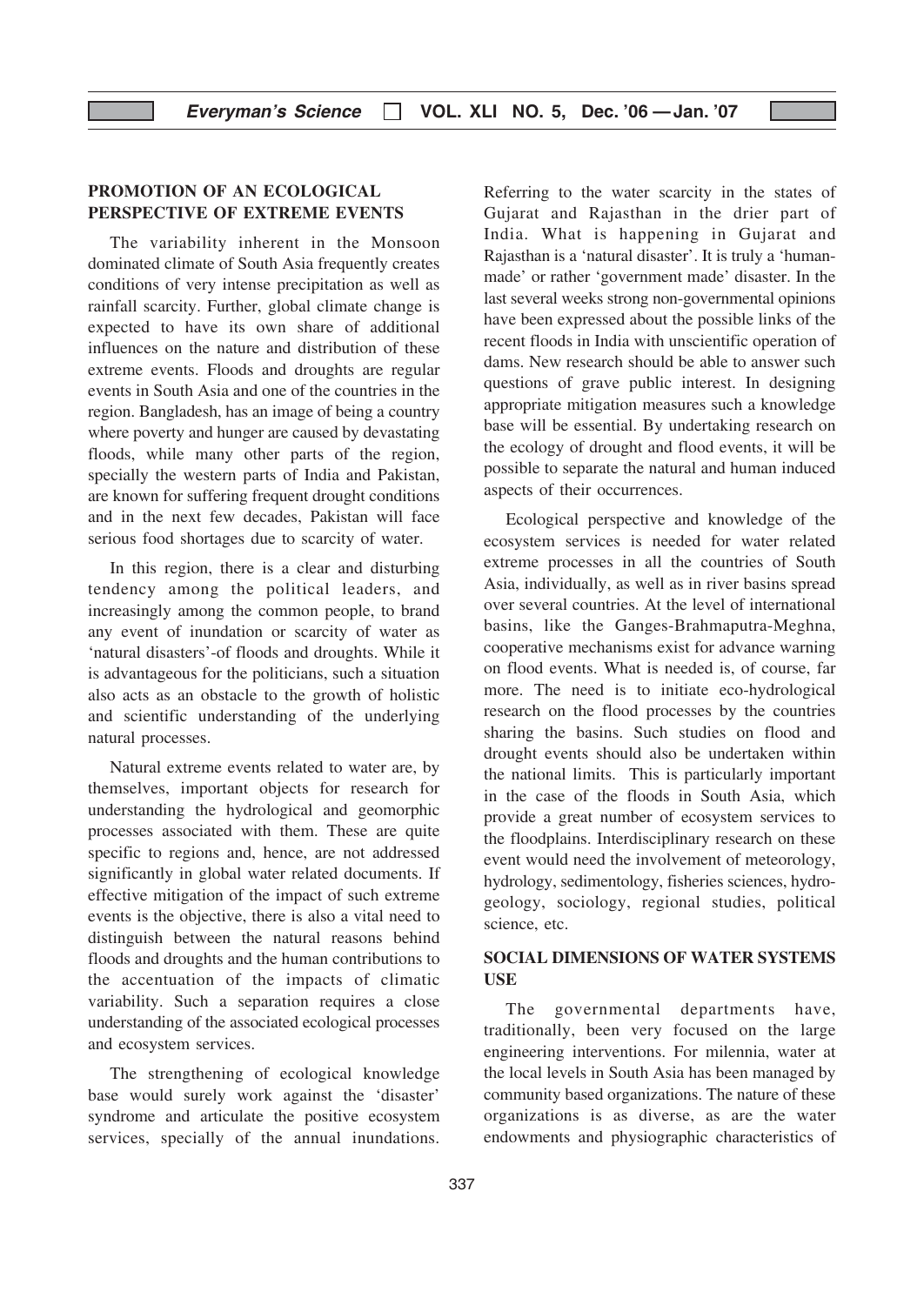the specific areas. With the introduction of larger engineering interventions, human societies, in addition to receiving the gains of such projects, had also to bear the huge costs, in terms of involuntary displacement. The issues became so important that the World Commission on Dams (WCD) was established to look at the complex linkages of dams and human societies. Bandyopadhyay has outlind the basis for potential and present conflicts over dam building on the Himalayan rivers in the background of the Report of the WCD. It is wellknown that, neither by complete dependence on the local organizations, nor a complete institutional monopoly of the governmental departments, can water management challenges in the various spatial levels be effectively addressed. This offers an important gap to be filled up by interdisciplinary research on water systems.

In areas with good social leadership, human societies in many water scarce areas of South Asia have evolved appropriate practices for the conservation and equitable use of water. There are now conflicts on both quantitative aspects of sharing and the qualitative aspects of degradation of resource. The situation is expected to become more complex with increasing economic role of the private sector in the region.

Further, water would not only be needed for food security, in the coming years, increasingly it is expected to be demanded for commercial farming, including for bio-fuel cultivation in the coming years. In view of the clearly emerging water conflicts in large parts of South Asia and clear sings of decay of the riverine systems, social dimensions of water systems, local level governance and mechanisms for conflict resolution would be a very critical interdisciplinary research area.

## EMERGING TECHNOLOGICAL OPTIONS

South Asia being the largest user of water in a relatively lower efficiency irrigation system, technological innovation towards increasing efficiency of irrigational water use and quicker transfer of technologies constitute the important subjects of research. A very promising technological option on which research needs to be taken up is technology for desalination, which has the potential for bringing dramatic changes in the domestic water supply scenario all along the South Asian coasts. The other aspect is the issue of re-use of water and innovation of related technologies. Research on this subject would involve contributions from engineering sciences, law, economics, public administration, technology transfer, etc.

## GLOBAL CHANGE AND WATER SYSTEMS IN SOUTH ASIA

The fact that the global climate change will have an important impact on the climate of South Asia is well-known. There is possibility of greater frequency and intensity of the extreme events related to water. Thus, on the usual climatic variations characteristic of the Monsoon, will be superimposed the additional impacts of global climate change. Preliminary indications do indicate that, in addition to the reduction in the snow and ice cover in the Himalaya, water scarcity and extreme events in the region may be accentuated by global climate change.

This opens up two major areas of research, one on the nature and extent of the climate change, and, the other, on ways to adapt to these changes. This area of research is of particular importance for South Asia also from the point of sea level rise. There can be sea level rise in several very large cities, starting from Dhaka in Bangladesh to Chennai and Mumbai in India and Karachi in Pakistan. In addition, all the coastal areas are the habitat of millions of rural people who depend on marine fishing. This is a vast area of collaborative international research. The research on such topics would involve input from disciplines of oceanography, atmospheric sciences, sociology, etc.

## ISSUES OF REGIONAL COOPERATION AND CONFLICTS RESOLUTION

Regional cooperation and conflict resolution is seen as an important area for research and there are several possible mechanisms for cooperation on South Asian waters, not necessarily limited between